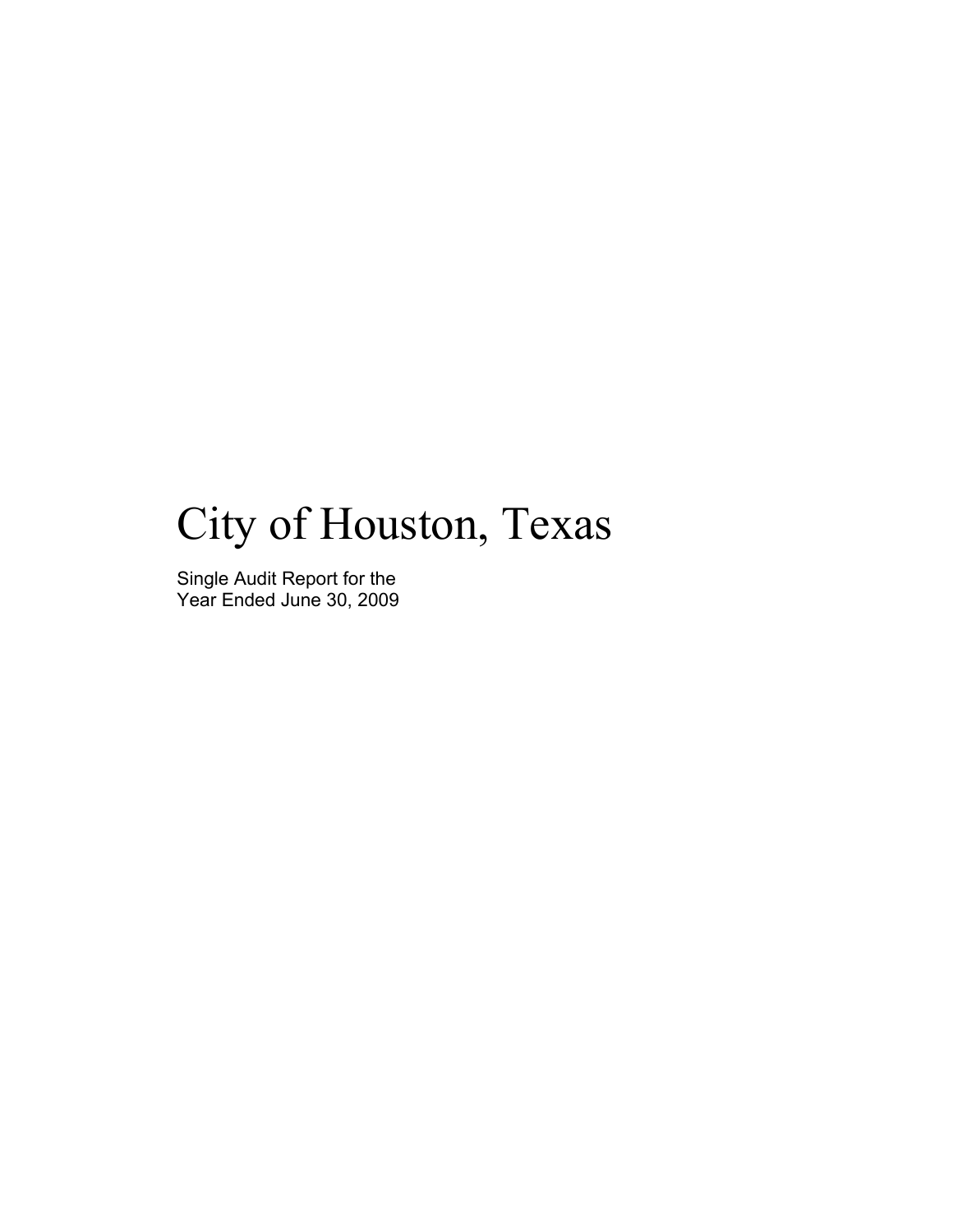### **TABLE OF CONTENTS**

|                                                                                                                                                                                                                                                                                 | Page      |
|---------------------------------------------------------------------------------------------------------------------------------------------------------------------------------------------------------------------------------------------------------------------------------|-----------|
| INDEPENDENT AUDITORS' REPORT ON INTERNAL CONTROL OVER FINANCIAL<br>REPORTING AND ON COMPLIANCE AND OTHER MATTERS BASED ON AN AUDIT<br>OF FINANCIAL STATEMENTS PERFORMED IN ACCORDANCE WITH GOVERNMENT<br>AUDITING STANDARDS                                                     | $1 - 2$   |
| INDEPENDENT AUDITORS' REPORT ON COMPLIANCE WITH REQUIREMENTS<br>APPLICABLE TO EACH MAJOR FEDERAL AND STATE AWARD PROGRAM AND<br>ON INTERNAL CONTROL OVER COMPLIANCE IN ACCORDANCE WITH OMB<br>CIRCULAR A-133 AND ON THE SCHEDULE OF EXPENDITURES OF FEDERAL<br>AND STATE AWARDS | $3 - 5$   |
| SCHEDULE OF EXPENDITURES OF FEDERAL AND STATE AWARDS FOR THE<br>YEAR ENDED JUNE 30, 2009                                                                                                                                                                                        | $6 - 17$  |
| NOTES TO THE SCHEDULE OF EXPENDITURES OF FEDERAL AND STATE AWARDS<br>AS OF AND FOR THE YEAR ENDED JUNE 30, 2009                                                                                                                                                                 | $18 - 20$ |
| SCHEDULE OF FINDINGS AND QUESTIONED COSTS AS OF AND FOR THE YEAR<br><b>ENDED JUNE 30, 2009</b>                                                                                                                                                                                  | $21 - 40$ |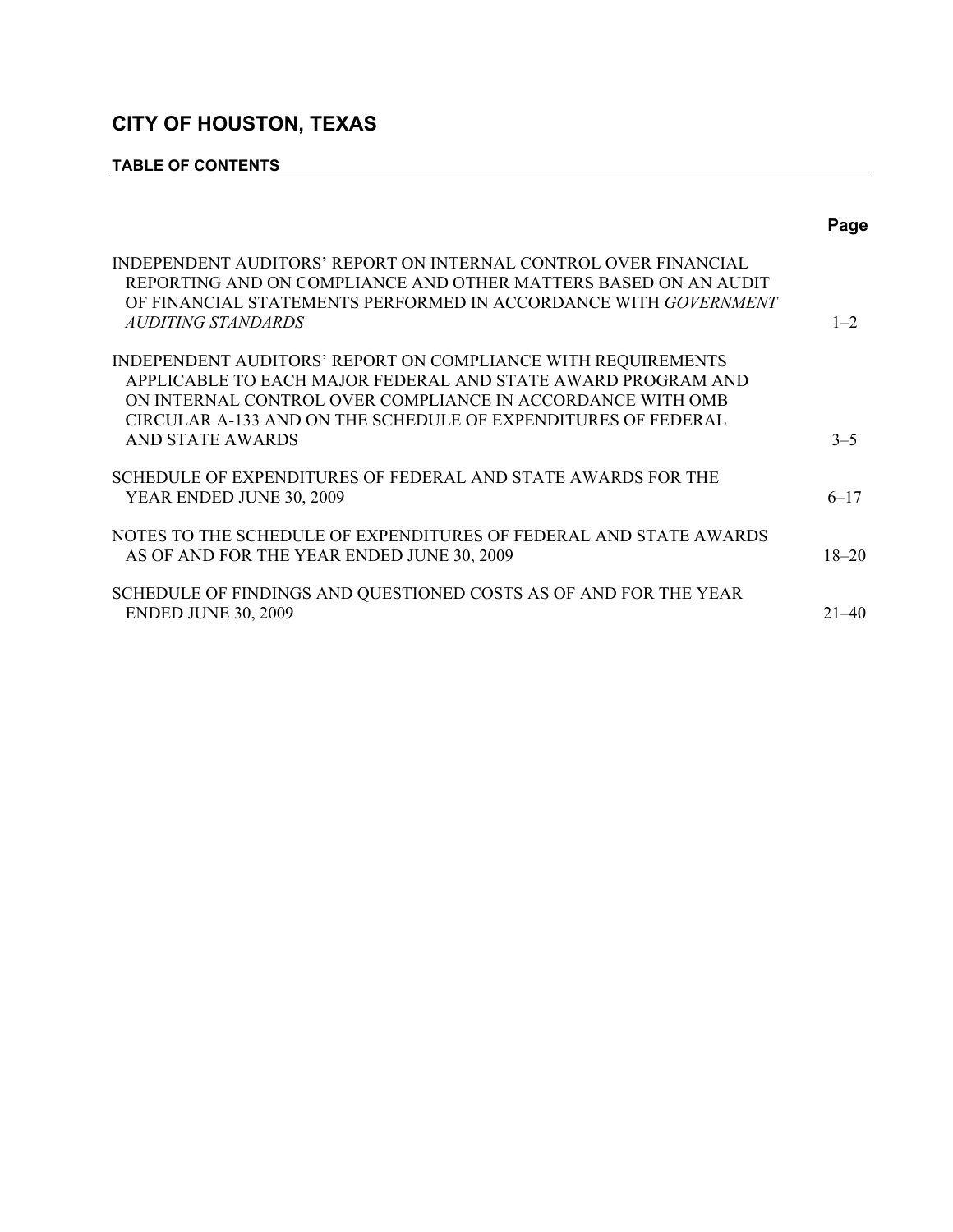# **Deloitte.**

**Deloitte & Touche LLP**  $Suite$ 4500 1111 Bagby Street Houston, TX 77002-4196 **USA** Tel: +1 713 982 2000 Fax: +1 713 982 2001 www.deloitte.com

### **INDEPENDENT AUDITORS' REPORT ON INTERNAL CONTROL OVER FINANCIAL REPORTING AND ON COMPLIANCE AND OTHER MATTERS BASED ON AN AUDIT OF FINANCIAL STATEMENTS PERFORMED IN ACCORDANCE WITH** *GOVERNMENT AUDITING STANDARDS*

To the Honorable Mayor, Members of City Council and City Controller of the City of Houston, Texas

We have audited the financial statements of the governmental activities, the business-type activities, the aggregate discretely presented component units, each major fund, and the aggregate remaining fund information of the City of Houston, Texas (the "City"), as of and for the year ended June 30, 2009, which collectively comprise the City's basic financial statements and have issued our report thereon dated December 18, 2009. We did not audit the financial statements of the Firefighter's Relief and Retirement Pension Trust Fund, the Municipal Employees' Pension Trust Fund and the Police Officers' Pension Trust Fund, blended component units of the City, which, in aggregate, represent 100% of the assets of the pension trust funds, within the fiduciary funds. In addition we did not audit the financial statements of the Houston Area Water Corporation, a nonmajor business-type enterprise fund, which represents 1% and 0% of the assets and revenues of business-type activities of the City. We also did not audit the financial statements of any governmental (except for the Houston Area Library Automated Network, Lamar Terrace Public Improvement District and Sharpstown Economic Development Authority) or businesstype discretely presented component unit. Those financial statements were audited by other auditors whose reports thereon have been furnished to us, and our opinion, insofar as it relates to the amounts included for such business-type activities, pension trust funds and governmental and business – type discretely presented component units, is based solely on the reports of the other auditors. We conducted our audit in accordance with auditing standards generally accepted in the United States of America and the standards applicable to financial audits contained in *Government Auditing Standards*, issued by the Comptroller General of the United States, and the State of Texas *Uniform Grant Management Standards* (UGMS). This report does not include the results of the other auditors' testing of internal control over financial reporting or compliance and other matters that are reported on separately by those auditors. None of the financial statements audited by other auditors (except for the Houston Business Development Inc., a governmental discretely presented component unit) were audited in accordance with *Government Auditing Standards*.

### **Internal Control Over Financial Reporting**

In planning and performing our audit, we considered the City's internal control over financial reporting as a basis for designing our auditing procedures for the purpose of expressing our opinion on the financial statements, but not for the purpose of expressing an opinion on the effectiveness of the City's internal control over financial reporting. Accordingly, we do not express an opinion on the effectiveness of the City's internal control over financial reporting.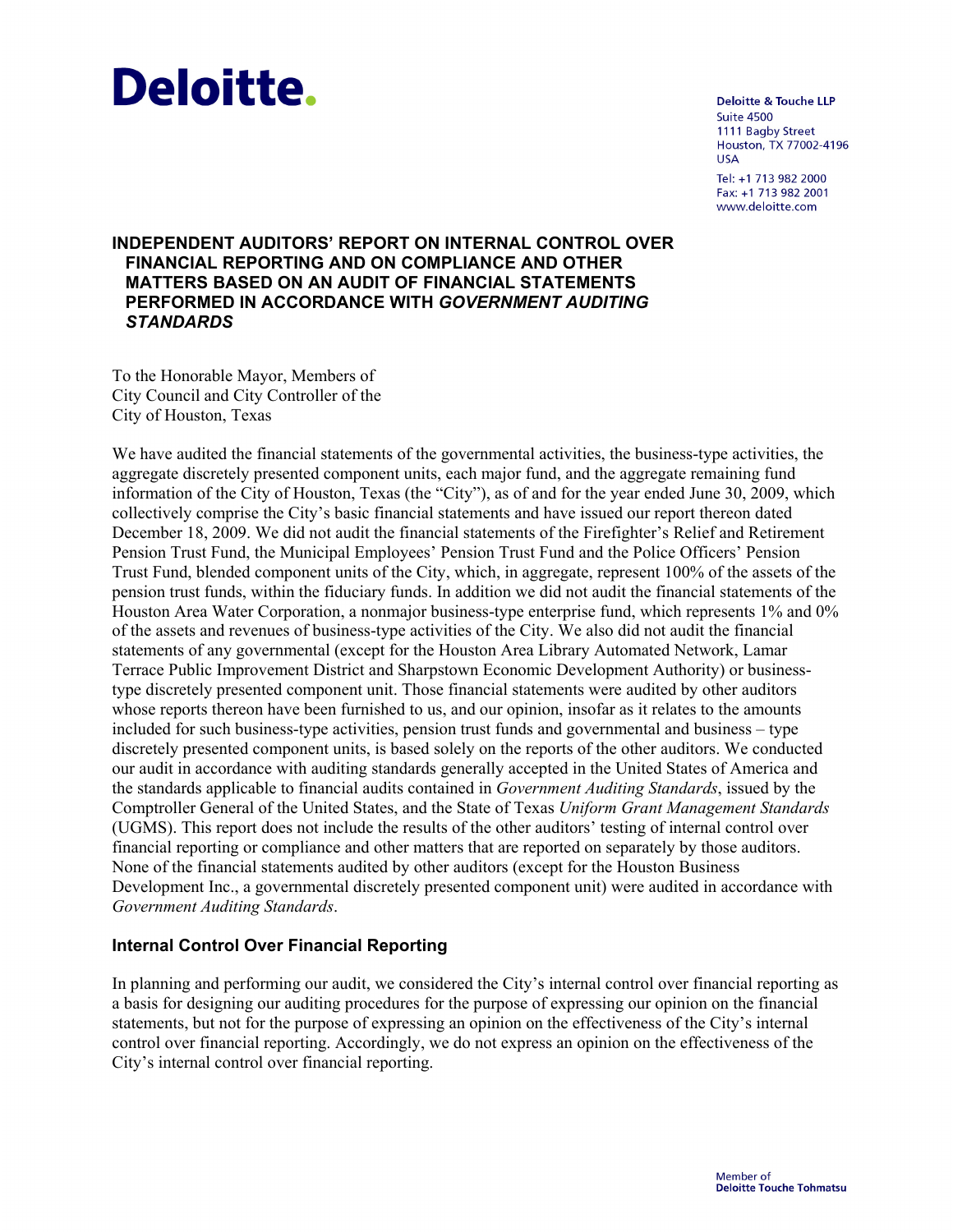A *deficiency in internal control* exists when the design or operation of a control does not allow management or employees, in the normal course of performing their assigned functions, to prevent or detect and correct misstatements on a timely basis. A *material weakness* is a deficiency, or combination of deficiencies, in internal control such that there is a reasonable possibility that a material misstatement of the financial statements will not be prevented or detected and corrected on a timely basis.

Our consideration of the internal control over financial reporting was for the limited purpose described in the first paragraph of this section and was not designed to identify all deficiencies in internal control that might be deficiencies, significant deficiencies or material weaknesses. We did not identify any deficiencies in internal control over financial reporting that we consider to be material weaknesses, as defined above. However, we identified a certain deficiency in internal control over financial reporting, described in the accompanying schedule of findings and questioned costs that we consider to be a significant deficiency in internal control over financial reporting, and is listed as finding 2009-1. A significant deficiency is a deficiency, or a combination of deficiencies, in internal control that is less severe than a material weakness, yet important enough to merit attention by those charge with governance.

### **Compliance and Other Matters**

As part of obtaining reasonable assurance about whether the City's financial statements are free of material misstatement, we performed tests of its compliance with certain provisions of laws, regulations, contracts, and grant agreements, noncompliance with which could have a direct and material effect on the determination of financial statement amounts. However, providing an opinion on compliance with those provisions was not an objective of our audit, and accordingly, we do not express such an opinion. The results of our tests disclosed no instances of noncompliance or other matters that are required to be reported under *Government Auditing Standards*.

We noted certain matters that we reported to management of the City in a separate letter dated December 18, 2009.

The City's response to the findings identified in our audit are described in the accompanying schedule of findings and questioned costs. We did not audit the City's response, and we express no opinion on it.

This report is intended solely for the information and use of management, the Mayor, Members of City Council, the City Controller, others within the City, federal and state awarding agencies, and pass-through entities and is not intended to be, and should not be, used by anyone other than these specified parties.

loutes Tsuck LLP

December 18, 2009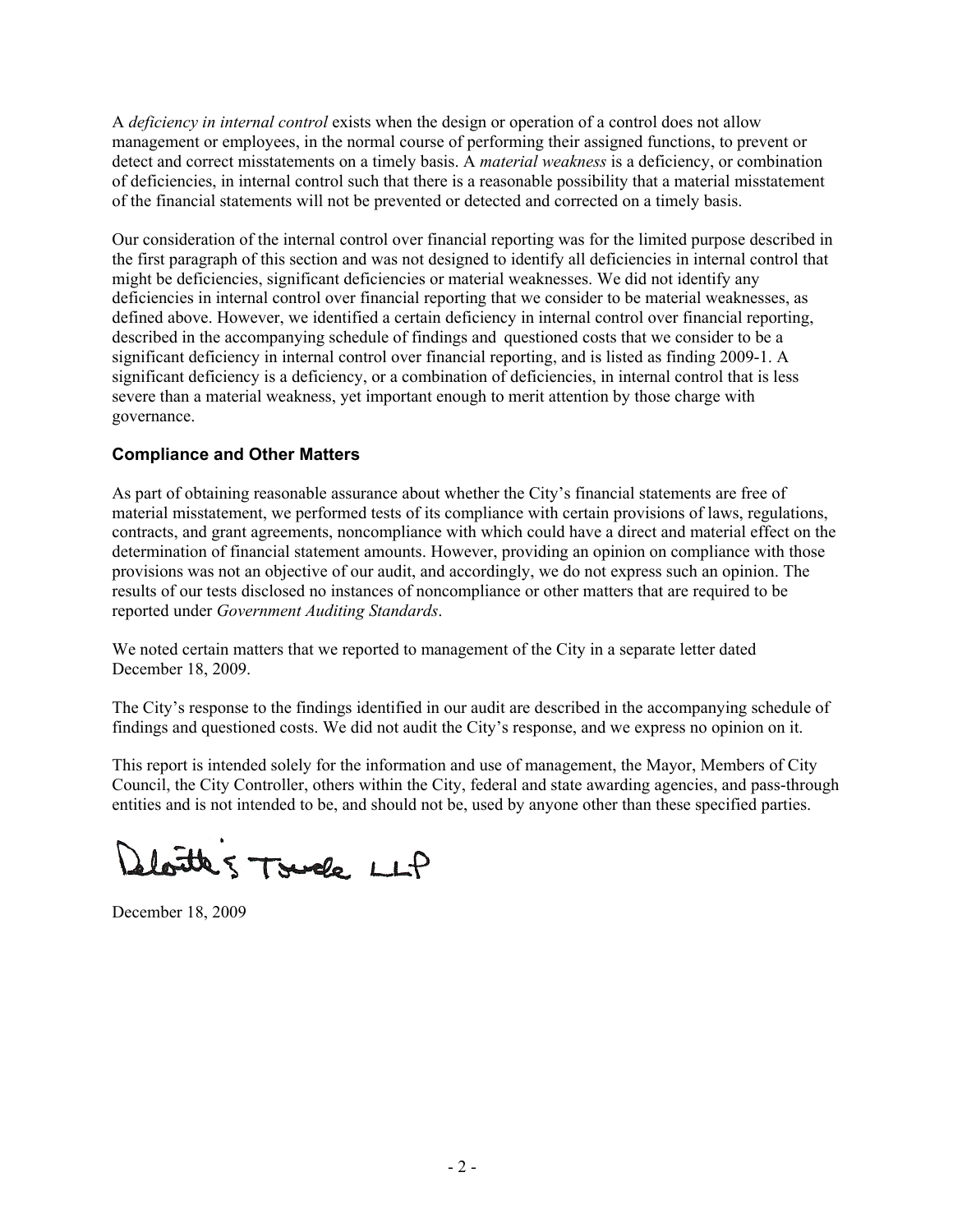

**Deloitte & Touche LLP Suite 4500** 1111 Bagby Street Houston, TX 77002-4196 **USA** Tel: +1 713 982 2000 Fax: +1 713 982 2001 www.deloitte.com

### **INDEPENDENT AUDITORS' REPORT ON COMPLIANCE WITH REQUIREMENTS APPLICABLE TO EACH MAJOR FEDERAL AND STATE AWARD PROGRAM AND ON INTERNAL CONTROL OVER COMPLIANCE IN ACCORDANCE WITH OMB CIRCULAR A-133 AND ON THE SCHEDULE OF EXPENDITURES OF FEDERAL AND STATE AWARDS**

To the Honorable Mayor, Members of City Council and City Controller of the City of Houston, Texas

### **Compliance**

We have audited the compliance of the City of Houston, Texas (the "City") with the types of compliance requirements described in the OMB Circular A-133 *Compliance Supplement* and the State of Texas *Uniform Grant Management* Standards (UGMS) that are applicable to each of its major federal and state programs for the year ended June 30, 2009. The City's major federal and state programs are identified in the summary of auditors' results section of the accompanying schedule of findings and questioned costs. Compliance with the requirements of laws, regulations, contracts, and grants applicable to each of its major federal and state programs is the responsibility of the City's management. Our responsibility is to express an opinion on the City's compliance based on our audit.

We conducted our audit of compliance in accordance with auditing standards generally accepted in the United States of America; the standards applicable to financial audits contained in *Government Auditing Standards*, issued by the Comptroller General of the United States; OMB Circular A-133, *Audits of States, Local Governments, and Non-Profit Organizations* and UGMS. Those standards, OMB Circular A-133 and UGMS require that we plan and perform the audit to obtain reasonable assurance about whether noncompliance with the types of compliance requirements referred to above that could have a direct and material effect on a major federal or state program occurred. An audit includes examining, on a test basis, evidence about the City's compliance with those requirements and performing such other procedures as we considered necessary in the circumstances. We believe that our audit provides a reasonable basis for our opinion. Our audit does not provide a legal determination on the City's compliance with those requirements.

As described in item 2009-4, in the accompanying schedule of findings and questioned costs, the City did not comply with the requirements regarding reporting that are applicable to its Public Safety Interoperable Communications Grant Program. Compliance with such requirement is necessary, in our opinion, for the City to comply with the requirements to that program.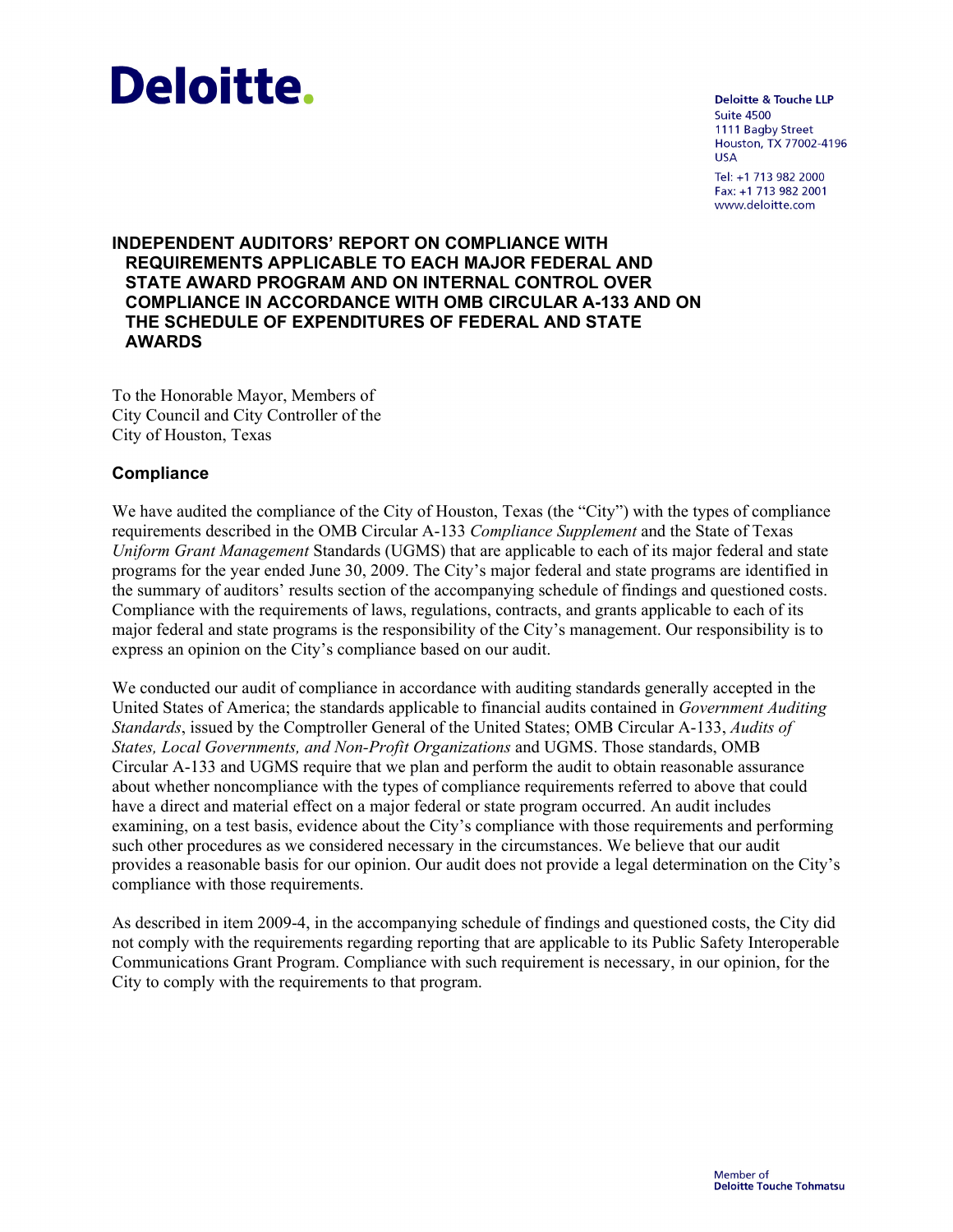In our opinion, except for the noncompliance described in the preceding paragraph, the City complied, in all material respects, with the requirements referred to above that are applicable to each of its major federal and state programs for the year ended June 30, 2009. The results of our auditing procedures also disclosed instances of noncompliance with those requirements which are required to be reported in accordance with OMB Circular A-133 and UGMS and which are described in the accompanying Schedule of Findings and Questioned Costs as items 2009-2 through 2009-8.

### **Internal Control Over Compliance**

The management of the City is responsible for establishing and maintaining effective internal control over compliance with the requirements of laws, regulations, contracts, and grants applicable to federal and state programs. In planning and performing our audit, we considered the City's internal control over compliance with requirements that could have a direct and material effect on a major federal and state program in order to determine our auditing procedures for the purpose of expressing our opinion on compliance, but not for the purpose of expressing an opinion of the effectiveness of internal control over compliance. Accordingly, we do not express an opinion on the effectiveness of the City's internal control over compliance.

Our consideration of internal control over compliance was for the limited purpose described in the preceding paragraph and would not necessarily identity all deficiencies in the entity's internal control that might be significant deficiencies or material weaknesses as defined below. However, as discussed below, we identified a certain deficiency in internal control over compliance that we consider to be a material weakness.

A *control deficiency* in an entity's internal control over compliance exists when the design or operation of a control does not allow management or employees, in the normal course of performing their assigned functions, to prevent or detect noncompliance with a type of compliance requirement of a federal or state program on a timely basis. A *significant deficiency* is a control deficiency, or combination of control deficiencies, that adversely affects the entity's ability to administer a federal or state program such that there is more than a remote likelihood that noncompliance with a type of compliance requirement of a federal or state program that is more than inconsequential will not be prevented or detected by the entity's internal control. We consider the deficiency in internal control over compliance described in the accompanying schedule of findings and questioned costs as item 2009-4, relating to the Public Safety Interoperable Communications Grant Program, to be a significant deficiency.

A *material weakness* is a significant deficiency, or combination of significant deficiencies, that results in more than a remote likelihood that material noncompliance with a type of compliance requirement of a federal or state program will not be prevented or detected by the entity's internal control. We consider the item in 2009-4, relating to the Public Safety Interoperable Communications Grant Program, to be a material weakness.

Our consideration of internal control over compliance was for the limited purpose described in the first paragraph of this section and would not necessarily identify all deficiencies in the City's internal control that might be significant deficiencies or material weaknesses. However, the results of our auditing procedures disclosed instances of deficiencies in the internal control over compliance which are required to be reported in accordance with OMB Circular A-133 and UGMS and which are described in the accompanying Schedule of Findings and Questioned Costs as items 2009-2 through 2009-8.

The City's responses to the findings identified in our audit are described in the accompanying schedule of findings and questioned costs. We did not audit the City's response and, accordingly, we express no opinion on it.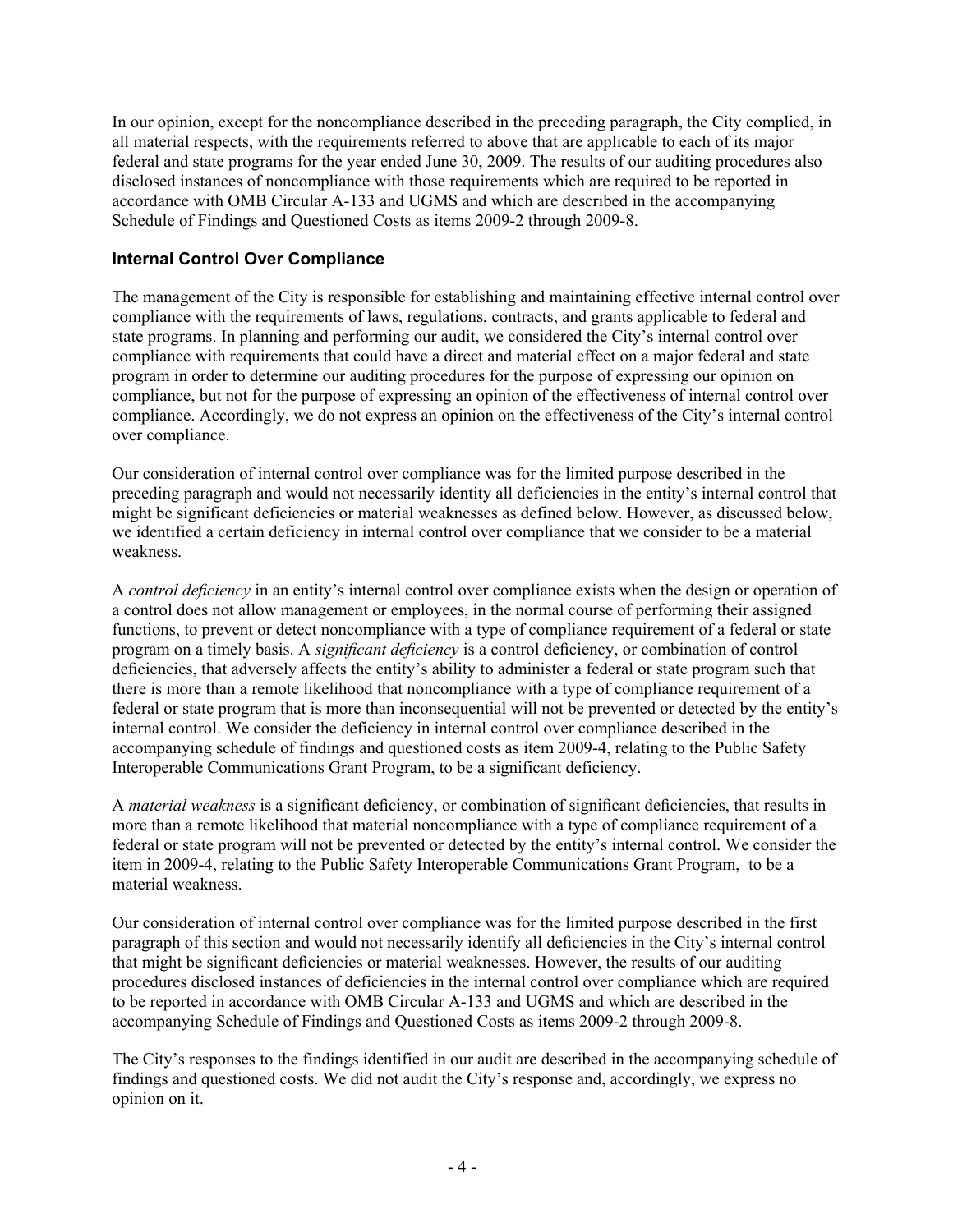### **Schedule of Expenditures of Federal and State Awards**

We have audited the financial statements of the governmental activities, the business-type activities, the aggregate discretely presented component unites, each major fund, and the aggregate remaining fund information of the City as of and for the year ended June 30, 2009, and have issued our report thereon dated December 18, 2009. We did not audit the financial statements of the Firefighter's Relief and Retirement Pension Trust Fund, the Municipal Employees' Pension Trust Fund and the Police Officers' Pension Trust Fund, blended component units of the City, which, in aggregate, represent 100% of the assets of the pension trust funds, within the fiduciary funds. In addition we did not audit the financial statements of the Houston Area Water Corporation, a nonmajor business-type enterprise fund, which represents 1% and 0% of the assets and revenues of business-type activities of the City. We also did not audit the financial statements of any governmental (except for the Houston Area Library Automated Network, Lamar Terrace Public Improvement District and Sharpstown Economic Development Authority) or business-type discretely presented component unit. Those financial statements were audited by other auditors whose reports thereon have been furnished to us, and our opinion, insofar as it relates to the amounts included for such business-type activities, pension trust funds and governmental and business – type discretely presented component units, is based solely on the reports of the other auditors. Our audit was performed for the purpose of forming our opinions on the financial statements that collectively comprise the City's basic financial statements. The accompanying schedule of expenditures of federal and state awards is presented for the purpose of additional analysis as required by OMB Circular A-133 and UGMS and is not a required part of the basic financial statements. Such information has been subjected to the auditing procedures applied in our audit of the basic financial statements and, in our opinion, is fairly stated, in all material respects, when considered in relation to the basic financial statements taken as a whole.

This report is intended solely for the information and use of management, the Mayor, Members of City Council, the City Controller, others within the entity, federal and state awarding agencies, and passthrough entities and is not intended to be, and should not be, used by anyone other than these specified parties.

loutes Tsuck LLP

December 18, 2009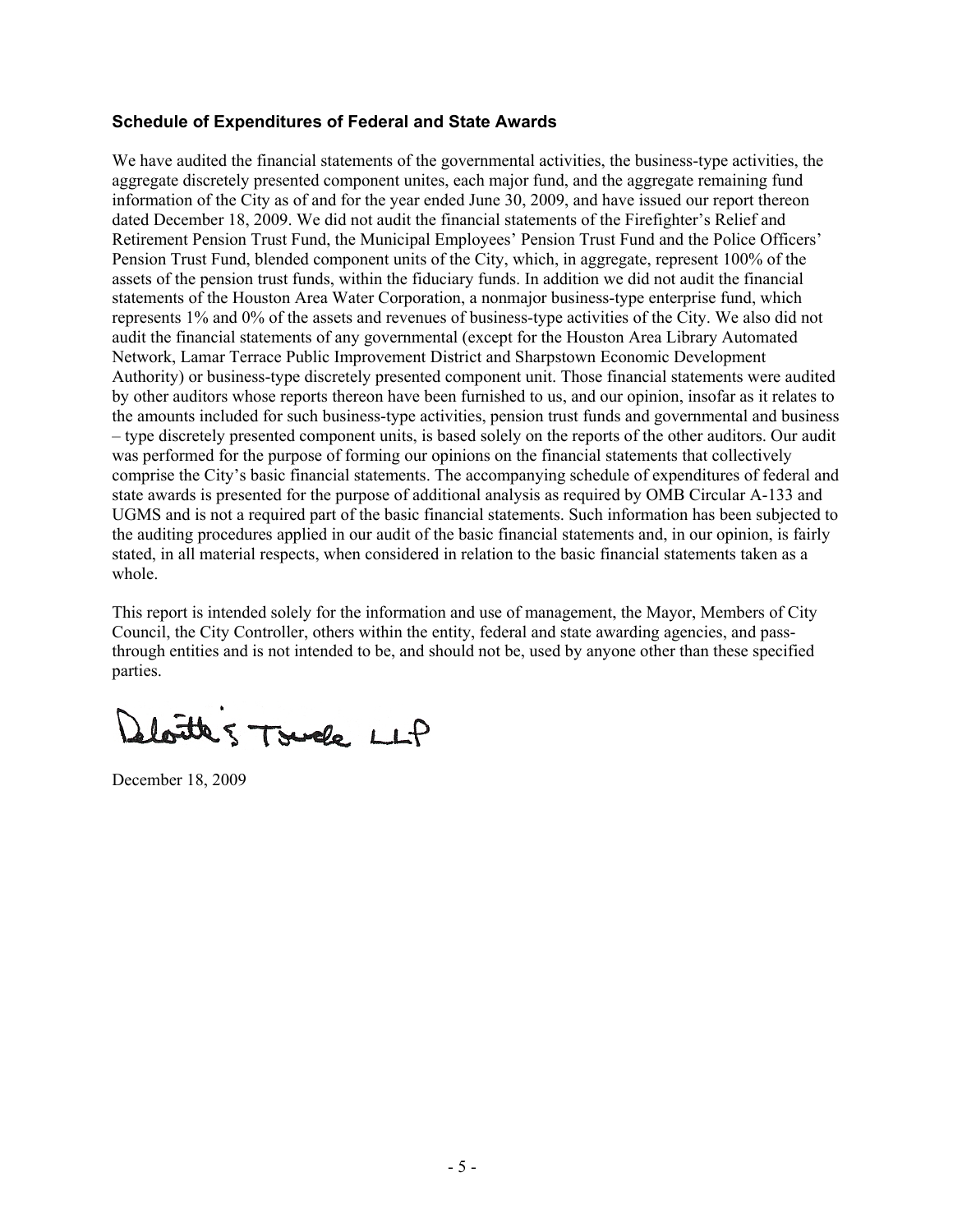#### **SCHEDULE OF EXPENDITURES OF FEDERAL AND STATE AWARDS FOR THE YEAR ENDED JUNE 30, 2009**

| <b>FEDERAL AWARDS</b>                                                                                                                                                                                                                                                                                                                                                                                                                                                                             | Federal<br><b>CFDA</b>                                                                                                                                                                                                                                                                                                                                                                                                                                                                 | Grant<br>Award                                                        |                                                                                                                                                                             |
|---------------------------------------------------------------------------------------------------------------------------------------------------------------------------------------------------------------------------------------------------------------------------------------------------------------------------------------------------------------------------------------------------------------------------------------------------------------------------------------------------|----------------------------------------------------------------------------------------------------------------------------------------------------------------------------------------------------------------------------------------------------------------------------------------------------------------------------------------------------------------------------------------------------------------------------------------------------------------------------------------|-----------------------------------------------------------------------|-----------------------------------------------------------------------------------------------------------------------------------------------------------------------------|
| <b>Program Title</b>                                                                                                                                                                                                                                                                                                                                                                                                                                                                              | Number                                                                                                                                                                                                                                                                                                                                                                                                                                                                                 | Number                                                                | <b>Expenditures</b>                                                                                                                                                         |
| Executive Office of the President —<br>Office of National Drug Control Policy —<br>Houston High Intensity Drug Trafficking Area (HIDTA)<br><b>HIDTA 2005</b><br>Meth Initiative Group<br>Major Drug Squad / 10<br>Major Drug Squads<br>Houston Intl Support CNT / 4<br>Houston Intl Support<br>Truck, Air, Rail, Port / 2<br>Truck, Air, Rail, Port / 5<br>Truck, Air, Rail, Port                                                                                                                 | 07.I5PHNP500Z I5PHNP500Z<br>07.I8PHNP500Z I8PHNP500Z<br>07.I7PHNP500A I7PHNP500A<br>07.I8PHNP500Z I8PHNP500Z<br>07.I7PHNP501 I7PHNP501<br>07.I8PHNP500Z I8PHNP500Z<br>07.I4PHNP502 I4PHNP502<br>07.I7PHNP502 I7PHNP502<br>07.I8PHNP500Z I8PHNP500Z<br>07.I7PHNP503 I7PHNP503                                                                                                                                                                                                           |                                                                       | \$<br>20,175<br>15,331<br>4,008<br>141,385<br>8,486<br>139,778<br>10,646<br>46,271<br>630,361<br>165,368                                                                    |
| Narcotics Oper Ctrl Int / 11<br>Narcotics Operations<br>Houston Money Launder / 8<br>Houston Money Launder / 11<br>Houston Money Launder<br>Gang & Nontrad Squad / 6<br>Gang & Nontrad Squad<br>Target NARC Enforce / 3<br>Target NARC Enforce / 6<br><b>Target NARC Enforce</b><br><b>HIDTA 2006</b><br>Drug Traffic Org<br>Meth Initiative Group<br>Houston Intl Support<br>Gang & Nontrad Squad<br>Major Drug Squads<br>Truck, Air, Rail, Port<br>Target NARC Enforce<br>Truck, Air, Rail, Pip | 07.I8PHNP500Z I8PHNP500Z<br>07.I4PHNP520<br>07.I7PHNP520 I7PHNP520<br>07.I8PHNP500Z I8PHNP500Z<br>07.17PHNP525 17PHNP525<br>07.I8PHNP500Z I8PHNP500Z<br>07.I4PHNP533<br>07.I7PHNP533 I7PHNP533<br>07.I8PHNP500Z I8PHNP500Z<br>07.I6PHNP500Z I6PHNP500Z<br>07.IP6PHNP534 IP6PHNP534<br>07.I8PHNP500Z I8PHNP500Z<br>07.I8PHNP500Z I8PHNP500Z<br>07.I8PHNP500Z I8PHNP500Z<br>07.I8PHNP500Z I8PHNP500Z<br>07.I8PHNP500Z I8PHNP500Z<br>07.I8PHNP500Z I8PHNP500Z<br>07.I8PHNP500Z I8PHNP500Z | I4PHNP520<br>I4PHNP533                                                | 151,403<br>77,303<br>149,934<br>(18,086)<br>29,126<br>337,433<br>6,773<br>86,025<br>863,288<br>110,682<br>7,707<br>450<br>457<br>476<br>1,931<br>21,388<br>17,902<br>49,342 |
| Total Office of National Drug Control Policy                                                                                                                                                                                                                                                                                                                                                                                                                                                      |                                                                                                                                                                                                                                                                                                                                                                                                                                                                                        |                                                                       | S.<br>3,075,342                                                                                                                                                             |
| Department of Agriculture:<br>Department of Agriculture Passed Through - TX Dept. of AG.:<br>Grants for Agricultural Research Competitive Research Grants<br>Special Supplemental Nutrition Program for Women, Infants, and Children<br>Special Supplemental Nutrition Program for Women, Infants, and Children<br>Special Supplemental Nutrition Program for Women, Infants, and Children                                                                                                        | 10.206<br>10.557<br>10.557<br>10.557                                                                                                                                                                                                                                                                                                                                                                                                                                                   | 2008-55215-18875<br>2007-020879-001<br>2008-024649<br>2009-030104-001 | \$<br>51,658<br>(544)<br>2,771,053<br>8,835,608                                                                                                                             |
| Total Texas Department of Agriculture                                                                                                                                                                                                                                                                                                                                                                                                                                                             |                                                                                                                                                                                                                                                                                                                                                                                                                                                                                        |                                                                       | 11,657,775                                                                                                                                                                  |
| Department of Agriculture Passed Through — TX Dept. of Human Services<br>Summer Food Service Program for Children<br>Summer Food Service Program for Children                                                                                                                                                                                                                                                                                                                                     | 10.559<br>10.559                                                                                                                                                                                                                                                                                                                                                                                                                                                                       | 08TX1011007<br>09TX1011007                                            | 1,100,394<br>1,271,865                                                                                                                                                      |
| Total Department of Agriculture Passed Through - TX Dept. of Human Services:                                                                                                                                                                                                                                                                                                                                                                                                                      |                                                                                                                                                                                                                                                                                                                                                                                                                                                                                        |                                                                       | 2,372,259                                                                                                                                                                   |
| Total Department of Agriculture                                                                                                                                                                                                                                                                                                                                                                                                                                                                   |                                                                                                                                                                                                                                                                                                                                                                                                                                                                                        |                                                                       | \$14,030,034                                                                                                                                                                |
| Department of Commerce:<br>National Oceanic and Atmospheric Administration (NOAA) —<br>Coastal Zone Management Administration Awards<br>National Telecommunications And Information Administration Passed Through<br>Public Safety Interoperable Communication Grant Program                                                                                                                                                                                                                      | 11.419<br>11.555                                                                                                                                                                                                                                                                                                                                                                                                                                                                       | NA05NOS4191252<br>2007-GS-H7-0044                                     | S.<br>1,171,788<br>3,008,736                                                                                                                                                |
| Total Department of Commerce                                                                                                                                                                                                                                                                                                                                                                                                                                                                      |                                                                                                                                                                                                                                                                                                                                                                                                                                                                                        |                                                                       | 4,180,524<br>S.                                                                                                                                                             |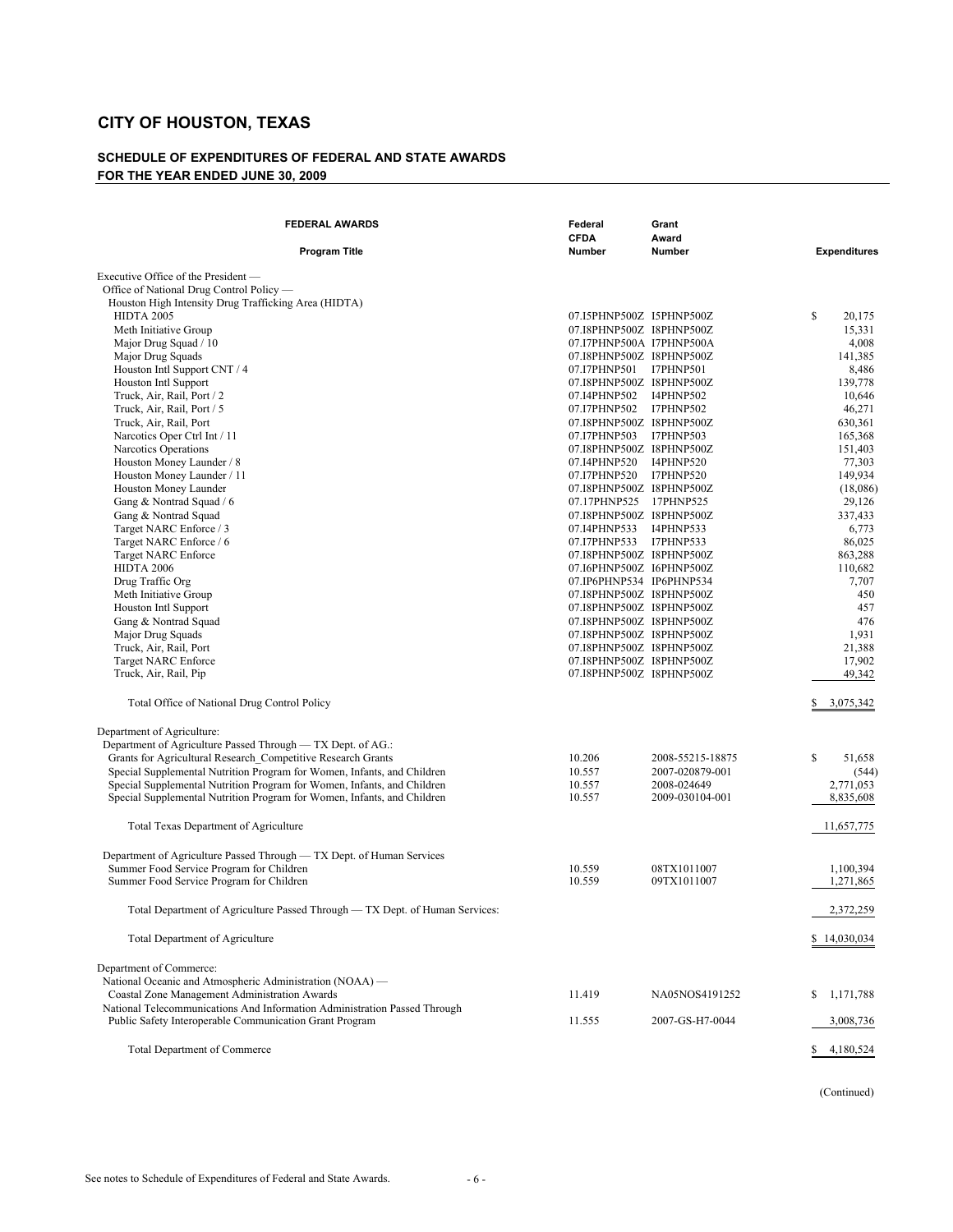#### **SCHEDULE OF EXPENDITURES OF FEDERAL AND STATE AWARDS FOR THE YEAR ENDED JUNE 30, 2009**

| <b>FEDERAL AWARDS</b><br><b>Program Title</b>                                                                  | Federal<br><b>CFDA</b><br><b>Number</b> | Grant<br>Award<br><b>Number</b> | <b>Expenditures</b>     |
|----------------------------------------------------------------------------------------------------------------|-----------------------------------------|---------------------------------|-------------------------|
|                                                                                                                |                                         |                                 |                         |
| U. S. Department of Housing & Urban Development:                                                               |                                         |                                 |                         |
| Community Development Block Grant:                                                                             |                                         |                                 |                         |
| Community Development Block Grants/Entitlement Grants                                                          | 14.218                                  | B05MC480018                     | \$<br>1,761,146         |
| Community Development Block Grants/Entitlement Grants                                                          | 14.218                                  | B06MC480018                     | 4,391,544               |
| Community Development Block Grants/Entitlement Grants                                                          | 14.218<br>14.218                        | B07MC480018                     | 9,121,760               |
| Community Development Block Grants/Entitlement Grants                                                          | 14.218                                  | B08MC480018<br>B04MC480018      | 24,433,839<br>1,598,471 |
| Community Development Block Grants/Entitlement Grants<br>Community Development Block Grants/Entitlement Grants | 14.218                                  | B03MC480018                     | 127,153                 |
| Community Development Block Grants/Entitlement Grants                                                          | 14.218                                  | B02MC480018                     | 470,499                 |
| Community Development Block Grants/Entitlement Grants                                                          | 14.218                                  | B01MC480018                     | 184,622                 |
| Community Development Block Grants/Entitlement Grants                                                          | 14.218                                  | B00MC480018                     | 32,850                  |
| Community Development Block Grants/Entitlement Grants                                                          | 14.218                                  | B99MC480018                     | 441,878                 |
| Community Development Block Grants/Entitlement Grants                                                          | 14.218                                  | B98MC480018                     | 4,801                   |
| Community Development Block Grants/Entitlement Grants                                                          | 14.218                                  | B97MC480018                     | 73                      |
| Community Development Block Grants/Entitlement Grants                                                          | 14.218                                  | B96MC480018                     | 29                      |
| Community Development Block Grants/Entitlement Grants                                                          | 14.218                                  | B94MC480018                     | 4,432                   |
|                                                                                                                |                                         |                                 |                         |
| <b>Total Community Development Block Grant</b>                                                                 |                                         |                                 | 42,573,097              |
| Texas Dept. Of Housing & Community Affair —                                                                    |                                         |                                 |                         |
| Community Development Block Grants/State Programs and Non-Entitlement Grants in Hawaii                         | 14.228                                  | B-06-DG-48-0002                 | 15,366,776              |
| Emergency Shelter Grants Program:                                                                              |                                         |                                 |                         |
| Emergency Shelter Grants Program                                                                               | 14.231                                  | S06MC480002                     | 58,497                  |
| Emergency Shelter Grants Program                                                                               | 14.231                                  | S07MC480002                     | 53,710                  |
| <b>Emergency Shelter Grants Program</b>                                                                        | 14.231                                  | S08MC480002                     | 1,223,179               |
| <b>Emergency Shelter Grants Program</b>                                                                        | 14.231                                  | S04MC480002                     | 3,282                   |
| <b>Total Emergency Shelter Grants Program</b>                                                                  |                                         |                                 | 1,338,668               |
| HOME Investment Partnerships Program:                                                                          |                                         |                                 |                         |
| Home Investment Partnerships Program                                                                           | 14.239                                  | M96MC480206                     | (1)                     |
| Home Investment Partnerships Program                                                                           | 14.239                                  | M95MC480206                     | 571,643                 |
| Home Investment Partnerships Program                                                                           | 14.239                                  | M02MC480206                     | 3,089,386               |
| Home Investment Partnerships Program                                                                           | 14.239                                  | M01MC480206                     | 860,665                 |
| Home Investment Partnerships Program                                                                           | 14.239                                  | M93MC480206                     | 948,385                 |
| Home Investment Partnerships Program                                                                           | 14.239                                  | M03MC480206                     | 143,611                 |
| Home Investment Partnerships Program                                                                           | 14.239                                  | M06MC480206                     | 1,271,483               |
| Home Investment Partnerships Program                                                                           | 14.239                                  | M07MC480206                     | 5,171,224               |
| Home Investment Partnerships Program                                                                           | 14.239                                  | M08MC480206                     | 3,659,622               |
| Home Investment Partnerships Program                                                                           | 14.239                                  | M04MC480206                     | 2,223,897               |
| Home Investment Partnerships Program                                                                           | 14.239                                  | M05MC480206                     | 3,445,482               |
| Total HOME Investment Partnerships Program                                                                     |                                         |                                 | 21,385,396              |
| Housing Opportunities for Persons with AIDS:                                                                   |                                         |                                 |                         |
| Housing Opportunities for Persons with AIDS                                                                    | 14.241                                  | TX21H05-F003                    | 309,825                 |
| Housing Opportunities for Persons with AIDS                                                                    | 14.241                                  | TX21H04-F003                    | 473,823                 |
| Housing Opportunities for Persons with AIDS                                                                    | 14.241                                  | TX21H03-F003                    | 152,114                 |
| Housing Opportunities for Persons with AIDS                                                                    | 14.241                                  | TX21H02-F003                    | 11,913                  |
| Housing Opportunities for Persons with AIDS                                                                    | 14.241                                  | TX21H01-F003                    | 27,291                  |
| Housing Opportunities for Persons with AIDS                                                                    | 14.241                                  | TX21H00-F003                    | 9,849                   |
| Housing Opportunities for Persons with AIDS                                                                    | 14.241                                  | TX21H06-F003                    | 1,262,303               |
| Housing Opportunities for Persons with AIDS                                                                    | 14.241                                  | TX21H07-F003                    | 4,223,517               |
| Housing Opportunities for Persons with AIDS                                                                    | 14.241                                  | <b>TX-H08-F004</b>              | 585,088                 |

Total Housing Opportunities for Persons with AIDS 7,055,723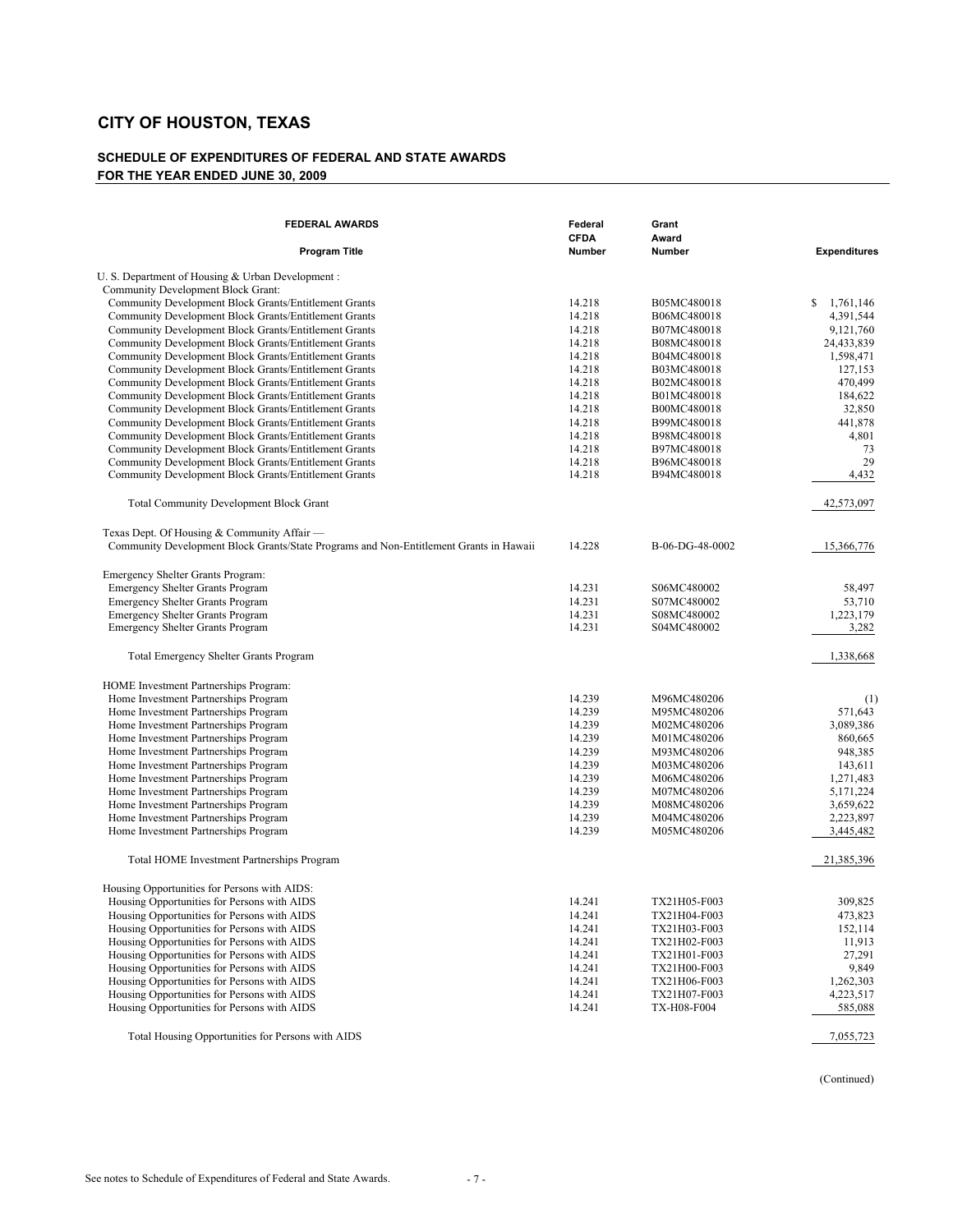#### **SCHEDULE OF EXPENDITURES OF FEDERAL AND STATE AWARDS FOR THE YEAR ENDED JUNE 30, 2009**

| <b>FEDERAL AWARDS</b>                                                                                                                                            | Federal<br><b>CFDA</b> | Grant<br>Award                      |                         |
|------------------------------------------------------------------------------------------------------------------------------------------------------------------|------------------------|-------------------------------------|-------------------------|
| <b>Program Title</b>                                                                                                                                             | Number                 | Number                              | <b>Expenditures</b>     |
| CDBG/Brownfield Economic Development Initiative:                                                                                                                 |                        |                                     |                         |
| Community Development Block Grants/Brownfields Economic Development Initiative<br>Community Development Block Grants/Brownfields Economic Development Initiative | 14.246<br>14.246       | B01SPTX0607<br>E95EZ480006          | \$<br>21,675<br>191,423 |
| Total CDBG/Brownfield Economic Development Initiative                                                                                                            |                        |                                     | 213,098                 |
| Lead-Based Paint Hazard Control in Privately-Owned Housing:                                                                                                      |                        |                                     |                         |
| Lead-Based Paint Hazard Control in Privately-Owned Housing<br>Lead-Based Paint Hazard Control in Privately-Owned Housing                                         | 14.900<br>14.900       | TXLHB0310-05<br><b>TXLHB0378-07</b> | 339,862<br>1,083,623    |
| Total Lead-Based Paint Hazard Control in Privately Owned Housing                                                                                                 |                        |                                     | 1,423,486               |
| Lead Hazard Reduction Demonstration Grant Program:                                                                                                               |                        |                                     |                         |
| Lead Hazard Reduction Demonstration Grant Program                                                                                                                | 14.905                 | <b>TXLHD0031-04</b>                 | 5,924                   |
| Lead Hazard Reduction Demonstration Grant Program                                                                                                                | 14.905                 | <b>TXLHDO175-07</b>                 | 1,061,039               |
| Total Lead Hazard Reduction Demonstration Grant Program                                                                                                          |                        |                                     | 1,066,964               |
| Total U.S. Department of Housing & Urban Development                                                                                                             |                        |                                     | \$90,423,208            |
| Texas Parks & Wildlife Dept. -                                                                                                                                   |                        |                                     |                         |
| Outdoor Recreation Acquisition, Development and Planning                                                                                                         | 15.916                 | 48-001075                           | 4,500                   |
| Department Of Justice:                                                                                                                                           |                        |                                     |                         |
| Shared Forfeiture Property                                                                                                                                       | 16.000                 |                                     | 4,521,210<br>S          |
| Combined DNA Index System —                                                                                                                                      |                        |                                     |                         |
| National Institute of Justice Research, Evaluation, and Development Project Grants                                                                               | 16.560                 | 2008-DN-BX-K205                     | 12,146                  |
| Governor's Office Criminal Justice Division:                                                                                                                     |                        |                                     |                         |
| Juvenile Accountability Block Grants                                                                                                                             | 16.523                 | JB-06-J20-13322-09                  | 30,363                  |
| Juvenile Accountability Block Grants                                                                                                                             | 16.523                 | JB-07-XXX-13322-10                  | 97,326                  |
| Edward Byrne Memorial Justice Assistance Grant Program                                                                                                           | 16.738                 | 2090701                             | 262,201                 |
| Edward Byrne Memorial Justice Assistance Grant Program                                                                                                           | 16.738                 | 2005DJBX0119                        | 489,826                 |
| Edward Byrne Memorial Justice Assistance Grant Program                                                                                                           | 16.738                 | 2006DJ BX 0286                      | 689,418                 |
| Edward Byrne Memorial Justice Assistance Grant Program                                                                                                           | 16.738                 | DH-06-A10-18445-01                  | 121,216                 |
| Title V Delinquency Prevention Program                                                                                                                           | 16.548                 | JT-05-J20-18061-03                  | 11,747                  |
| Crime Victim Assistance                                                                                                                                          | 16.575                 | VA-08-V30-13592-09                  | 28,518                  |
| Safe and Drug-Free Schools and Communities State Grants                                                                                                          | 84.186                 | ED-08-J20-19220-02                  | 78,696                  |
| Child Care Mandatory and Matching Funds of the Child Care and Development Fund                                                                                   | 93.596                 | 04ASAPGCW                           | 13,419                  |
| Child Care Mandatory and Matching Funds of the Child Care and Development Fund                                                                                   | 93.596                 | 06260C07FY08                        | 24,025                  |
| Total Governor's Office Criminal Justice Division                                                                                                                |                        |                                     | 1,846,755               |
| Crime Laboratory Improvement Combined Offender:                                                                                                                  |                        |                                     |                         |
| Edward Byrne Memorial State and Local Law Enforcement Assistance Discretionary Grants Program 16.580                                                             |                        | 2008-DD-BX-0055                     | 267,332                 |
| Edward Byrne Memorial State and Local Law Enforcement Assistance Discretionary Grants Program 16.580                                                             |                        | 2008-DD-BX-0471                     | 182,386                 |
| Edward Byrne Memorial State and Local Law Enforcement Assistance Discretionary Grants Program 16.580                                                             |                        | 2007-DD-BX-0597                     | 799,858                 |
| Edward Byrne Memorial State and Local Law Enforcement Assistance Discretionary Grants Program 16.580                                                             |                        | 2007-DD-BX-0593                     | 700,192                 |
| Total Crime Laboratory Improvement Combined Offender                                                                                                             |                        |                                     | 1,949,767               |
| Attorney General of Texas -                                                                                                                                      |                        |                                     |                         |
| Crime Victim Assistance/Discretionary Grants                                                                                                                     | 16.582                 | 06-01758.A                          | 104                     |
| Executive Office for Weed & Seed:                                                                                                                                |                        |                                     |                         |
| Community Capacity Development Office                                                                                                                            | 16.595                 | 2006-WS-O6-0172                     | 576                     |
| Community Capacity Development Office                                                                                                                            | 16.595                 | 2007-WS-O7-0259                     | 117,593                 |
| Community Capacity Development Office                                                                                                                            | 16.595                 | 2008-WS-QX-0089                     | 46,882                  |
| Total Executive Office for Weed & Seed                                                                                                                           |                        |                                     | 165,051                 |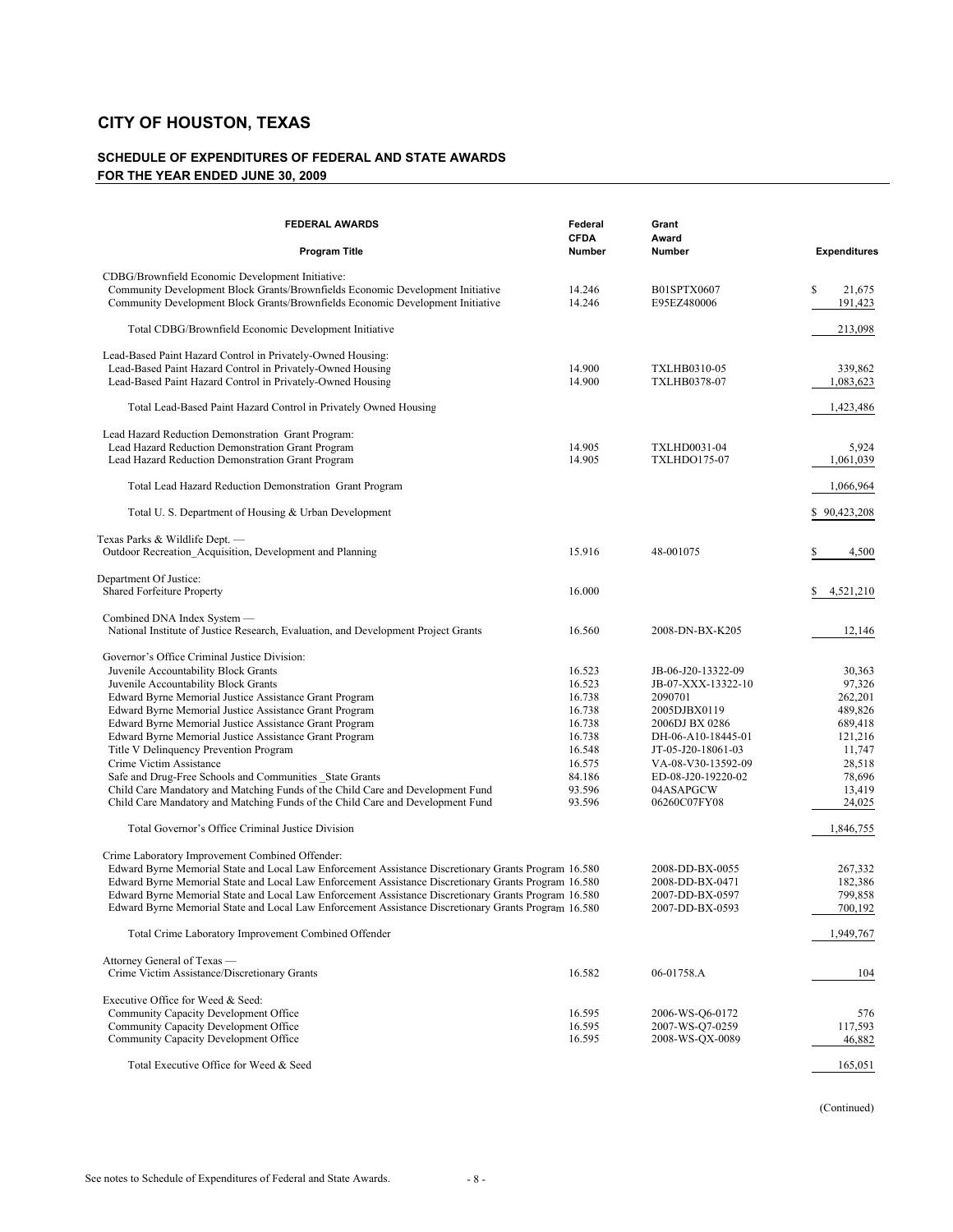#### **SCHEDULE OF EXPENDITURES OF FEDERAL AND STATE AWARDS FOR THE YEAR ENDED JUNE 30, 2009**

| <b>FEDERAL AWARDS</b>                                                                                        | Federal<br><b>CFDA</b> | Grant<br>Award                         |                     |
|--------------------------------------------------------------------------------------------------------------|------------------------|----------------------------------------|---------------------|
| <b>Program Title</b>                                                                                         | <b>Number</b>          | <b>Number</b>                          | <b>Expenditures</b> |
| Office of Justice —                                                                                          |                        |                                        |                     |
| Bulletproof Vest Partnership Program                                                                         | 16.607                 |                                        | \$<br>79,968        |
| Sam Houston State University:                                                                                |                        |                                        |                     |
| Community Prosecution and Project Safe Neighborhoods                                                         | 16.609                 | 32120SO27                              | 30                  |
| Community Prosecution and Project Safe Neighborhoods                                                         | 16.609                 | 321-20-S039                            | 110,677             |
| Community Prosecution and Project Safe Neighborhoods                                                         | 16.609                 | 32120SO29                              | 26,931              |
| Community Prosecution and Project Safe Neighborhoods                                                         | 16.609                 | 321-20-S036                            | 40,041              |
| Community Prosecution and Project Safe Neighborhoods                                                         | 16.609                 | S04D77206                              | 73,339              |
| Community Prosecution and Project Safe Neighborhoods                                                         | 16.609                 | 321-20-S037                            | 62,324              |
| Community Prosecution and Project Safe Neighborhoods                                                         | 16.609<br>16.609       | 321-20-B126                            | 45,381<br>2,600     |
| Community Prosecution and Project Safe Neighborhoods<br>Community Prosecution and Project Safe Neighborhoods | 16.609                 | 321-20-S052<br>321-20-B145             | 11,984              |
| Community Prosecution and Project Safe Neighborhoods                                                         | 16.609                 | 321-20-S053                            | 724                 |
| Community Prosecution and Project Safe Neighborhoods                                                         | 16.609                 | 321-20-S054                            | 16,372              |
| Total Sam Houston State University                                                                           |                        |                                        | 390,404             |
| Office Community Oriented Policing Services:                                                                 |                        |                                        |                     |
| Public Safety Partnership and Community Policing Grants                                                      | 16.710                 | 2005CKWX0224                           | 19,400              |
| Public Safety Partnership and Community Policing Grants                                                      | 16.710                 | 2003INWX0003                           | 1,612,145           |
| Public Safety Partnership and Community Policing Grants                                                      | 16.710                 | 2007CKWX0054                           | 1,461,340           |
| Total Office Community Oriented Policing Services                                                            |                        |                                        | 3,092,885           |
| Paul Coverdell Forensic Sciences Improvement Grant:                                                          |                        |                                        |                     |
| Paul Coverdell Forensic Sciences Improvement Grant Program                                                   | 16.742                 | 17319-04                               | 163,325             |
| Paul Coverdell Forensic Sciences Improvement Grant Program                                                   | 16.742                 | 17319-05                               | 132,106             |
| Total Paul Coverdell Forensic Sciences Improvement Grant                                                     |                        |                                        | 295,431             |
| Total Department of Justice                                                                                  |                        |                                        | \$12,353,721        |
| Department Of Labor —                                                                                        |                        |                                        |                     |
| Department of Labor Employment Training Administration Passed Through                                        |                        |                                        |                     |
| WIA Dislocated Workers                                                                                       | 17.260                 | FC-73022/08-0988                       | \$<br>431,175       |
| Department of Transportation Federal Highway Administration:                                                 |                        |                                        |                     |
| Federal Aviation Administration:                                                                             |                        |                                        |                     |
| Airport Improvement Program                                                                                  | 20.106                 | 3-48-0111-047                          | \$<br>103,260       |
| Airport Improvement Program<br>Airport Improvement Program                                                   | 20.106<br>20.106       | 3-48-0290-20-2006<br>3-48-0110-33-2007 | 672,177<br>964,083  |
| Airport Improvement Program                                                                                  | 20.106                 | 3-48-0110-32-2007                      | 1.690.039           |
| Airport Improvement Program                                                                                  | 20.106                 | 3-48-0110-035                          | 2,359,818           |
| Airport Improvement Program                                                                                  | 20.106                 | 3-48-0111-068                          | 13,449,622          |
| Airport Improvement Program                                                                                  | 20.106                 | 3-48-0111-066-2008                     | 378,648             |
| Airport Improvement Program                                                                                  | 20.106                 | 3-48-0110-036                          | 7,905               |
| Airport Improvement Program                                                                                  | 20.106                 | 3-48-0111-067-2008                     | 25,984              |
| Airport Improvement Program                                                                                  | 20.106                 | 3-48-0111-075                          | 10,672,772          |
| Airport Improvement Program                                                                                  | 20.106                 | 3-48-0111-074                          | 1,130,857           |
| Airport Improvement Program                                                                                  | 20.106                 | 3-48-0111-073                          | 905,868             |
| Airport Improvement Program                                                                                  | 20.106                 | 3-48-0290-021                          | 2,138,435           |
| Airport Improvement Program                                                                                  | 20.106                 | 3-48-0111-76                           | 22,750,000          |
| <b>Total Federal Aviation Administration</b>                                                                 |                        |                                        | 57,249,468          |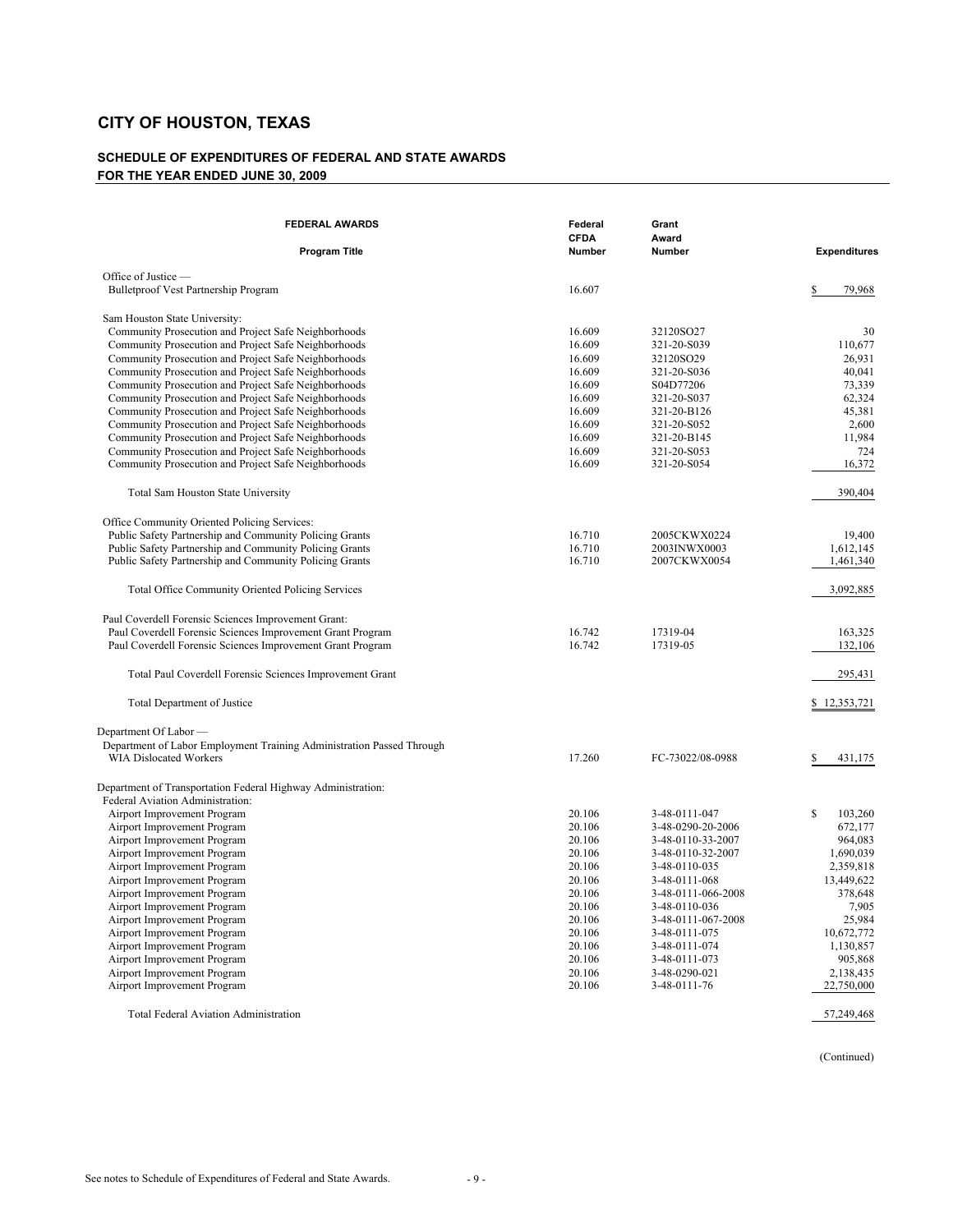#### **SCHEDULE OF EXPENDITURES OF FEDERAL AND STATE AWARDS FOR THE YEAR ENDED JUNE 30, 2009**

| <b>FEDERAL AWARDS</b><br><b>Program Title</b>                                                                                                                                                                            | Federal<br><b>CFDA</b><br><b>Number</b>        | Grant<br>Award<br><b>Number</b>                                                      | <b>Expenditures</b>                                    |
|--------------------------------------------------------------------------------------------------------------------------------------------------------------------------------------------------------------------------|------------------------------------------------|--------------------------------------------------------------------------------------|--------------------------------------------------------|
|                                                                                                                                                                                                                          |                                                |                                                                                      |                                                        |
| Federal Highway Administration:<br>Highway Planning and Construction<br>Highway Planning and Construction<br>Highway Planning and Construction<br>Highway Planning and Construction<br>Highway Planning and Construction | 20.205<br>20.205<br>20.205<br>20.205<br>20.205 | TCSP2001(001)<br>TCSP-TX096(001)-55BO<br>TS5707-107<br>0912-71-705<br>CSJ0912-72-070 | \$<br>17,481<br>7,660<br>33,576<br>18,276<br>2,955,725 |
| Total Federal Highway Administration                                                                                                                                                                                     |                                                |                                                                                      | 3,032,718                                              |
| State & Community Highway Safety:<br>State and Community Highway Safety<br>State and Community Highway Safety<br>State and Community Highway Safety                                                                      | 20.600<br>20.600<br>20.600                     | 588EGF6057<br>STEP 2009 CMV<br>070701A1AM                                            | 38,912<br>141,340<br>5                                 |
| State and Community Highway Safety<br>State and Community Highway Safety<br>State and Community Highway Safety<br>State and Community Highway Safety<br>State and Community Highway Safety                               | 20.600<br>20.600<br>20.600<br>20.600<br>20.600 | 588EGF6057<br>STEP 2009 COMPREHENSIVE<br>070701B1AA<br>588EGF6057<br>STEP 2009 CMV   | 83,146<br>220,431<br>(7)<br>118,541<br>245,975         |
| State and Community Highway Safety<br>State and Community Highway Safety<br>State and Community Highway Safety<br>State and Community Highway Safety<br>State and Community Highway Safety                               | 20.600<br>20.600<br>20.600<br>20.600<br>20.600 | 070701A1AM<br>588EGF6057<br>STEP 2009 COMPREHENSIVE<br>07-0701A1AM<br>588EGF6057     | 100<br>105,393<br>52,283<br>(47)<br>180,876            |
| State and Community Highway Safety<br>State and Community Highway Safety<br>State and Community Highway Safety<br>State and Community Highway Safety                                                                     | 20.600<br>20.600<br>20.600<br>20.600           | STEP 2009 CMV<br><b>STEP IDM</b><br>060504A1BR<br>588XXF6037                         | 168,928<br>116,763<br>$\overline{2}$<br>643            |
| State and Community Highway Safety<br>Alcohol Traffic Safety and Drunk Driving Prevention Incentive Grants                                                                                                               | 20.600<br>20.601                               | ISC-6-1263<br>070202B1BE                                                             | 132,654<br>144,147                                     |
| Total State & Community Highway Safety                                                                                                                                                                                   |                                                |                                                                                      | 1,750,088                                              |
| Total Department of Transportation Federal Highway Administration                                                                                                                                                        |                                                |                                                                                      | \$62,032,274                                           |
| Department of Transportation Federal Motor Carrier Safety Administration —<br>National Motor Carrier Safety                                                                                                              | 20.218                                         | 27XX48MH08HOUS15780                                                                  | 290,627<br>S                                           |
| Department of Treasury -<br>Shared Forfeiture Property — Treasury                                                                                                                                                        | 21.000                                         |                                                                                      | 1,421,150<br>\$                                        |
| Institute of Museum and Library Services:<br>Texas State Library and Archive Comm:                                                                                                                                       |                                                |                                                                                      |                                                        |
| Grants to States<br><b>Grants</b> to States<br><b>Grants</b> to States<br>Grants to States                                                                                                                               | 45.310<br>45.310<br>45.310<br>45.310           | 476-08018<br>476-09009<br>470-07008<br>470-08008                                     | \$<br>3,908<br>36,107<br>453<br>191,204                |
| Grants to States<br><b>Grants</b> to States<br><b>Grants</b> to States<br><b>Grants</b> to States                                                                                                                        | 45.310<br>45.310<br>45.310<br>45.310           | 470-09010<br>771-08006<br>771-09021<br>713-09005                                     | 519,928<br>62,070<br>291,051<br>17,474                 |
| Total Texas State Library and Archive Comm                                                                                                                                                                               |                                                |                                                                                      | 1,122,195                                              |
| Laura Bush 21st Century Librarian Program                                                                                                                                                                                | 45.313                                         | RE-01-06-0088                                                                        | 141,282                                                |
| Total Institute of Museum and Library Services                                                                                                                                                                           |                                                |                                                                                      | 1,263,477<br>S.                                        |
| U. S. Environmental Protection Agency:<br>Air Pollution Control Program Support                                                                                                                                          | 66.001                                         | 582-8-72687                                                                          | 394,526<br>S                                           |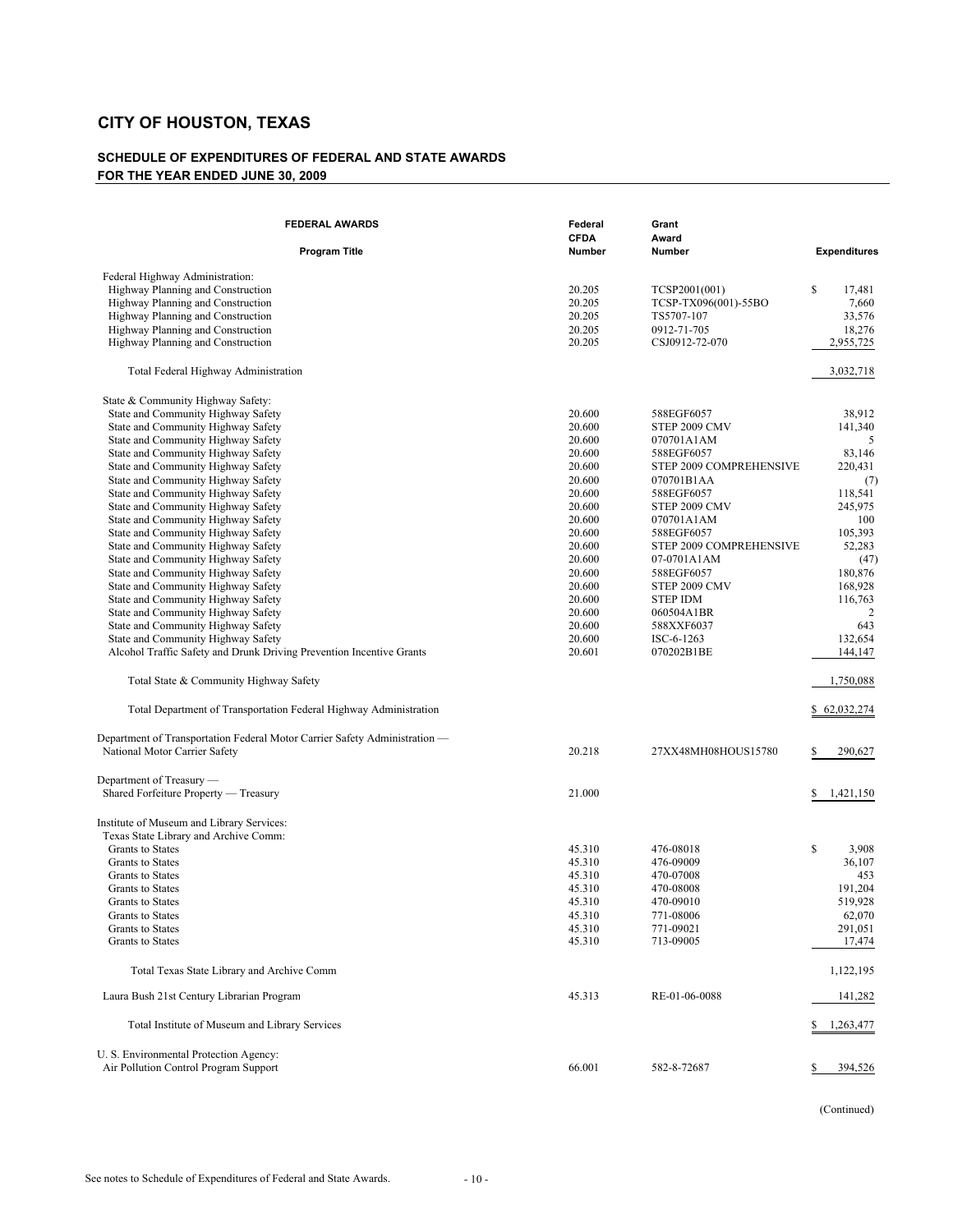#### **SCHEDULE OF EXPENDITURES OF FEDERAL AND STATE AWARDS FOR THE YEAR ENDED JUNE 30, 2009**

| <b>FEDERAL AWARDS</b>                                                                                                                                                                                                                                                                                                                                                                      | Federal<br><b>CFDA</b>                                   | Grant<br>Award                                                                                   |                                                                 |
|--------------------------------------------------------------------------------------------------------------------------------------------------------------------------------------------------------------------------------------------------------------------------------------------------------------------------------------------------------------------------------------------|----------------------------------------------------------|--------------------------------------------------------------------------------------------------|-----------------------------------------------------------------|
| <b>Program Title</b>                                                                                                                                                                                                                                                                                                                                                                       | <b>Number</b>                                            | <b>Number</b>                                                                                    | <b>Expenditures</b>                                             |
| Studies, Surveys Demonstrations Clean Air Act:<br>Surveys, Studies, Research, Investigations, Demonstrations, and Special Purpose Activities<br>Relating to the Clean Air Act                                                                                                                                                                                                              | 66.034                                                   | XA-96620501-0                                                                                    | \$<br>(382, 541)                                                |
| Surveys, Studies, Research, Investigations, Demonstrations, and Special Purpose Activities<br>Relating to the Clean Air Act                                                                                                                                                                                                                                                                | 66.034                                                   | XA-96648301-0                                                                                    | 22,561                                                          |
| Surveys, Studies, Research, Investigations, Demonstrations, and Special Purpose Activities<br>Relating to the Clean Air Act                                                                                                                                                                                                                                                                | 66.034                                                   | XA-96665901-0                                                                                    | 38,132                                                          |
| Total Studies, Surveys Demonstrations Clean Air Act                                                                                                                                                                                                                                                                                                                                        |                                                          |                                                                                                  | (321, 848)                                                      |
| Office of the Chief Financial Officer Passed Through —<br>Congressionally Mandated Projects                                                                                                                                                                                                                                                                                                | 66.202                                                   | 582-7-72659                                                                                      | 65,701                                                          |
| Texas Water Development Board:<br>Capitalization Grants for Clean Water State Revolving Funds<br>Capitalization Grants for Clean Water State Revolving Funds<br>Capitalization Grants for Clean Water State Revolving Funds<br>Capitalization Grants for Clean Water State Revolving Funds<br>Total Texas Water Development Board                                                          | 66.458<br>66.458<br>66.458<br>66.458                     | 128200<br>132500<br>L060016<br>L070016                                                           | 1,392,331<br>4,162,971<br>9,766,044<br>22,353,528<br>37,674,873 |
| Office of Water —                                                                                                                                                                                                                                                                                                                                                                          |                                                          |                                                                                                  |                                                                 |
| Water Pollution Control State, Interstate, and Tribal Program Support.                                                                                                                                                                                                                                                                                                                     | 66.419                                                   | 582-8-80189                                                                                      | 352,669                                                         |
| Texas Commission on Environmental Quality Passed Through<br>National Estuary Program                                                                                                                                                                                                                                                                                                       | 66.456                                                   | 582-8-84969                                                                                      | 7,821                                                           |
| Brownfields:<br>Brownfields Assessment and Cleanup Cooperative Agreements<br>Brownfields Assessment and Cleanup Cooperative Agreements<br>Brownfields Assessment and Cleanup Cooperative Agreements<br>Brownfields Assessment and Cleanup Cooperative Agreements<br>Brownfields Assessment and Cleanup Cooperative Agreements<br>Brownfields Assessment and Cleanup Cooperative Agreements | 66.818<br>66.818<br>66.818<br>66.818<br>66.818<br>66.818 | BF97699601-0<br>BF97699501-0<br>BF96682001-01<br>BF-96681901-0<br>BF96682001-01<br>BF-96681901-0 | 77,938<br>128,851<br>552<br>100<br>79,079<br>12,678             |
| Total Brownfields                                                                                                                                                                                                                                                                                                                                                                          |                                                          |                                                                                                  | 299,199                                                         |
| Total U.S. Environmental Protection Agency                                                                                                                                                                                                                                                                                                                                                 |                                                          |                                                                                                  | \$ 38,472,941                                                   |
| Department of Energy —<br>Energy Efficiency and Renewable Energy Information Dissemination, Outreach, Training and<br>Technical Analysis/Assistance.                                                                                                                                                                                                                                       | 81.117                                                   | DE-FC36-08GO18100                                                                                | \$<br>91,230                                                    |
| <b>Total Department of Energy</b>                                                                                                                                                                                                                                                                                                                                                          |                                                          |                                                                                                  | \$<br>91,230                                                    |
| Texas Department of Aging & Disability Services:<br>Special Programs for the Aging Title VII — Chapter 3 —<br>Special Programs for the Aging Title VII, Chapter 3 Programs for Prevention of Elder Abuse,<br>Neglect, and Exploitation                                                                                                                                                     | 93.041                                                   | 2009-EAP-13                                                                                      | \$<br>39,450                                                    |
| Special Programs for the Aging Title VII — Chapter 2:<br>Special Programs for the Aging Title VII, Chapter 2 Long Term Care Ombudsman Services<br>for Older Individuals                                                                                                                                                                                                                    | 93.042                                                   | 2008-OAG-13                                                                                      | 7,141                                                           |
| Special Programs for the Aging Title VII, Chapter 2 Long Term Care Ombudsman Services<br>for Older Individuals                                                                                                                                                                                                                                                                             | 93.042                                                   | 2009-OAG-13                                                                                      | 96,800                                                          |
| Total Special Programs for the Aging Title VII — Chapter 2                                                                                                                                                                                                                                                                                                                                 |                                                          |                                                                                                  | 103,941                                                         |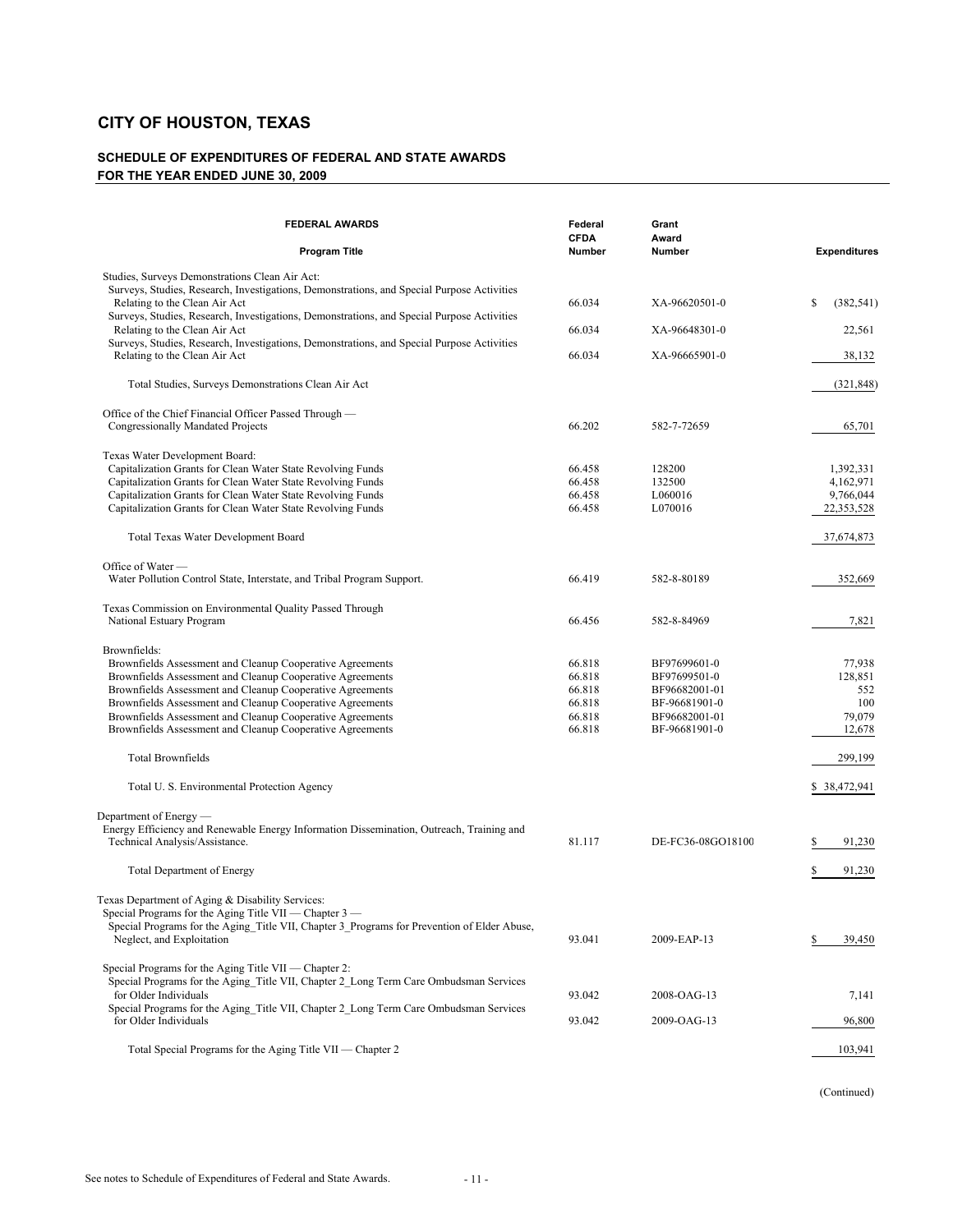#### **SCHEDULE OF EXPENDITURES OF FEDERAL AND STATE AWARDS FOR THE YEAR ENDED JUNE 30, 2009**

| <b>FEDERAL AWARDS</b>                                                                                                                                                                                                                                                                                                                                                                                                                                                      | Federal<br><b>CFDA</b>               | Grant<br>Award                                           |                                              |
|----------------------------------------------------------------------------------------------------------------------------------------------------------------------------------------------------------------------------------------------------------------------------------------------------------------------------------------------------------------------------------------------------------------------------------------------------------------------------|--------------------------------------|----------------------------------------------------------|----------------------------------------------|
| <b>Program Title</b>                                                                                                                                                                                                                                                                                                                                                                                                                                                       | <b>Number</b>                        | <b>Number</b>                                            | <b>Expenditures</b>                          |
| Special Programs for the Aging Title III — Part D:<br>Special Programs for the Aging Title III, Part D Disease Prevention and Health Promotion Services 93.043<br>Special Programs for the Aging Title III, Part D Disease Prevention and Health Promotion Services 93.043                                                                                                                                                                                                 |                                      | 2008-3D-13<br>2009-EAP-13                                | S<br>104,072<br>90,701                       |
| Total Special Programs for the Aging Title III — Part D                                                                                                                                                                                                                                                                                                                                                                                                                    |                                      |                                                          | 194,773                                      |
| Special Programs for the Aging Title III — Part B:<br>Special Programs for the Aging Title III, Part B Grants for Supportive Services and Senior Centers<br>Special Programs for the Aging Title III, Part B Grants for Supportive Services and Senior Centers<br>Special Programs for the Aging Title III, Part B Grants for Supportive Services and Senior Centers<br>Special Programs for the Aging Title III, Part B Grants for Supportive Services and Senior Centers | 93.044<br>93.044<br>93.044<br>93.044 | 2008-3B-13<br>2009-3B-13<br>2008-ADM-13<br>2009-ADM-13   | 800,280<br>1,302,539<br>227,930<br>596,792   |
| Total Special Programs for the Aging Title III — Part B                                                                                                                                                                                                                                                                                                                                                                                                                    |                                      |                                                          | 2,927,541                                    |
| Special Programs for the Aging Title III — Part C:<br>Special Programs for the Aging Title III, Part C Nutrition Services<br>Special Programs for the Aging Title III, Part C Nutrition Services<br>Special Programs for the Aging Title III, Part C Nutrition Services<br>Special Programs for the Aging Title III, Part C Nutrition Services                                                                                                                             | 93.045<br>93.045<br>93.045<br>93.045 | 2008-3C1-13<br>2009-3C1-13<br>2008-3C2-13<br>2009-3C2-13 | 554,116<br>1,244,674<br>796,353<br>1,618,923 |
| Total Special Programs for the Aging Title III — Part C                                                                                                                                                                                                                                                                                                                                                                                                                    |                                      |                                                          | 4,214,066                                    |
| Alzheimer's Disease Demonstration Grants:<br>Alzheimer's Disease Demonstration Grants to States<br>Alzheimer's Disease Demonstration Grants to States                                                                                                                                                                                                                                                                                                                      | 93.051<br>93.051                     | 2008-ALZ-13<br>2009-ALZ-13                               | (4, 468)<br>58,088                           |
| Total Alzheimer's Disease Demonstration Grants                                                                                                                                                                                                                                                                                                                                                                                                                             |                                      |                                                          | 53,621                                       |
| National Family Caregiver Support:<br>National Family Caregiver Support, Title III, Part E<br>National Family Caregiver Support, Title III, Part E<br><b>Total National Family Caregiver Support</b>                                                                                                                                                                                                                                                                       | 93.052<br>93.052                     | 2008-3E-13<br>2009-3E-13                                 | 248,030<br>737,070<br>985,100                |
| Nutrition Services Incentive Program:<br>Nutritional Services Incentive Program<br>Nutritional Services Incentive Program                                                                                                                                                                                                                                                                                                                                                  | 93.053<br>93.053                     | 2008-NSIP-13<br>2009-NSIP-13                             | 449,627<br>656,961                           |
| Total Nutrition Services Incentive Program                                                                                                                                                                                                                                                                                                                                                                                                                                 |                                      |                                                          | 1,106,588                                    |
| Centers for Medicare & Medicaid Services:<br>Centers for Medicare and Medicaid Services (CMS) Research, Demonstrations and Evaluations<br>Centers for Medicare and Medicaid Services (CMS) Research, Demonstrations and Evaluations                                                                                                                                                                                                                                        | 93.779<br>93.779                     | 2008-CMS-16<br>2010-CMS-16                               | 107,739<br>5,526                             |
| Total Centers for Medicare & Medicaid Services                                                                                                                                                                                                                                                                                                                                                                                                                             |                                      |                                                          | 113,265                                      |
| Total Texas Department of Aging & Disability Services                                                                                                                                                                                                                                                                                                                                                                                                                      |                                      |                                                          | \$<br>9,738,345                              |
| Centers for Disease Control & Prevention:<br>Project Grants & Cooperative Agreements for TB Control:<br>Project Grants and Cooperative Agreements for Tuberculosis Control Programs<br>Project Grants and Cooperative Agreements for Tuberculosis Control Programs<br>Project Grants and Cooperative Agreements for Tuberculosis Control Programs                                                                                                                          | 93.116<br>93.116<br>93.116           | CCU600445-26<br>PS600445-27<br>PS600445-28               | \$<br>33<br>1.296.982<br>1,306,858           |
| Total Project Grants & Cooperative Agreements for TB Control                                                                                                                                                                                                                                                                                                                                                                                                               |                                      |                                                          | 2,603,873                                    |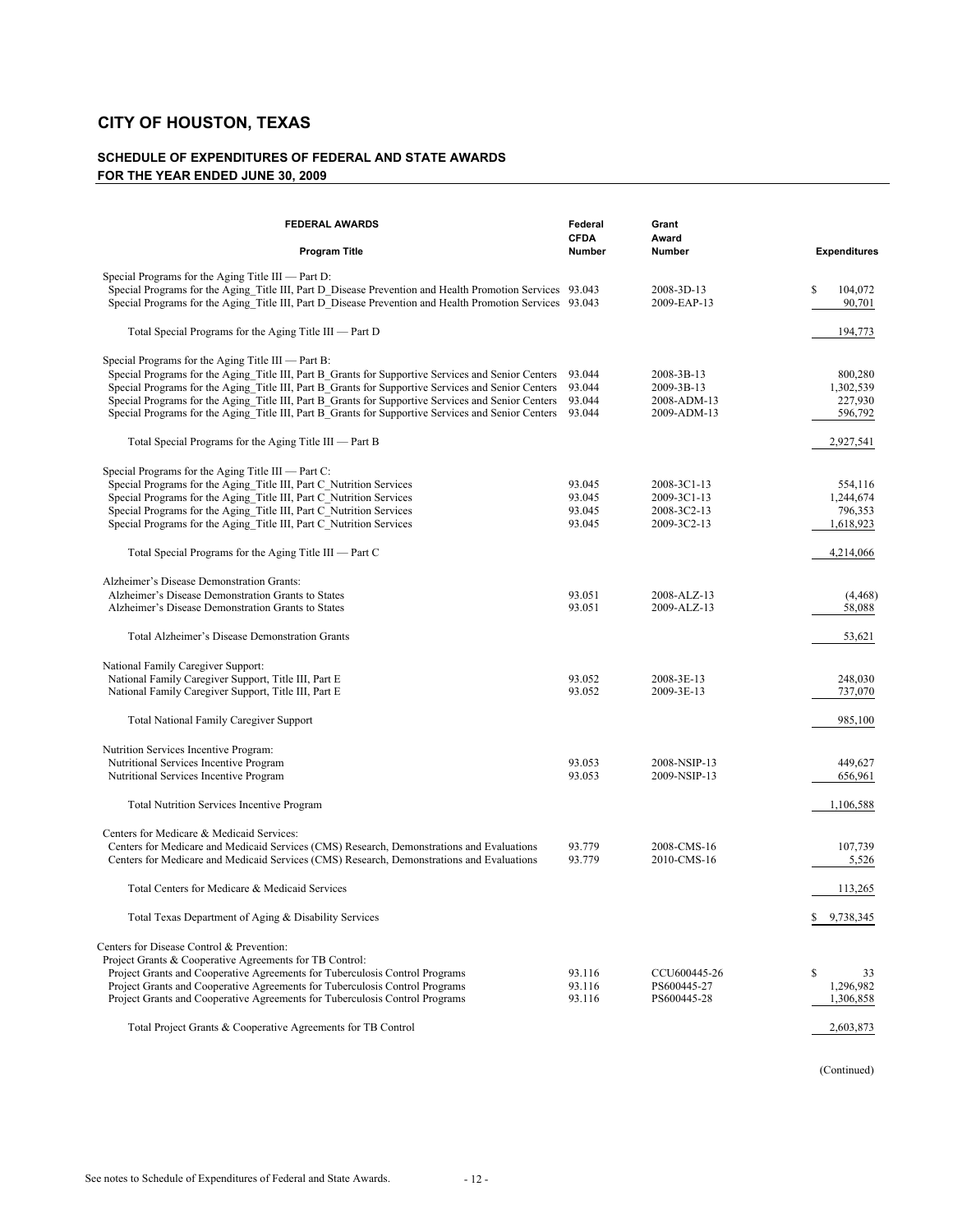#### **SCHEDULE OF EXPENDITURES OF FEDERAL AND STATE AWARDS FOR THE YEAR ENDED JUNE 30, 2009**

| <b>FEDERAL AWARDS</b>                                                                                                                                                                                                                                                                                                                                                                                                                                                                                                                                                                                                                                                                                                                                                                                                                                                                                                                                                                                                                                                                          | Federal<br><b>CFDA</b>                                                                                                         | Grant<br>Award                                                                                                                                                                                                    |                                                                                                                                                     |
|------------------------------------------------------------------------------------------------------------------------------------------------------------------------------------------------------------------------------------------------------------------------------------------------------------------------------------------------------------------------------------------------------------------------------------------------------------------------------------------------------------------------------------------------------------------------------------------------------------------------------------------------------------------------------------------------------------------------------------------------------------------------------------------------------------------------------------------------------------------------------------------------------------------------------------------------------------------------------------------------------------------------------------------------------------------------------------------------|--------------------------------------------------------------------------------------------------------------------------------|-------------------------------------------------------------------------------------------------------------------------------------------------------------------------------------------------------------------|-----------------------------------------------------------------------------------------------------------------------------------------------------|
| <b>Program Title</b>                                                                                                                                                                                                                                                                                                                                                                                                                                                                                                                                                                                                                                                                                                                                                                                                                                                                                                                                                                                                                                                                           | Number                                                                                                                         | Number                                                                                                                                                                                                            | <b>Expenditures</b>                                                                                                                                 |
| Immunization Grants:<br><b>Immunization Grants</b><br><b>Immunization Grants</b><br><b>Immunization Grants</b><br><b>Immunization Grants</b>                                                                                                                                                                                                                                                                                                                                                                                                                                                                                                                                                                                                                                                                                                                                                                                                                                                                                                                                                   | 93.268<br>93.268<br>93.268<br>93.268                                                                                           | CCH622532-04<br>IP622532-06<br>IP622532-07<br>CCH622532A                                                                                                                                                          | <sup>\$</sup><br>2,349<br>1,627,399<br>1,132,899<br>11,462,119                                                                                      |
| <b>Total Immunization Grants</b>                                                                                                                                                                                                                                                                                                                                                                                                                                                                                                                                                                                                                                                                                                                                                                                                                                                                                                                                                                                                                                                               |                                                                                                                                |                                                                                                                                                                                                                   | 14,224,766                                                                                                                                          |
| CDC & Investigations & Technical Assistance:<br>Centers for Disease Control and Prevention Investigations and Technical Assistance<br>Centers for Disease Control and Prevention Investigations and Technical Assistance<br>Centers for Disease Control and Prevention Investigations and Technical Assistance<br>Centers for Disease Control and Prevention Investigations and Technical Assistance<br>Centers for Disease Control and Prevention Investigations and Technical Assistance<br>Centers for Disease Control and Prevention Investigations and Technical Assistance<br>Centers for Disease Control and Prevention Investigations and Technical Assistance<br>Total CDC & Investigations & Technical Assistance<br><b>HIV Prevention Activities:</b><br>HIV Prevention Activities Health Department Based<br>HIV Prevention Activities Health Department Based<br>HIV Prevention Activities Health Department Based<br>HIV Prevention Activities Health Department Based<br>HIV Prevention Activities Health Department Based<br>HIV Prevention Activities Health Department Based | 93.283<br>93.283<br>93.283<br>93.283<br>93.283<br>93.283<br>93.283<br>93.940<br>93.940<br>93.940<br>93.940<br>93.940<br>93.940 | CCU623672<br>CI623672-04<br>C <sub>1623672-05</sub><br>2008-023017<br>2008-028270-001<br>1U51-PS000904-01<br>PS000904-02<br>CCU023512-04<br>PS023512-<br>PS000977-01<br>PS000977-02<br>PS000775-01<br>PS000775-02 | (124)<br>458,713<br>361,810<br>60,130<br>533,351<br>41,653<br>46,714<br>1,502,247<br>1,680<br>4,710,226<br>196,838<br>102,489<br>559,283<br>675,019 |
| <b>Total HIV Prevention Activities</b>                                                                                                                                                                                                                                                                                                                                                                                                                                                                                                                                                                                                                                                                                                                                                                                                                                                                                                                                                                                                                                                         |                                                                                                                                |                                                                                                                                                                                                                   | 6,245,534                                                                                                                                           |
| Enhanced HIV / AIDS PE:<br>HIV Demonstration, Research, Public and Professional Education Projects<br>HIV Demonstration, Research, Public and Professional Education Projects<br>Human Immunodeficiency Virus (HIV)/Acquired Immunodeficiency                                                                                                                                                                                                                                                                                                                                                                                                                                                                                                                                                                                                                                                                                                                                                                                                                                                  | 93.941<br>93.941                                                                                                               | PS000275-03<br>PS001447-01                                                                                                                                                                                        | 92,466<br>60,344                                                                                                                                    |
| Virus Syndrome (AIDS)Surveillance<br>Human Immunodeficiency Virus (HIV)/Acquired Immunodeficiency                                                                                                                                                                                                                                                                                                                                                                                                                                                                                                                                                                                                                                                                                                                                                                                                                                                                                                                                                                                              | 93.944                                                                                                                         | CCU623559-03-3                                                                                                                                                                                                    | 2,954                                                                                                                                               |
| Virus Syndrome (AIDS)Surveillance<br>Human Immunodeficiency Virus (HIV)/Acquired Immunodeficiency                                                                                                                                                                                                                                                                                                                                                                                                                                                                                                                                                                                                                                                                                                                                                                                                                                                                                                                                                                                              | 93.944                                                                                                                         | PS001020-01                                                                                                                                                                                                       | 710,408                                                                                                                                             |
| Virus Syndrome (AIDS)Surveillance<br>Human Immunodeficiency Virus (HIV)/Acquired Immunodeficiency                                                                                                                                                                                                                                                                                                                                                                                                                                                                                                                                                                                                                                                                                                                                                                                                                                                                                                                                                                                              | 93.944                                                                                                                         | PS001020-02                                                                                                                                                                                                       | 557,840                                                                                                                                             |
| Virus Syndrome (AIDS)Surveillance<br>Human Immunodeficiency Virus (HIV)/Acquired Immunodeficiency                                                                                                                                                                                                                                                                                                                                                                                                                                                                                                                                                                                                                                                                                                                                                                                                                                                                                                                                                                                              | 93.944                                                                                                                         | CCU624424-04                                                                                                                                                                                                      | 463,575                                                                                                                                             |
| Virus Syndrome (AIDS)Surveillance                                                                                                                                                                                                                                                                                                                                                                                                                                                                                                                                                                                                                                                                                                                                                                                                                                                                                                                                                                                                                                                              | 93.944                                                                                                                         | PS001611-01                                                                                                                                                                                                       | 27,055                                                                                                                                              |
| Total Enhanced HIV / AIDS PE                                                                                                                                                                                                                                                                                                                                                                                                                                                                                                                                                                                                                                                                                                                                                                                                                                                                                                                                                                                                                                                                   |                                                                                                                                |                                                                                                                                                                                                                   | 1,914,643                                                                                                                                           |
| Total Centers for Disease Control & Prevention                                                                                                                                                                                                                                                                                                                                                                                                                                                                                                                                                                                                                                                                                                                                                                                                                                                                                                                                                                                                                                                 |                                                                                                                                |                                                                                                                                                                                                                   | \$26,491,062                                                                                                                                        |
| Texas Department of State Health Service:<br>Hansen's Disease National Ambulatory Care Program:<br>Hansen's Disease - 08<br>Hansen's Disease - 09                                                                                                                                                                                                                                                                                                                                                                                                                                                                                                                                                                                                                                                                                                                                                                                                                                                                                                                                              | 93.2008<br>93.2009                                                                                                             | 2008-025285-001<br>2009-030542-001                                                                                                                                                                                | \$<br>36,176<br>34,924                                                                                                                              |
| Total Hansen's Disease                                                                                                                                                                                                                                                                                                                                                                                                                                                                                                                                                                                                                                                                                                                                                                                                                                                                                                                                                                                                                                                                         |                                                                                                                                |                                                                                                                                                                                                                   | 71,100                                                                                                                                              |
| Family Planning Services:<br>Family Planning Services<br>Family Planning Services                                                                                                                                                                                                                                                                                                                                                                                                                                                                                                                                                                                                                                                                                                                                                                                                                                                                                                                                                                                                              | 93.217<br>93.217                                                                                                               | 2008-024195-001<br>2009-029394-001                                                                                                                                                                                | (8,332)<br>114,459                                                                                                                                  |
| <b>Total Family Planning Services</b>                                                                                                                                                                                                                                                                                                                                                                                                                                                                                                                                                                                                                                                                                                                                                                                                                                                                                                                                                                                                                                                          |                                                                                                                                |                                                                                                                                                                                                                   | 106,126                                                                                                                                             |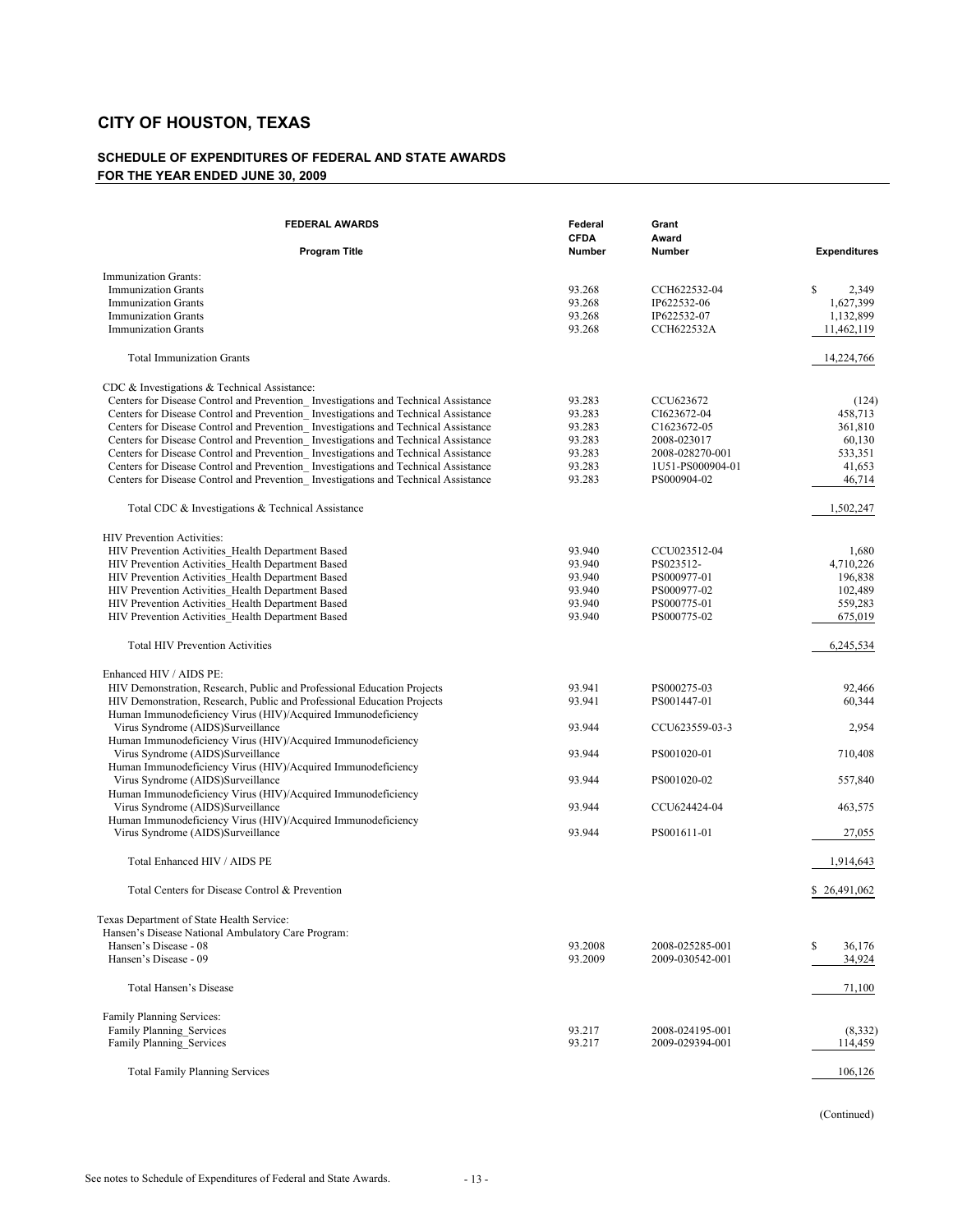#### **SCHEDULE OF EXPENDITURES OF FEDERAL AND STATE AWARDS FOR THE YEAR ENDED JUNE 30, 2009**

| <b>FEDERAL AWARDS</b><br>Program Title                                                                                                      | Federal<br><b>CFDA</b><br><b>Number</b> | Grant<br>Award<br><b>Number</b> | <b>Expenditures</b> |
|---------------------------------------------------------------------------------------------------------------------------------------------|-----------------------------------------|---------------------------------|---------------------|
|                                                                                                                                             |                                         |                                 |                     |
| Occupation Safety & Health Research Projects —<br>Occupational Safety and Health Program                                                    | 93.262                                  | 7460011640D-2007                | \$<br>226,530       |
| Bioterror Prepared:                                                                                                                         |                                         |                                 |                     |
| Centers for Disease Control and Prevention Investigations and Technical Assistance                                                          | 93.283                                  | 7460011640-06-10                | (20)                |
| Centers for Disease Control and Prevention_Investigations and Technical Assistance                                                          | 93.283                                  | 2008-022930-001                 | 2,430,977           |
| Centers for Disease Control and Prevention Investigations and Technical Assistance                                                          | 93.283                                  | 2008-028268-001                 | 960,569             |
| Centers for Disease Control and Prevention Investigations and Technical Assistance                                                          | 93.283                                  | 2008-022965                     | 327,395             |
| Centers for Disease Control and Prevention Investigations and Technical Assistance                                                          | 93.283                                  | 2008-208019-001                 | 212,540             |
| Centers for Disease Control and Prevention Investigations and Technical Assistance                                                          | 93.283                                  | 2009-031305-001                 | 23                  |
| <b>Total Bioterror Prepared</b>                                                                                                             |                                         |                                 | 3,931,483           |
| HIV / AIDS Surveillance:                                                                                                                    |                                         |                                 |                     |
| Preventive Health Services Sexually Transmitted Diseases Control Grants                                                                     | 93.977                                  | 2007-021957-001                 | (4)                 |
| Preventive Health Services Sexually Transmitted Diseases Control Grants                                                                     | 93.977                                  | 2008-025429-001                 | 1,017,173           |
| Preventive Health Services Sexually Transmitted Diseases Control Grants                                                                     | 93.977                                  | 2009-030647-001                 | 645,552             |
| Total HIV / AIDS Surveillance                                                                                                               |                                         |                                 | 1,662,721           |
| Local Public Health Services:                                                                                                               |                                         |                                 |                     |
| Preventive Health & Health Services Block Grant                                                                                             | 93.991                                  | 2008-024522                     | 51,703              |
| Preventive Health & Health Services Block Grant                                                                                             | 93.991                                  | 2009-028163-001                 | 310,900             |
| <b>Total Local Public Health Services</b>                                                                                                   |                                         |                                 | 362,603             |
| Child Health Services:                                                                                                                      |                                         |                                 |                     |
| Maternal and Child Health Services Block Grant to the States                                                                                | 93.994                                  | 2007-020434-001                 | 41                  |
| Maternal and Child Health Services Block Grant to the States                                                                                | 93.994                                  | 2008-024094                     | 35,569              |
| Maternal and Child Health Services Block Grant to the States                                                                                | 93.994                                  | 2009-029513-001                 | 125,528             |
| Maternal and Child Health Services Block Grant to the States                                                                                | 93.994                                  | 2008-024153-001                 | 64,748              |
| Maternal and Child Health Services Block Grant to the States                                                                                | 93.994                                  | 2009-029841-001                 | 85,836              |
| <b>Total Child Health Services</b>                                                                                                          |                                         |                                 | 311,721             |
| Harris County Public Health Environ Services:                                                                                               |                                         |                                 |                     |
| HIV Emergency Relief Project Grants                                                                                                         | 93.914                                  | 09GEN0074                       | 22,417              |
| HIV Emergency Relief Project Grants                                                                                                         | 93.914                                  | 07GEN1214                       | (1,959)             |
| Special Projects of National Significance                                                                                                   | 93.928                                  | 07-GEN1382                      | 16,149              |
| Special Projects of National Significance                                                                                                   | 93.928                                  | 08-GEN1135                      | 59,719              |
| Cooperative Agreements to Support Comprehensive School Health Programs to Prevent the                                                       |                                         |                                 |                     |
| Spread of HIV and Other Important Health Problems.                                                                                          | 93.938                                  | HISD-AE-08                      | 17,429              |
| Cooperative Agreements to Support Comprehensive School Health Programs to Prevent the                                                       |                                         |                                 |                     |
| Spread of HIV and Other Important Health Problems.<br>Cooperative Agreements to Support Comprehensive School Health Programs to Prevent the | 93.938                                  | 08GEN0107                       | 25,783              |
| Spread of HIV and Other Important Health Problems.                                                                                          | 93.938                                  | 2008-102201                     | 1,628               |
| Total Harris County Public Health Environ Services                                                                                          |                                         |                                 | 141,165             |
| Total Texas Department of State Health Service                                                                                              |                                         |                                 | \$<br>6,813,449     |
|                                                                                                                                             |                                         |                                 |                     |
| Houston-Galveston Area Council -                                                                                                            |                                         |                                 |                     |
| Social Services Block Grant                                                                                                                 | 93.667                                  | 235-07                          | \$<br>3,403         |
| Department of Homeland Security:                                                                                                            |                                         |                                 |                     |
| Urban Areas Security Initiative:                                                                                                            |                                         |                                 |                     |
| Urban Areas Security Initiative                                                                                                             | 97.008                                  | 2005GET54025                    | \$<br>479,663       |
| Urban Areas Security Initiative                                                                                                             | 97.008                                  | 2006-GE-T6-0068                 | 5,322,169           |
| Urban Areas Security Initiative                                                                                                             | 97.008                                  | 2007-GE-T7-0024                 | 2,818,058           |
| Urban Areas Security Initiative                                                                                                             | 97.008                                  | 2008-GE-T8-0034                 | 16,470              |
| Total Urban Areas Security Initiative                                                                                                       |                                         |                                 | 8,636,360           |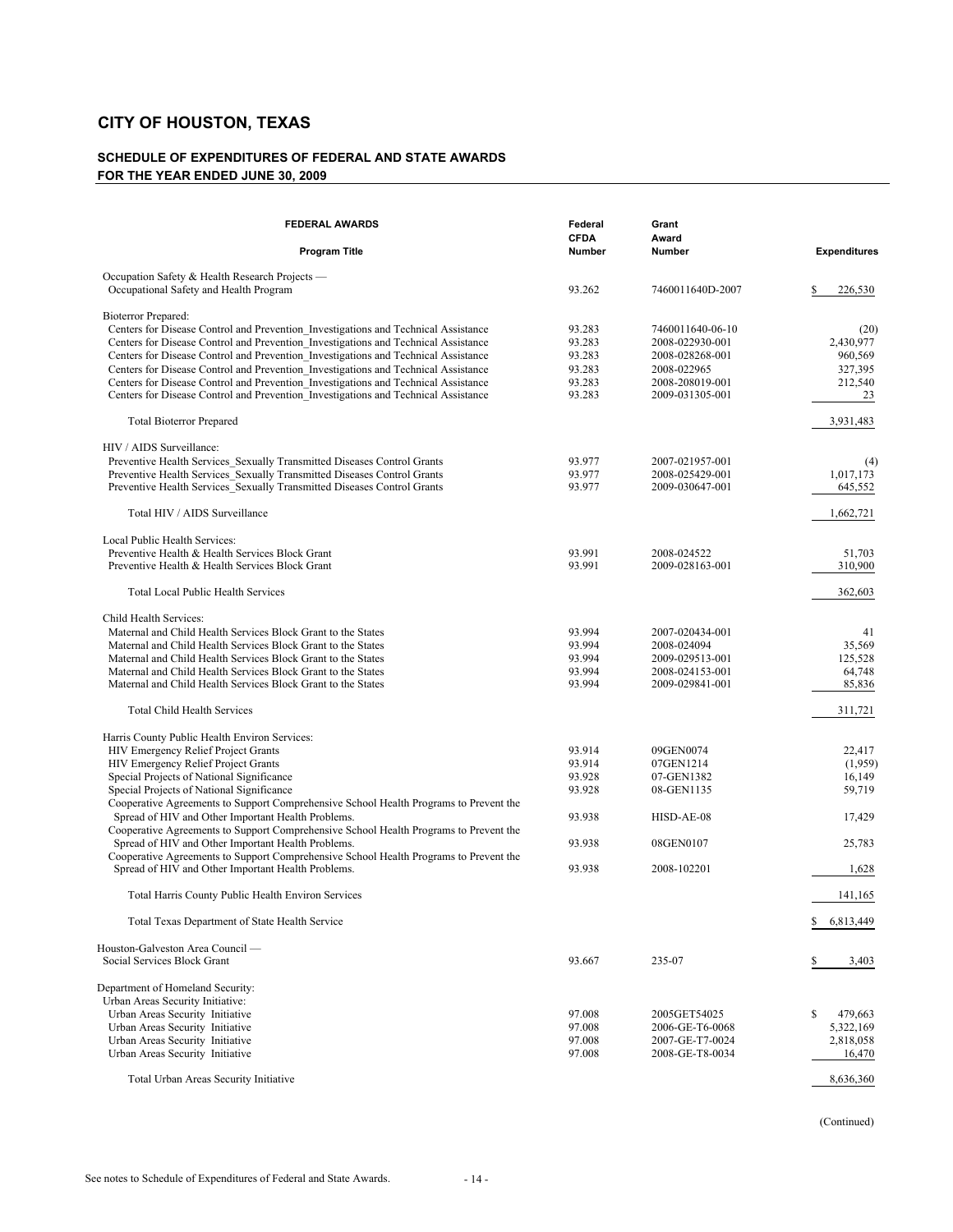#### **SCHEDULE OF EXPENDITURES OF FEDERAL AND STATE AWARDS FOR THE YEAR ENDED JUNE 30, 2009**

| <b>FEDERAL AWARDS</b>                                                   | Federal<br><b>CFDA</b> | Grant<br>Award                     |                     |
|-------------------------------------------------------------------------|------------------------|------------------------------------|---------------------|
| <b>Program Title</b>                                                    | Number                 | Number                             | <b>Expenditures</b> |
| Airport Security —<br>Airport Checked Baggage Screening Program         | 97.100                 | <b>EDS-TSA-IAH</b>                 | \$11,545,070        |
|                                                                         |                        |                                    |                     |
| Department of Public Safety Passed Through:                             |                        |                                    |                     |
| <b>Emergency Management Performance Grants</b>                          | 97.042                 | 2007-EM-E7-2007                    | 67,253              |
| <b>Emergency Management Performance Grants</b>                          | 97.042                 | 2008-EM-E8-0013                    | 150,108             |
| Metropolitan Medical Response System                                    | 97.071                 | EMW04GR0599                        | 1,559               |
| Metropolitan Medical Response System                                    | 97.071<br>97.071       | 2006-GE-T6-0068<br>2007-GE-T7-0024 | 132,337             |
| Metropolitan Medical Response System                                    |                        |                                    | 64,492              |
| Total Department of Public Safety Passed Through                        |                        |                                    | 415,748             |
| Department of Homeland Security —                                       |                        |                                    |                     |
| Assistance to Firefighters Grant                                        | 97.044                 | EMW-2007-FO-11908                  | 936,000             |
|                                                                         |                        |                                    |                     |
| State Homeland Security Program —<br>State Homeland Security Program    | 97.073                 | 2006-GE-T6-0068                    | 49,477              |
|                                                                         |                        |                                    |                     |
| Law Enforcement Terrorism Prevention Program:                           |                        |                                    |                     |
| Law Enforcement Terrorism Prevention Program                            | 97.074                 | 2006-GE-T6-0068                    | 109,839             |
| Law Enforcement Terrorism Prevention Program                            | 97.074                 | 2007-GE-T7-0024                    | 422,400             |
| Total Law Enforcement Terrorism Prevention Program                      |                        |                                    | 532,240             |
|                                                                         |                        |                                    |                     |
| Buffer Zone Protection Program:                                         | 97.078                 | 2006-BZ-T6-0032                    |                     |
| Buffer Zone Protection Program<br><b>Buffer Zone Protection Program</b> | 97.078                 | 2006-BZ-T6-0055                    | 1,417<br>1,021,937  |
|                                                                         |                        |                                    |                     |
| Total Buffer Zone Protection Program                                    |                        |                                    | 1,023,355           |
| Governor's Division of Emergency Management —                           |                        |                                    |                     |
| Regional Catastrophic Preparedness Grant Program (RCPGP)                | 97.111                 | 2008-CP-T8-0023                    | 372,338             |
| Total Department of Homeland Security                                   |                        |                                    | \$23,510,587        |
| City of Houston:                                                        |                        |                                    |                     |
| Disaster Grants — Public Assistance (Presidentially Declared Disasters) | 97.036                 | EM-3294-TX                         | \$130,134,614       |
| Disaster Grants — Public Assistance (Presidentially Declared Disasters) | 97.036                 | <b>FEMA-3216-EM</b>                | 246,884             |
|                                                                         |                        |                                    |                     |
| <b>Total City of Houston</b>                                            |                        |                                    | \$130,381,498       |
| Environmental Protection Agency:                                        |                        |                                    |                     |
| Hazard Mitigation Grant                                                 | 97.039                 | <b>FEMA-1379-DR</b>                | \$<br>388,597       |
| Homeland Security Biowatch Program                                      | 97.091                 | 582-7-72676                        | 606,638             |
| Total Environmental Protection Agency                                   |                        |                                    | 995,235<br>\$       |
| Housing Authority:                                                      |                        |                                    |                     |
| Disaster Housing Assistance Grant                                       | 97.109                 | FOC-HCHA-09                        | \$<br>393,088       |
| Disaster Housing Assistance Grant                                       | 97.109                 | FOC-HCHA-08                        | 830,865             |
| Disaster Housing Assistance Grant                                       | 97.109                 | FOC-HHA-08                         | 505,231             |
|                                                                         |                        |                                    |                     |
| <b>Total Housing Authority</b>                                          |                        |                                    | 1,729,184<br>\$     |
| TOTAL EXPENDITURES OF FEDERAL AWARDS                                    |                        |                                    | \$427,732,966       |

(Concluded)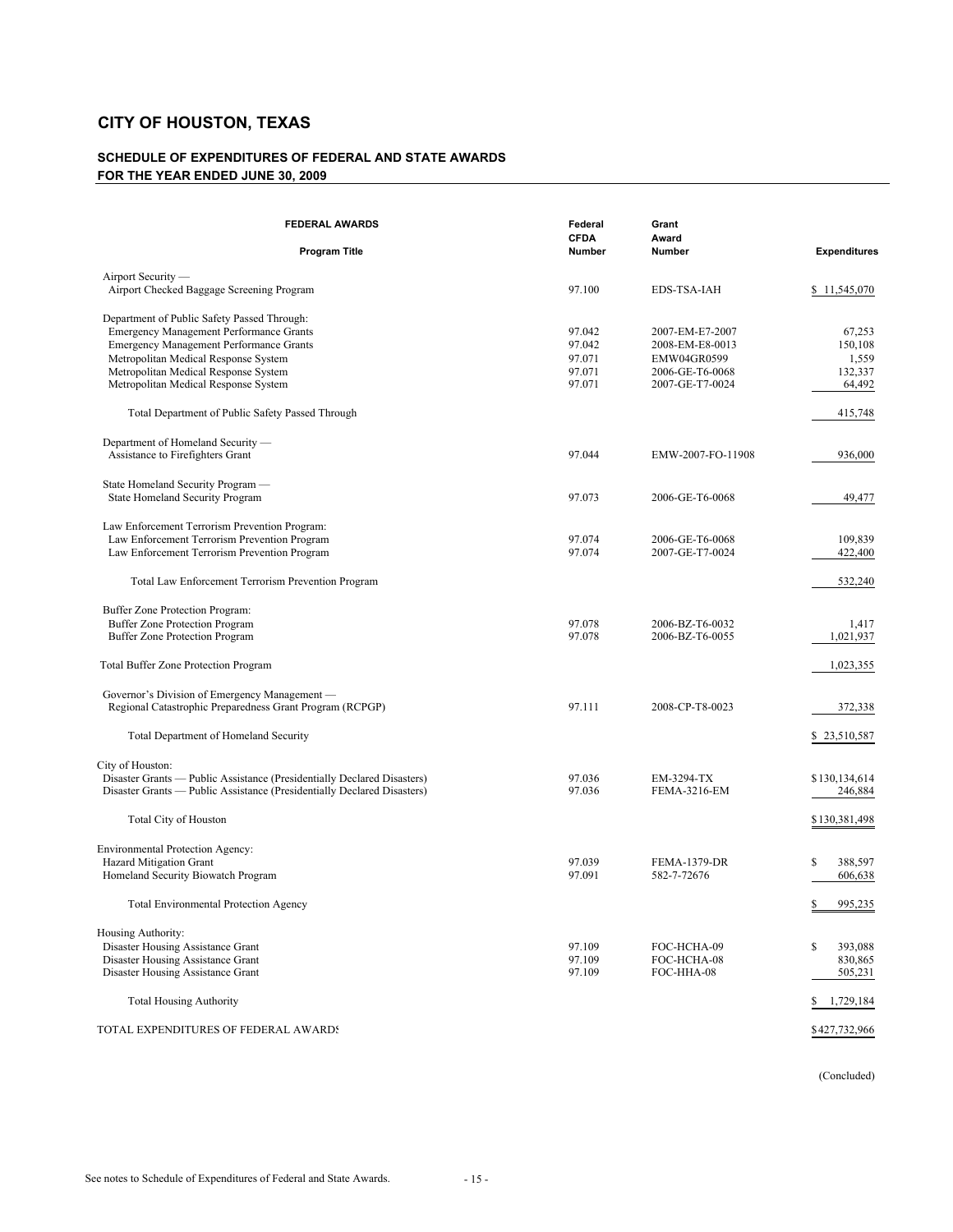### **SCHEDULE OF EXPENDITURES OF FEDERAL AND STATE AWARDS FOR THE YEAR ENDED JUNE 30, 2009**

| <b>STATE AWARDS</b>                                                                                                                                                                                   | Grant<br>Award                                                       |                                                                     |
|-------------------------------------------------------------------------------------------------------------------------------------------------------------------------------------------------------|----------------------------------------------------------------------|---------------------------------------------------------------------|
| <b>Program Title</b>                                                                                                                                                                                  | <b>Number</b>                                                        | <b>Expenditures</b>                                                 |
| Alief Independent School District-<br>Alief ISD / Katrina SV                                                                                                                                          | C70168                                                               | \$<br>16,491                                                        |
| State Energy Conservation Office -<br>Sustainable resource                                                                                                                                            | <b>SECO</b>                                                          | \$<br>10,000                                                        |
| Department of Justice, Office of Justice —<br>Major Access Shop / 15                                                                                                                                  | SAT041005407                                                         | \$<br>1,919                                                         |
| Harris County Protective Services:<br>Gulfton Youth Mentor Program<br><b>United Minds</b><br><b>United Minds</b><br>Camp Del Sol Summer<br>Ampo Del Sol Cyd                                           | C70778<br>C70777<br>C72072<br>C70776<br>C72071                       | \$<br>1,483<br>9,913<br>36,880<br>30,403<br>31,429                  |
| <b>Total Harris County Protective Services</b>                                                                                                                                                        |                                                                      | \$<br>110,109                                                       |
| Houston — Galveston Area Council:<br>FY08 Solid Waste Imp<br>Reuse Warehouse<br>West Park Recycling<br><b>HGAC-Clean Rivers</b><br><b>HGAC-Clean Rivers</b><br>Total Houston — Galveston Area Council | $08-16-G-07$<br>08-16-G12<br>$09-16-G13$<br>CR06-60931<br>CR08-70665 | \$<br>26,038<br>100,310<br>79,209<br>(44)<br>19,735<br>225,248<br>S |
| Office of the Governor CJD -<br><b>Asset Forfeiture State</b>                                                                                                                                         | <b>NA</b>                                                            | \$2,393,819                                                         |
| Texas Automobile Theft Prevention Authority:<br>Major Access Shop / 16<br>Major Access Shop / 17                                                                                                      | <b>ABTPA</b><br><b>ABTPA</b>                                         | \$<br>179,684<br>778,682                                            |
| Total Texas Automobile Theft Prevention Authority                                                                                                                                                     |                                                                      | \$<br>958,365                                                       |
| Texas Comptroller of Public Accounts:<br>Tobacco Compliance / 11<br>Tobacco Compliance / 12                                                                                                           | State funded<br>State funded                                         | \$<br>7,810<br>102,326                                              |
| Total Texas Comptroller of Public Accounts                                                                                                                                                            |                                                                      | \$<br>110,135                                                       |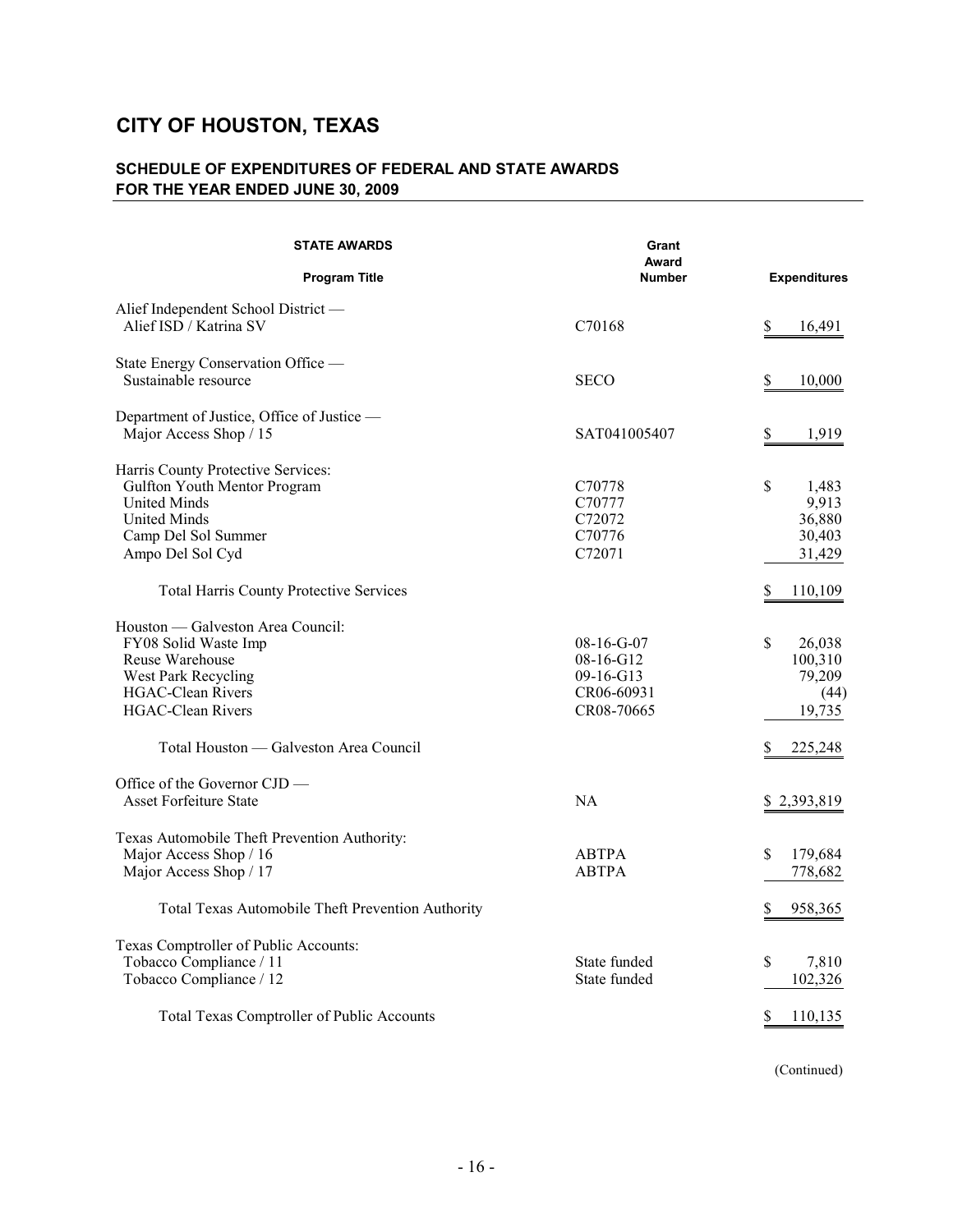### **SCHEDULE OF EXPENDITURES OF FEDERAL AND STATE AWARDS FOR THE YEAR ENDED JUNE 30, 2009**

| <b>STATE AWARDS</b>                              | Grant<br>Award    |                     |
|--------------------------------------------------|-------------------|---------------------|
| <b>Program Title</b>                             | <b>Number</b>     | <b>Expenditures</b> |
| Texas Department of Public Safety —              |                   |                     |
| Operation Loanstar                               | State funded      | \$<br>(521)         |
| Texas Department of State Health Services:       |                   |                     |
| Milk & Dairy                                     | 2008-0231-27-001  | \$<br>7,787         |
| Milk & Dairy                                     | 2009-028494-001   | 34,526              |
| Tuberculosis Elimin                              | 7460011640-06-07  | (12)                |
| Tuberculosis Elimin                              | 7460011640C-07-01 | (1,269)             |
| Tuberculosis Elimin                              | 2008-023237       | 365,387             |
| Tuberculosis Elimin                              | 2009-028744-001   | 991,626             |
| <b>Immunization State</b>                        | 2008-023575-001   | 185,906             |
| <b>Immunization State</b>                        | 2009-028712-001   | 642,091             |
| CHS FAM Plan SV Title V                          | 2007-020434-002   | 238                 |
| CHS FAM Plan Title V                             | 2008-024029       | 38,816              |
| CHS FAM Plan SV Title V                          | 2009-029555-001   | 181,338             |
| Get Moving Houston                               | 2008-027701-001   | 74,000              |
| Enhanced Influenza                               | 2009-030780-001   | 89,157              |
| <b>IDUC</b> Flu-Lab                              |                   |                     |
|                                                  | 2009-030834-001   | 5,828               |
| Total Texas Department of State Health Services  |                   | \$2,615,419         |
| Healthy Family Initiative -                      |                   |                     |
| Nurse Family Partnership                         | 0380800107001     | S<br>241,155        |
| Texas Dept. of Aging & Disability Services:      |                   |                     |
| State General Rev                                | 2008-SGR-13       | \$<br>1             |
| <b>State General Rev</b>                         | 2009-SGR-13       | 416,794             |
| State Highway Transportation                     | 2009-SHF-13       | 35,574              |
| State General Rev — IKE Hurricane                | 200-SIKE-13       | 191,405             |
|                                                  |                   |                     |
| Total Texas Dept. of Aging & Disability Services |                   | \$<br>643,774       |
| Texas Parks & Wildlife Department -              |                   |                     |
| <b>Houston Park Adventure</b>                    | 52000385          | \$<br>1,645         |
|                                                  |                   |                     |
| Texas State Library and Archive Comm:            |                   |                     |
| Loan Star                                        | 442-08234         | \$<br>175,753       |
| Loan Star                                        | 442-08234         | 183,734             |
| Total Texas State Library and Archive Comm       |                   | S<br>359,487        |
|                                                  |                   |                     |
| TOTAL EXPENDITURES OF STATE AWARDS               |                   | \$7,687,047         |

(Concluded)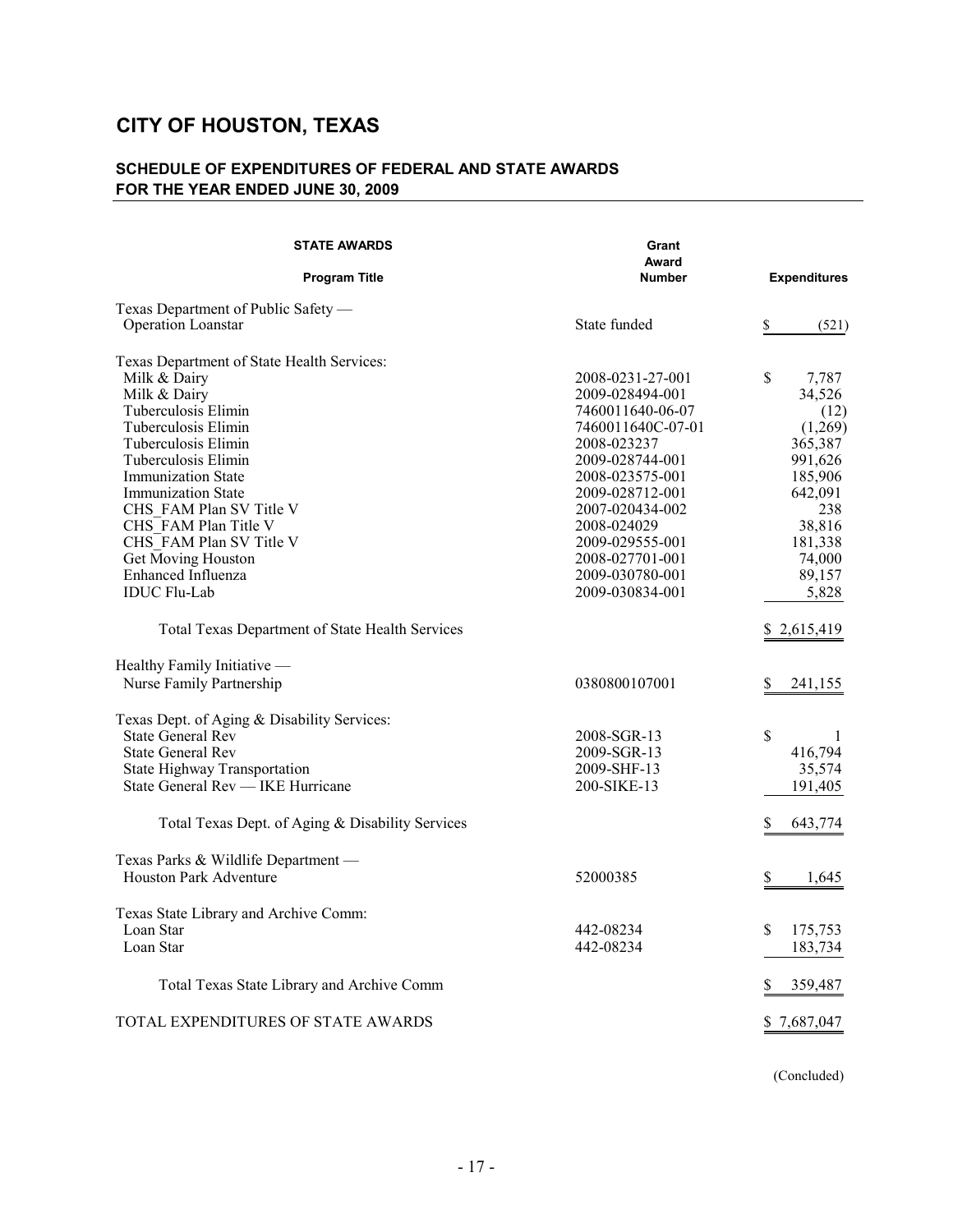#### **NOTES TO THE SCHEDULE OF EXPENDITURES OF FEDERAL AND STATE AWARDS AS OF AND FOR THE YEAR ENDED JUNE 30, 2009**

**1.** The accompanying schedule of expenditures of federal and state awards (the "schedule") includes the federal grant activity and state grant activity of the City of Houston, Texas (the "City") and is presented on the modified accrued basis of accounting for the governmental funds and the accrual basis of accounting for the enterprise funds, which is described in Note 1 to the City's financial statement. The information in this schedule is presented in accordance with the requirements of U.S. Office of Management and Budget (OMB) Circular A-133, *Audits of States, Local Governments, and Non-Profit Organizations* and the State of Texas *Uniform Grant Management Standards* (UGMS). Therefore, some amounts presented in this schedule may differ from amounts presented in, or used in, the preparation of the basic financial statements.

Federal and state awards provided to subrecipients are treated as an expenditure when paid to the subrecipient.

**2.** Federal and state awards are reported in the City's Comprehensive Annual Financial Report (CAFR) as follows (in thousands):

|                                                            | Federal |    | <b>State</b> |
|------------------------------------------------------------|---------|----|--------------|
| <b>Grant Funds</b>                                         | 181,470 | -S | 5,293        |
| FEMA Assistant Grant - Hurricane IKE                       | 130,135 |    |              |
| Capital Projects Funds                                     | 3,363   |    | -            |
| Asset Forfeiture (Special Revenue Funds)                   | 5,942   |    | 2,394        |
| Enterprise Fund - Combined Utility System (TX Water Board) | 38,028  |    |              |
| Enterprise Fund - Airport System Fund                      | 68,795  |    |              |
| Total                                                      | 427.733 |    | 7,687        |

- **3.** Amounts reported in the schedule of expenditures of federal and state awards may not agree with the amounts reported in the related financial reports filed with grantor agencies because of accruals, which would be included in the next report filed with the agencies.
- **4. Contingencies** The City receives various grants to cover costs of specified programs. Final determination of eligibility of costs will be made by the grantors. Should any costs be found ineligible, the City will be responsible for reimbursing the grantors for these amounts.
- **5. Noncash Awards** Certain federal financial award programs do not involve cash awards to the City. These programs include donated vaccines as follows:

| U.S. Department of Health and Human Services          | <b>CFDA</b><br>Number | Amount                              |
|-------------------------------------------------------|-----------------------|-------------------------------------|
| Value of vaccines issued<br>Value of vaccines on hand |                       | 93.268 \$ 11,462,119<br>\$1,681,195 |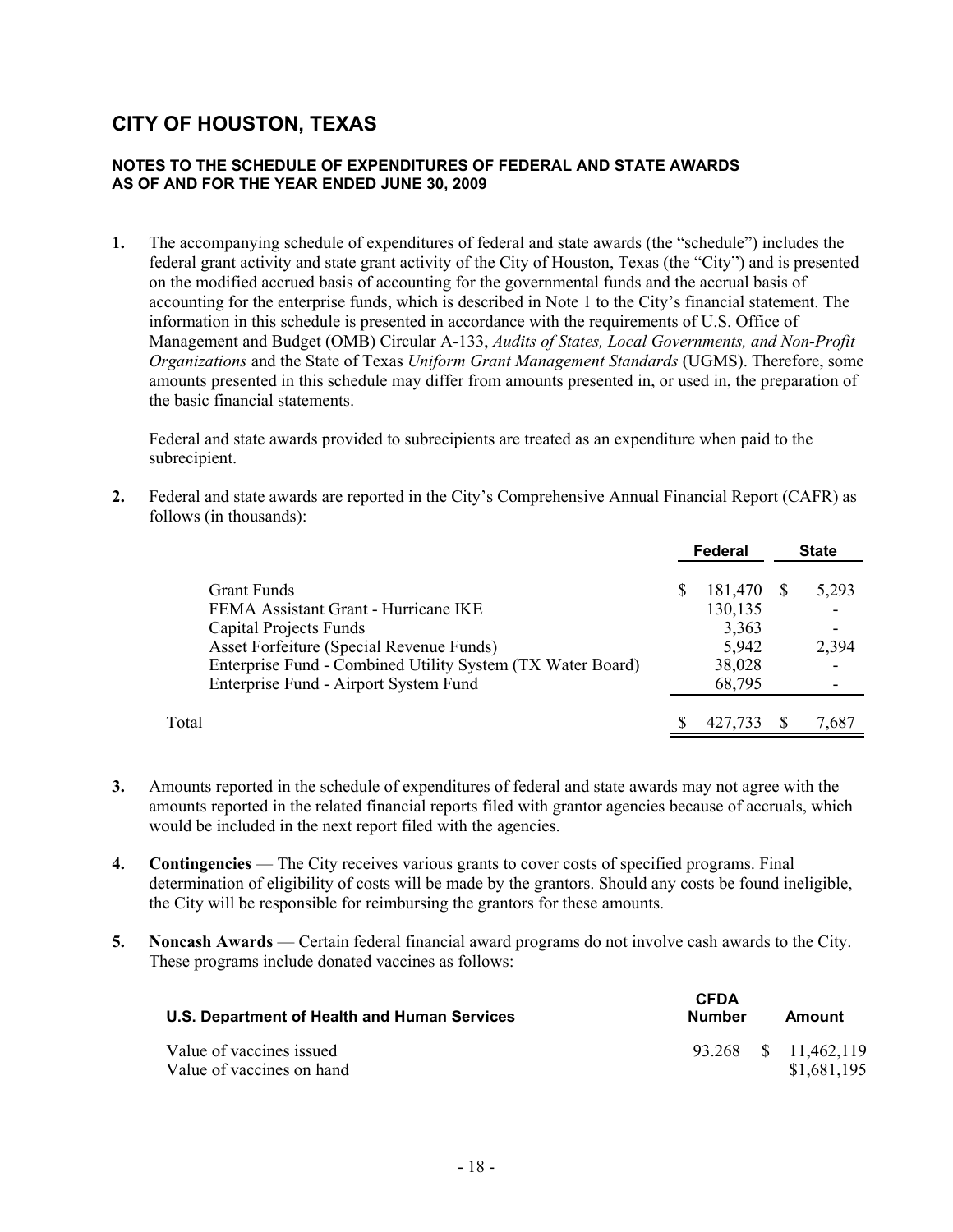**6. Loans Outstanding** — The City had the following loan balances outstanding at June 30, 2009. Loans made during the year are included in the federal expenditures presented in the schedule.

| <b>Program Title</b>                                                                                                           | <b>CFDA</b><br><b>Number</b> | Amount<br>Outstanding                            |
|--------------------------------------------------------------------------------------------------------------------------------|------------------------------|--------------------------------------------------|
| <b>Community Development Block Grant</b><br><b>HOME</b> Investment Partnerships Program<br>Section 108 Guaranteed Loan Program | 14 2 3 9<br>14 248           | 14.218 \$ 24,996,799<br>14,957,331<br>12,327,190 |

**7.** The following is the federal subrecipient cash disbursements:

| <b>Program Title</b>                                                | <b>Federal</b><br><b>CFDA</b><br><b>Number</b> | <b>Amount</b><br><b>Provided to</b><br><b>Subrecipients</b> |
|---------------------------------------------------------------------|------------------------------------------------|-------------------------------------------------------------|
| <b>Community Development Block Grants/Entitlement Grants</b>        | 14.218                                         | $\mathbb{S}$<br>2,362,602                                   |
| <b>Emergency Shelter Grants Program</b>                             | 14.231                                         | 1,316,243                                                   |
| Title V Delinquency Prevention Program                              | 16.548                                         | 18,493                                                      |
| Safe and Drug-Free Schools and Communities State Grants             | 84.186                                         | 41,319                                                      |
| Special Programs for the Aging Title VII, Chapter 3 Programs for    |                                                |                                                             |
| Prevention of Elder Abuse, Neglect, and Exploitation                | 93.041                                         | 29,824                                                      |
| Special Programs for the Aging Title VII, Chapter 2 Long Term       |                                                |                                                             |
| Care Ombudsman Services for Older Individuals                       | 93.042                                         | 112,056                                                     |
| Special Programs for the Aging Title III, Part D Disease Prevention |                                                |                                                             |
| and Health Promotion Services                                       | 93.043                                         | 116,795                                                     |
| Special Programs for the Aging Title III, Part B Grants for         |                                                |                                                             |
| <b>Supportive Services and Senior Centers</b>                       | 93.044                                         | 930,992                                                     |
| Special Programs for the Aging Title III, Part C Nutrition Services | 93.045                                         | 4,138,167                                                   |
| Alzheimer's Disease Demonstration Grants to States                  | 93.051                                         | 1,017                                                       |
| National Family Caregiver Support, Title III, Part E                | 93.052                                         | 802,907                                                     |
| Nutritional Services Incentive Program                              | 93.053                                         | 1,046,538                                                   |
| Project Grants and Cooperative Agreements for Tuberculosis          |                                                |                                                             |
| <b>Control Programs</b>                                             | 93.116                                         | 142,844                                                     |
| <b>Immunization Grants</b>                                          | 93.268                                         | 88,206                                                      |
| Centers for Disease Control and Prevention Investigations and       |                                                |                                                             |
| <b>Technical Assistance</b>                                         | 93.283                                         | 93,633                                                      |
| HIV Prevention Activities Health Department Based                   | 93.940                                         | 2,806,767                                                   |
| Preventive Health Services_Sexually Transmitted Diseases            |                                                |                                                             |
| <b>Control Grants</b>                                               | 93.977                                         | 77,928                                                      |
| Total                                                               |                                                | 14,126,331<br>\$                                            |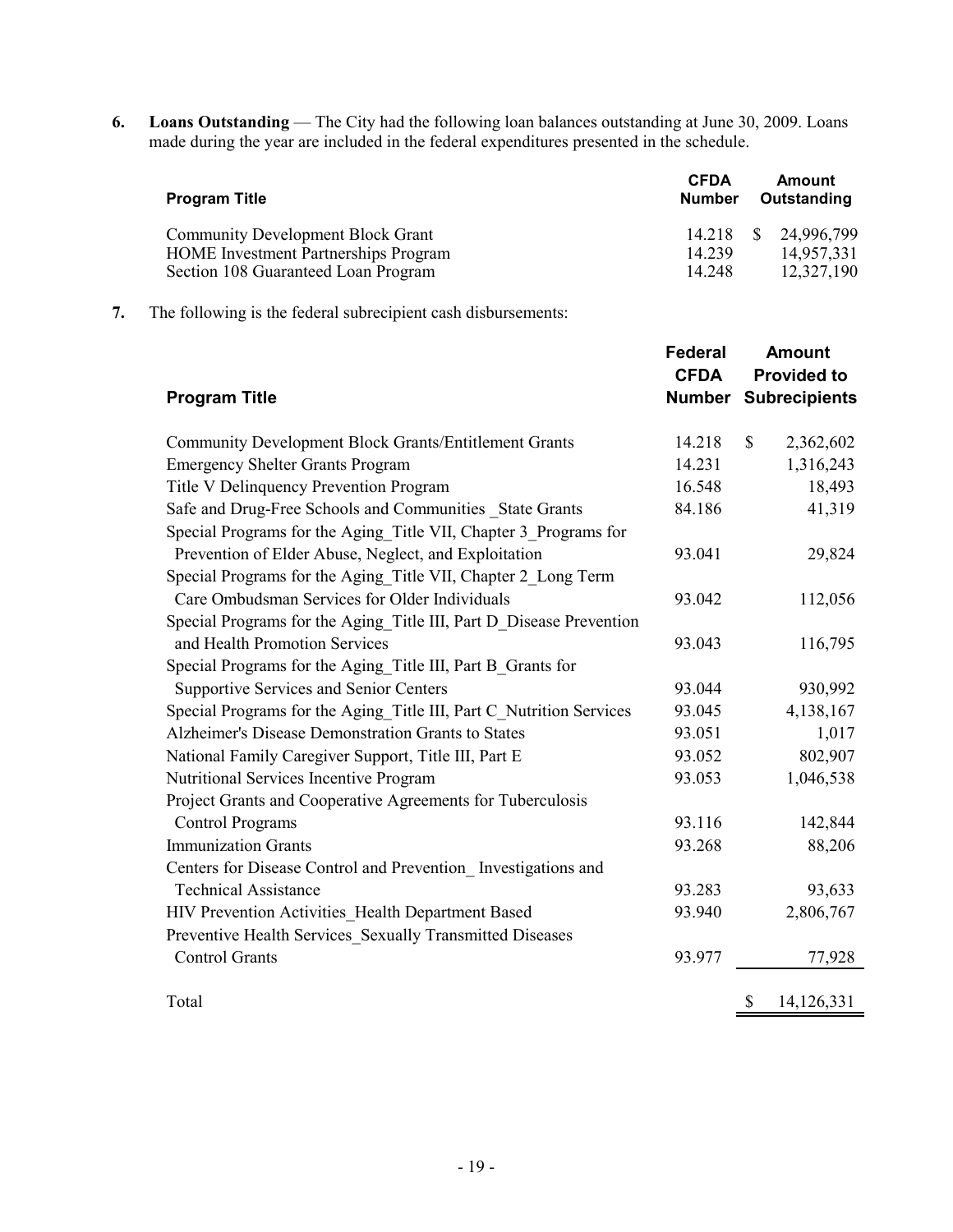**8.** The following is the state subrecipient awards:

Of the state expenditures presented in the schedule, the City of Houston provided state awards to subrecipients as follows:

| <b>Program Title</b>                | Grant<br>Award<br><b>Number</b> |   | <b>Amount</b><br><b>Provided to</b><br><b>Subrecipients</b> |
|-------------------------------------|---------------------------------|---|-------------------------------------------------------------|
| Major Accessory Shop / 16           | <b>ABTPA</b>                    | S | 23,679                                                      |
| Major Accessory Shop / 17           | <b>ABTPA</b>                    |   | 31,799                                                      |
| Tuberculosis Elimination            | 2008-023237                     |   | 40,246                                                      |
| Tuberculosis Elimination            | 2009-028744-001                 |   | 31,700                                                      |
| State General Revenue               | 2008-SGR-13                     |   | 10,364                                                      |
| <b>State General Revenue</b>        | 2009-SGR-13                     |   | 430,341                                                     |
| <b>State Highway Transportation</b> | 2009-SHF-13                     |   | 22,027                                                      |
| Total                               |                                 | S | 590,156                                                     |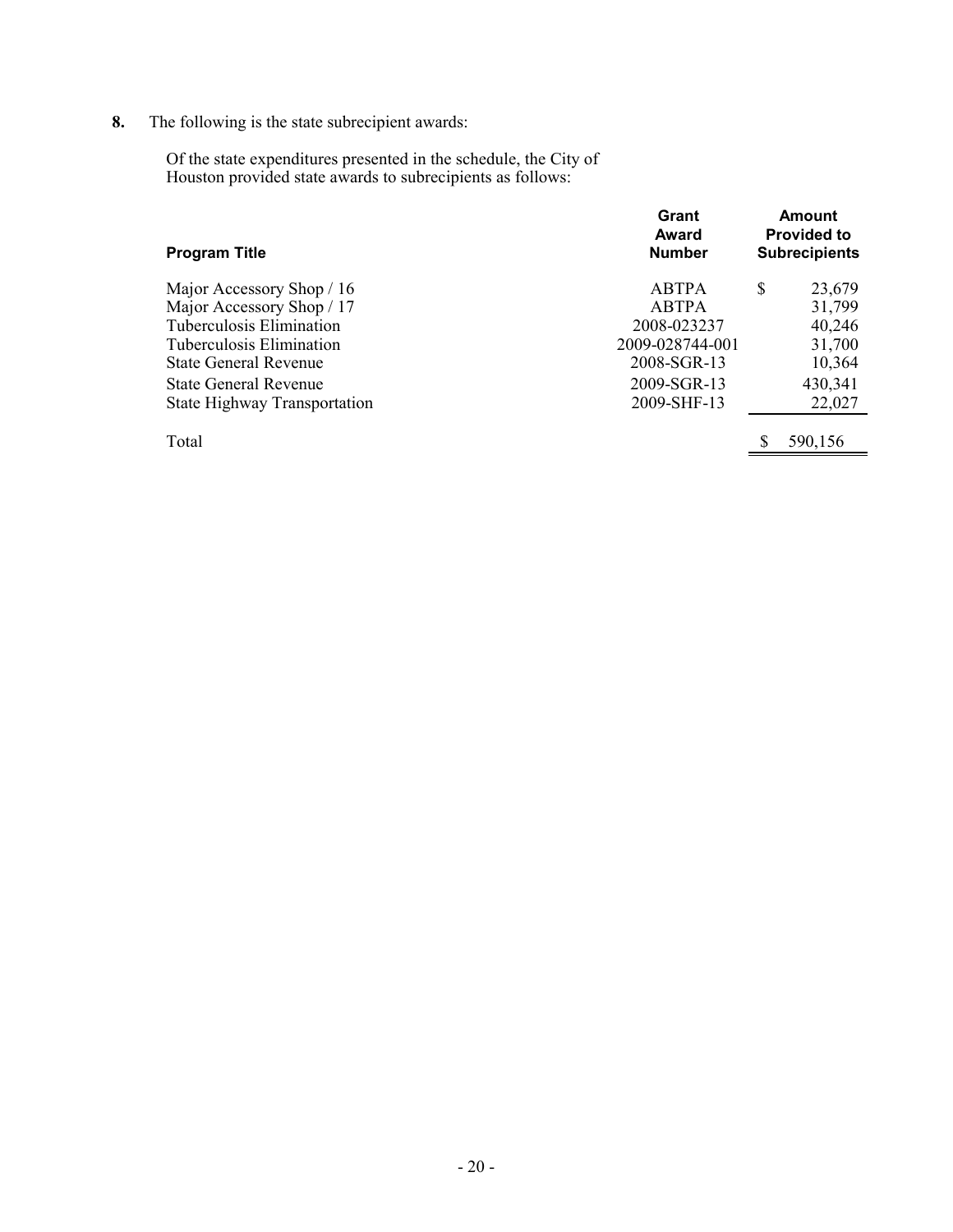#### **SCHEDULE OF FINDINGS AND QUESTIONED COSTS AS OF AND FOR THE YEAR ENDED JUNE 30, 2009**

### **I. SUMMARY OF AUDITORS' RESULTS**

- 1. The independent auditors' report on the basic financial statements expressed an unqualified opinion.
- 2. A significant deficiency in internal control over financial reporting was identified, which is not considered to be a material weakness.
- 3. No instances of noncompliance considered material to the basic financial statements were disclosed in the audit.
- 4. A significant deficiency in internal control over compliance with requirements applicable to a federal award program were identified and was considered to be a material weakness.
- 5. The independent auditors' report on compliance with requirements applicable to major federal and state award programs expressed an unqualified opinion for all major programs except for the Public Safety Interoperable Communications Grant.
- 6. The audit disclosed findings required to be reported by OMB Circular A-133.
- 7. The City's major programs were:

| Name of Major Federal/State Program              | <b>CFDA Number</b> |
|--------------------------------------------------|--------------------|
| Office of National Drug Control Policy           | 7.XXX              |
| Public Safety Interoperable Communications Grant | 11.555             |
| <b>Community Development Block Grant</b>         | 14 218             |
| Home Investment Partnerships Program             | 14.239             |
| <b>Community Oriented Policing Services</b>      | 16.710             |
| Highway Planning & Construction                  | 20.205             |
| Airport Checked Baggage Screening                | 97.100             |
| Disaster Grants - Public Assistance              | 97.036             |
| Hazard Mitigation Grant Program                  | 97.039             |
| <b>Shared Forfeited Property</b>                 | <b>State</b>       |
| Loan Star Libraries Grant                        | <b>State</b>       |
| TB Elimination                                   | <b>State</b>       |
|                                                  |                    |

- 8. For federal awards and state awards, a dollar threshold of \$3,000,000 and \$300,000, respectively, was used to distinguish between Type A and Type B programs, as defined in OMB Circular A-133.
- 9. The City did not qualify as a low-risk auditee, as defined in OMB Circular A-133.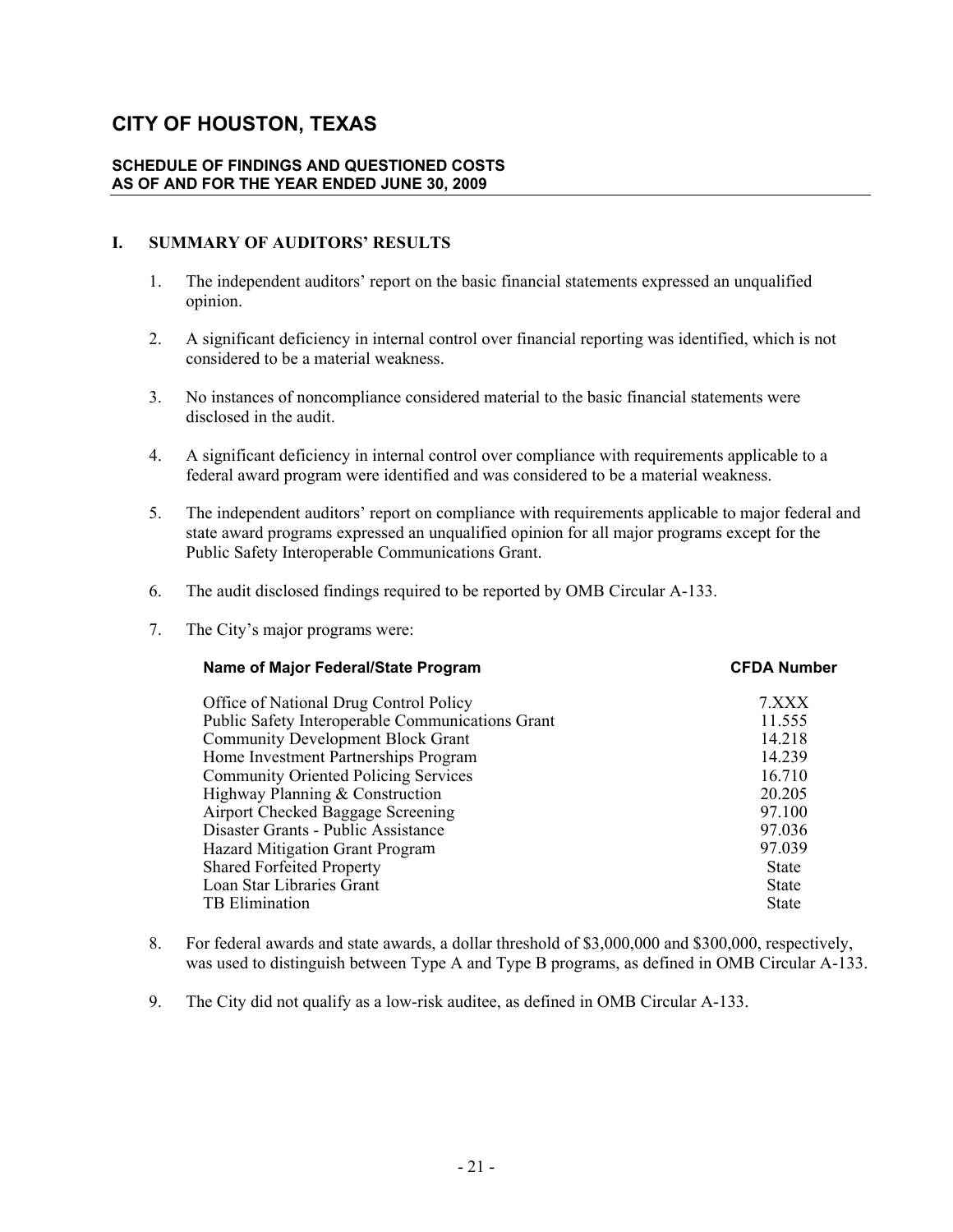### **II. FINANCIAL STATEMENT FINDINGS SECTION**

| Program                    | <b>Finding/Noncompliance</b>                                                                                                                                                                                                                                                                                                                                                                                                                                                                     | Questioned<br>Cost |
|----------------------------|--------------------------------------------------------------------------------------------------------------------------------------------------------------------------------------------------------------------------------------------------------------------------------------------------------------------------------------------------------------------------------------------------------------------------------------------------------------------------------------------------|--------------------|
| <b>Financial Reporting</b> | Significant Deficiency in Internal Control — Finding 2009-1.                                                                                                                                                                                                                                                                                                                                                                                                                                     | N/A                |
|                            | <b>Condition / Criteria:</b> While there was significant improvement in<br>the City's financial reporting process in the current year, the City<br>should enhance this process by requiring responsible financial<br>reporting personnel, at the department level, to perform analytical<br>reviews of financial results on a periodic basis, and also review and<br>approve material journal entries that affect their respective<br>departmental financial results.                            |                    |
|                            | Cause / Context: Nonperformance of analytical reviews of<br>financial information and the processing of material journal entries<br>without appropriate high level management approval, enhances the<br>risk that the City's financial statement could contain material<br>misstatements.                                                                                                                                                                                                        |                    |
|                            | <b>Effect:</b> Performing periodic analytical reviews of financial results<br>as well as reviewing and approving material journal entries at a<br>departmental level, should enhance the City's ability to identify<br>and correct potential misstatements in the City's financial<br>statements.                                                                                                                                                                                                |                    |
|                            | <b>Recommendations:</b> Due to the City's diverse operations, there is a<br>need to perform high level analytic reviews at a departmental level,<br>where the departmental management has a clearer picture of the<br>financial results of the respective department. In addition, the<br>review and approval of material journal entries at a high level of<br>management within a department should mitigate the risk that a<br>material misstatement to the financial statements could occur. |                    |
|                            | Views of Responsible Officials: Management does not disagree<br>with this finding.                                                                                                                                                                                                                                                                                                                                                                                                               |                    |
|                            | <b>Corrective Action Plan of Management: Departments will</b><br>perform quarterly analytical reviews of financial results and review<br>material journal entries.                                                                                                                                                                                                                                                                                                                               |                    |
|                            | <b>Estimated Completion Date: June 30, 2010</b>                                                                                                                                                                                                                                                                                                                                                                                                                                                  |                    |
|                            | <b>City Contact Person: Douglas Seckel, Deputy Director Finance</b>                                                                                                                                                                                                                                                                                                                                                                                                                              |                    |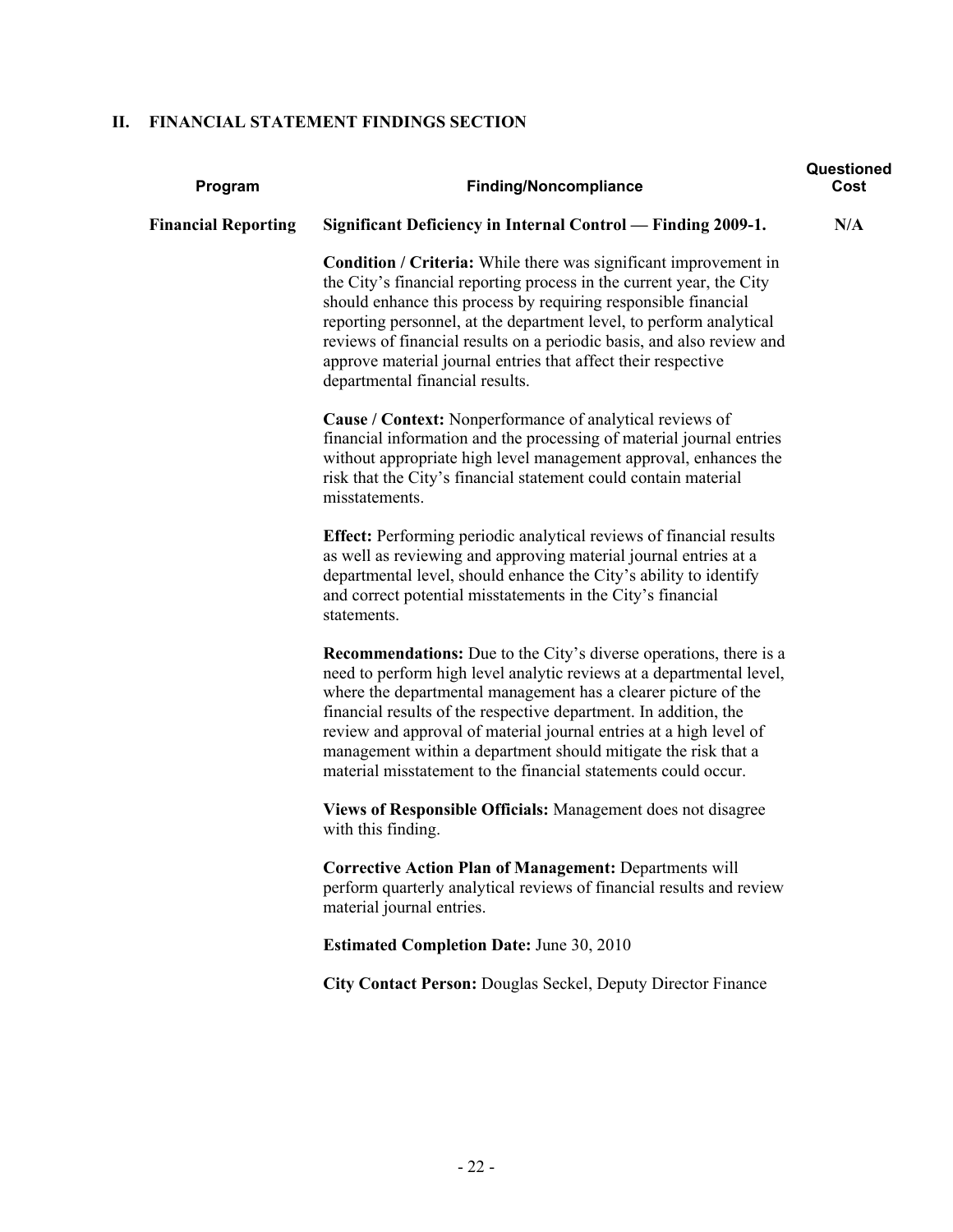### **III. FEDERAL AND STATE AWARDS FINDINGS AND QUESTIONED COSTS SECTION**

| Program                                                                       | <b>Finding/Noncompliance</b>                                                                                                                                                                                                                                                                                                                                                                                         | Questioned<br>Cost |
|-------------------------------------------------------------------------------|----------------------------------------------------------------------------------------------------------------------------------------------------------------------------------------------------------------------------------------------------------------------------------------------------------------------------------------------------------------------------------------------------------------------|--------------------|
|                                                                               | <b>Compliance and Control Finding 2009-2: Reporting</b>                                                                                                                                                                                                                                                                                                                                                              |                    |
| <b>HOME</b> Investment<br><b>Partnerships</b><br>$Program - CFDA #$<br>14.239 | <b>Condition:</b> It was noted that the City improperly included \$34,000<br>of expenditures in the 2009 Schedule of Expenditures of Federal<br>and State Awards ("SEFA"). The expenditures related to a transfer<br>out of a grant fund to a special revenue fund and should not have<br>been included as expenditures in the 2009 SEFA schedule.                                                                   | N/A                |
|                                                                               | The expenditures are not shown in the fiscal year 2009 SEFA, as<br>they have been appropriately removed from the schedule.                                                                                                                                                                                                                                                                                           |                    |
|                                                                               | <b>Criteria:</b> Management of the City is responsible for proper<br>preparation of the SEFA.                                                                                                                                                                                                                                                                                                                        |                    |
|                                                                               | <b>Cause:</b> Personnel responsible for the preparation of the SEFA,<br>were not aware that this transfer should not be included in the<br>SEFA.                                                                                                                                                                                                                                                                     |                    |
|                                                                               | <b>Effect:</b> The SEFA would have been incorrect without this<br>adjustment.                                                                                                                                                                                                                                                                                                                                        |                    |
|                                                                               | <b>Recommendation:</b> City departments that receive grants should<br>work more closely with the finance department to determine that<br>inappropriate expenditures are excluded from the SEFA.                                                                                                                                                                                                                      |                    |
|                                                                               | Views of Responsible Officials: Management agrees with this<br>finding.                                                                                                                                                                                                                                                                                                                                              |                    |
|                                                                               | <b>Corrective Action Plan of Management:</b> Housing submitted<br>corrective entries to move prior revenues to the correct fund.<br>Housing's extensive reconciliation revealed revenues were booked<br>incorrectly. After consulting with City Finance Grants<br>Management section Housing structured correcting entries. We<br>will continue to work with City Finance to ensure entries are<br>booked correctly. |                    |
|                                                                               | <b>Estimated Completion Date: Immediate-On Going</b>                                                                                                                                                                                                                                                                                                                                                                 |                    |
|                                                                               | City Contact Person: Renee Carrington, Assistant Director -<br>Housing & Community Development                                                                                                                                                                                                                                                                                                                       |                    |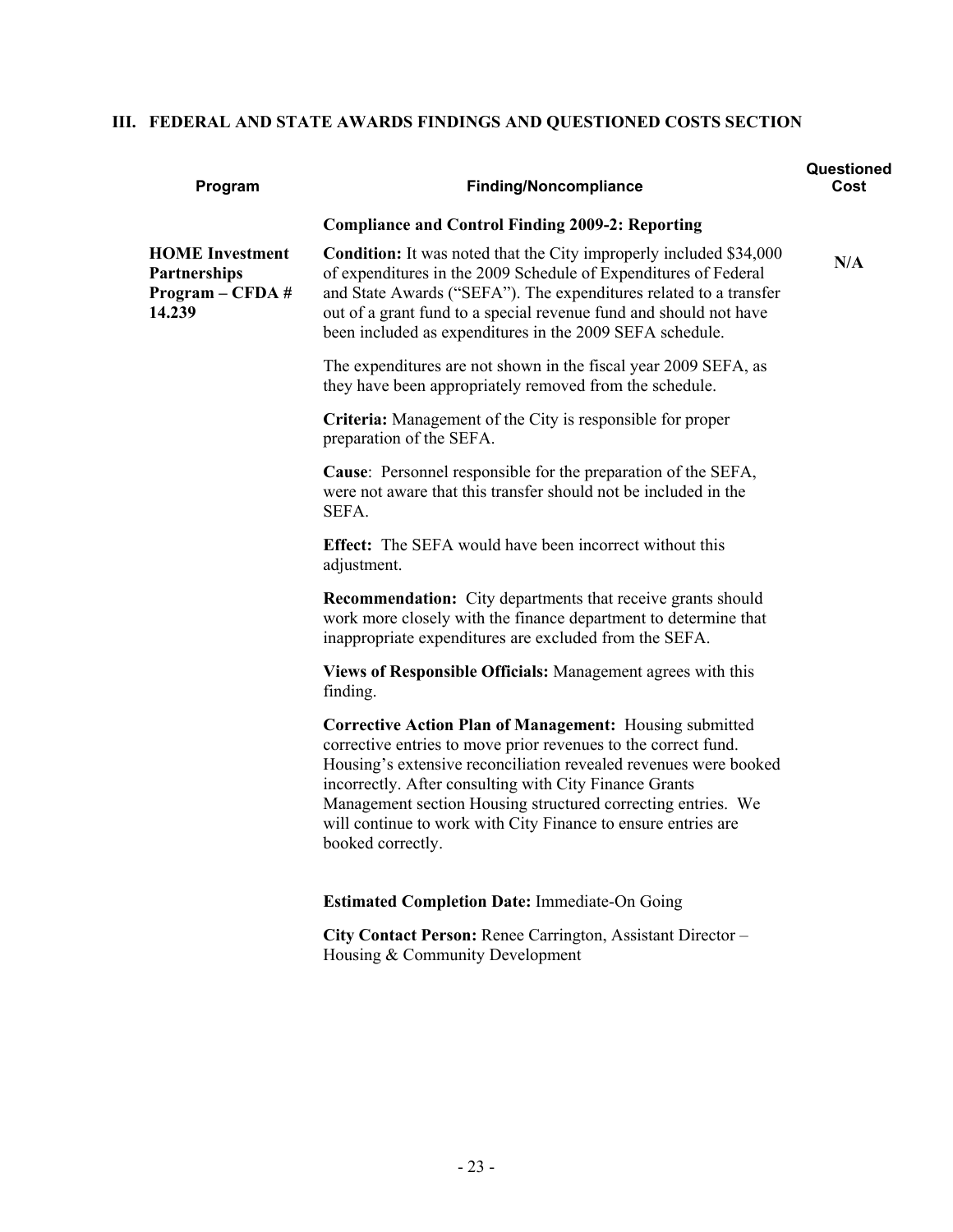| Program                                    | <b>Finding/Noncompliance</b>                                                                                                                                                                                                                                                                                                                                                                                                                              | Questioned<br>Cost |
|--------------------------------------------|-----------------------------------------------------------------------------------------------------------------------------------------------------------------------------------------------------------------------------------------------------------------------------------------------------------------------------------------------------------------------------------------------------------------------------------------------------------|--------------------|
|                                            | Compliance and Control Finding 2009 - 3: Reporting                                                                                                                                                                                                                                                                                                                                                                                                        |                    |
| Immunization<br>Federal — CFDA #<br>93.268 | <b>Condition:</b> Internal controls surrounding the recording of<br>immunization usage and inventory balances were deficient, which<br>resulted in the spreadsheet used by the City to track vaccination<br>inventory usage and balances missing critical calculation formulas<br>that created an error in inventory balances and inventory usage, in<br>the amount of \$2,548,523. This resulted in the preliminary SEFA<br>being misstated by the City. | N/A                |
|                                            | Criteria: In accordance with OMB Circular No. A-87, Cost<br>Principles for State, Local, and Indian Tribal Government, cost<br>must be adequately documented and supported, and the SEFA<br>should report such federal awards accordingly.                                                                                                                                                                                                                |                    |
|                                            | Cause / Context: An adequate review of the Summary Vaccine<br>Received Report was not performed. In addition, mathematical<br>errors were made within the report, which resulted in the<br>preliminary SEFA being misstated.                                                                                                                                                                                                                              |                    |
|                                            | <b>Effect:</b> A significant adjustment was necessary to properly state<br>the inventory values received and values used, and the SEFA was<br>corrected to reflect this adjustment.                                                                                                                                                                                                                                                                       |                    |
|                                            | <b>Recommendation:</b> The City should maintain adequate records of<br>vaccinations received and regularly reconcile the Receiving Logs<br>to the Summary Vaccine Received Report. In addition, a review of<br>the Summary Vaccine Report should be performed at least<br>annually to ensure mathematical accuracy and completeness.                                                                                                                      |                    |
|                                            | Views of Responsible Officials: We do not disagree with this<br>finding.                                                                                                                                                                                                                                                                                                                                                                                  |                    |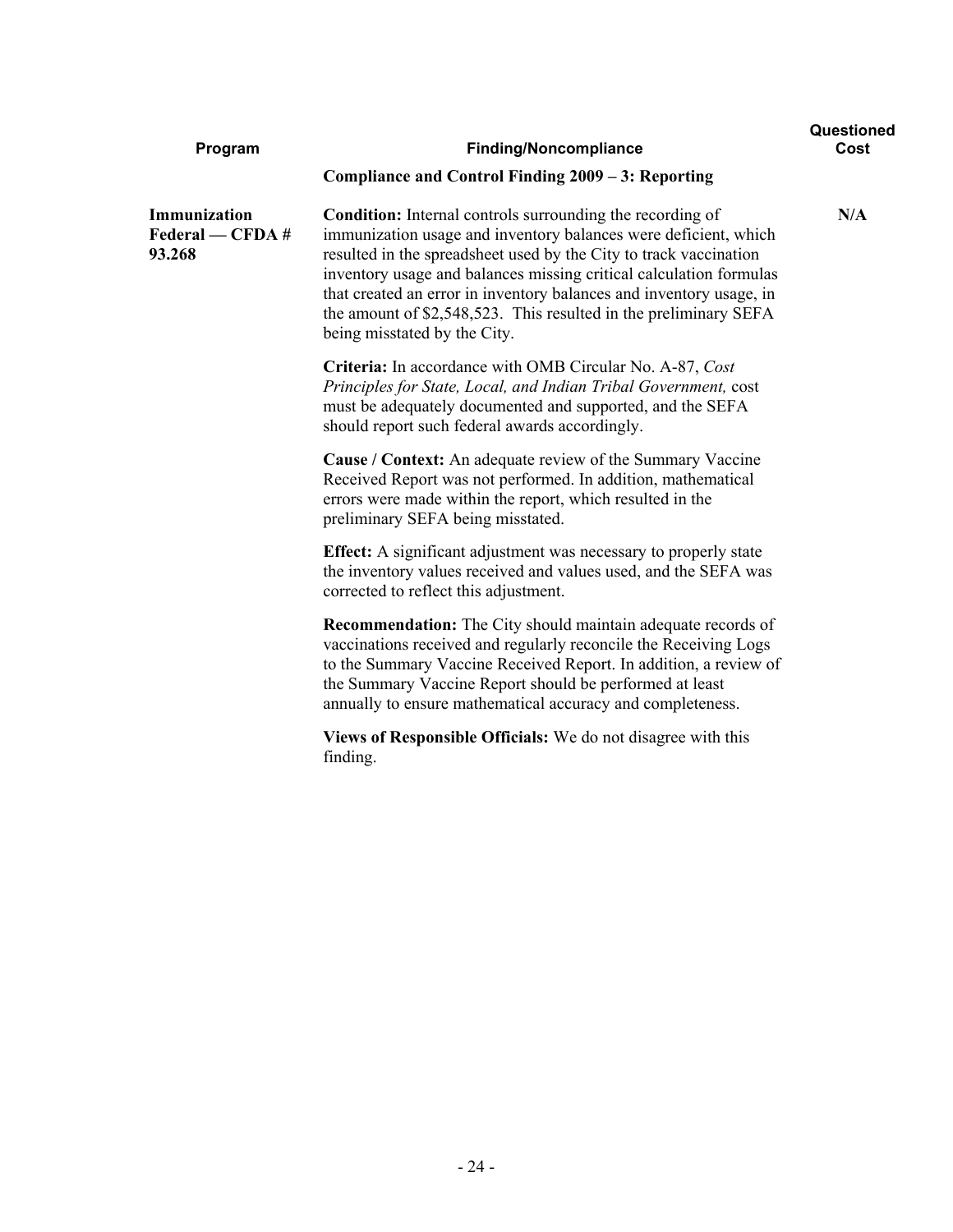#### **Program Finding/Noncompliance**

**Corrective Action Plan of Management:** Program personnel maintain the immunization vaccine inventory during the fiscal year. The department's Compliance team has initiated a review of the current process, developed a flow chart of existing processes and reviewed findings with program personnel.

As part of this internal review, which includes Immunization Bureau staff, the department has identified objectives that will address both operational and financial reporting deficiencies:

- 1. Review the human and financial resources needed to transition from a complex manual process to an SAP inventory management system. This transition would afford the Immunization Bureau the ability to create the necessary financial and inventory reports directly from SAP.
- 2. Ensure that any/all changes continue to afford the Immunization Program the ability to meet Center for Disease Control and Prevention (CDC) and Texas Department of State Health Services (DSHS) reporting requirements.
- 3. Determine the operational requirements for the Immunization Bureau that can not be addressed by SAP and improve or replace the existing SQL data base to track provider information and demographics, as required by the state.
- 4. Coordinate and enlist the assistance of the City of Houston's ERP team to explore the possibility of migrating from the current inventory process to SAP inventory management; which includes a review of training requirements, staffing resources, system maintenance and compatibility with existing software.

**Estimated Completion Date:** Procedures will be in place immediately.

**City Contact Person:** Decrecia Robinson, Administration Manager — Department of Health & Human Services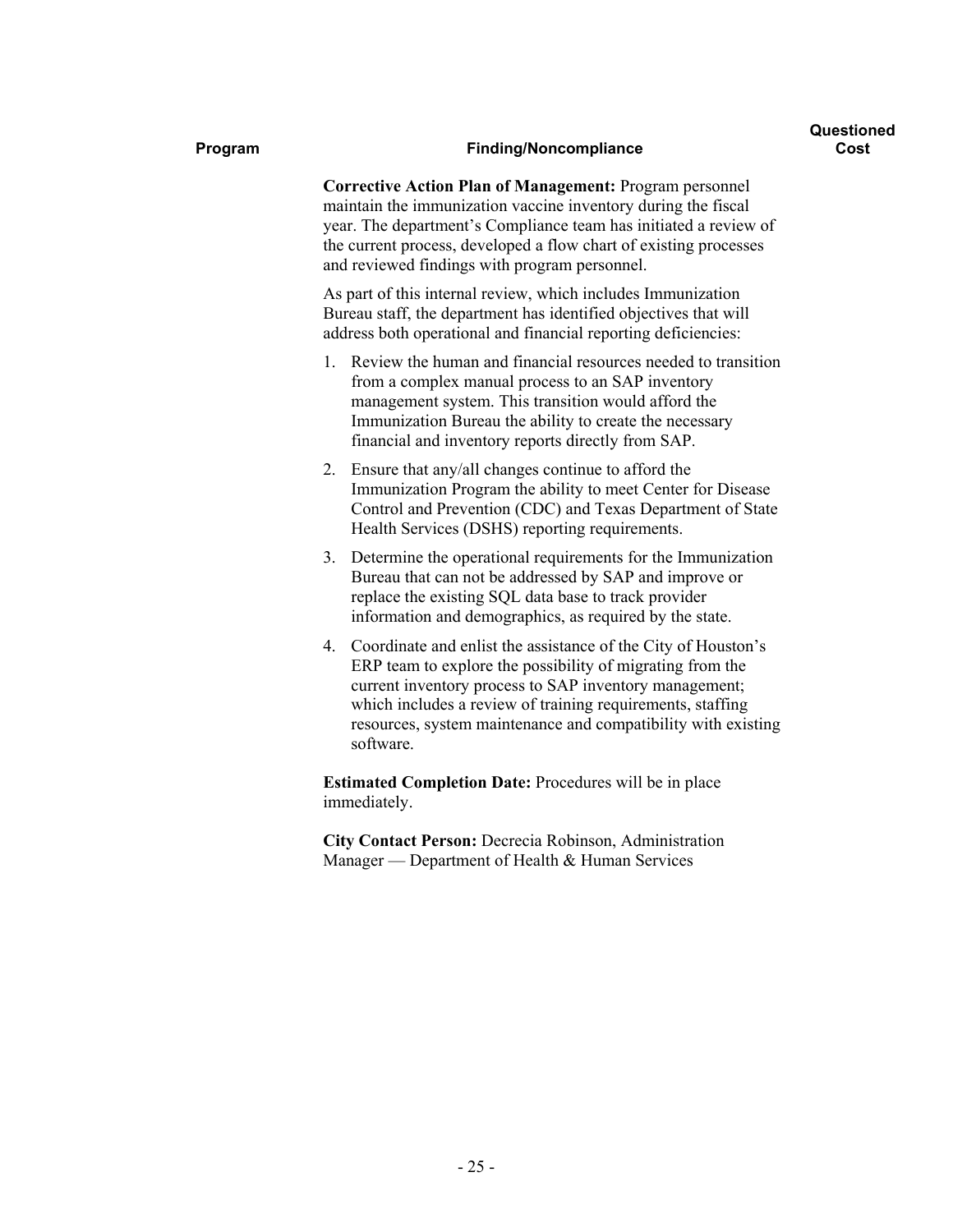| Program                                                 | <b>Finding/Noncompliance</b>                                                                                                                                                               | Questioned<br>Cost |
|---------------------------------------------------------|--------------------------------------------------------------------------------------------------------------------------------------------------------------------------------------------|--------------------|
|                                                         | Compliance and Control Finding 2009 – 4: Reporting                                                                                                                                         |                    |
| <b>Public Safety</b><br>Interoperable                   | <b>Condition:</b> For the programs noted below, the City did not comply<br>with reporting requirements required by the grants.                                                             | N/A                |
| Communication<br><b>Grant Program</b> –<br>CFDA #11.555 | <b>Late Filings</b><br>Hazard Mitigation: The $3^{rd}$ Quarter 2008 and $2^{nd}$ Quarter<br>2009 and Reimbursement Requests were filed after the 30-                                       |                    |
| <b>Hazard Mitigation</b> –<br>CFDA #97.039              | day after quarter end submission requirement.                                                                                                                                              |                    |
| <b>Loan Star Libraries</b><br><b>Grant</b> - State      | Loan Star Libraries Grant: The quarterly financial status<br>report for the period ending February 28, 2009 was<br>submitted after the 30-day after quarter end submission<br>requirement. |                    |
|                                                         | $\cdots$ $\cdots$                                                                                                                                                                          |                    |

### *No Filings*

Public Safety Interoperable Communication Grant Program: Governor's Division of Emergency Management (GDEM) requires quarterly performance reports. The City did not file any quarterly performance reports for fiscal year 2009 related to this grant.

**Criteria:** In accordance with OMB Circular A-133, *Audits of States, Local Governments, and Non-Profit Organizations* and the State of Texas, Uniform Grant Management Standards all reports must be filed appropriately and by the date required in the grant agreement.

**Cause/ Context:** Lack of controls in place to ensure the reports are filed appropriately and within the proper period of time.

**Effect:** The City is not complying with the requirements set forth in the grant agreement.

**Recommendation:** The City should re-evaluate its reporting procedures and implement new controls to ensure all reports are filed in accordance with the grant requirements.

**Views of Responsible Officials:** Management does not disagree with this finding.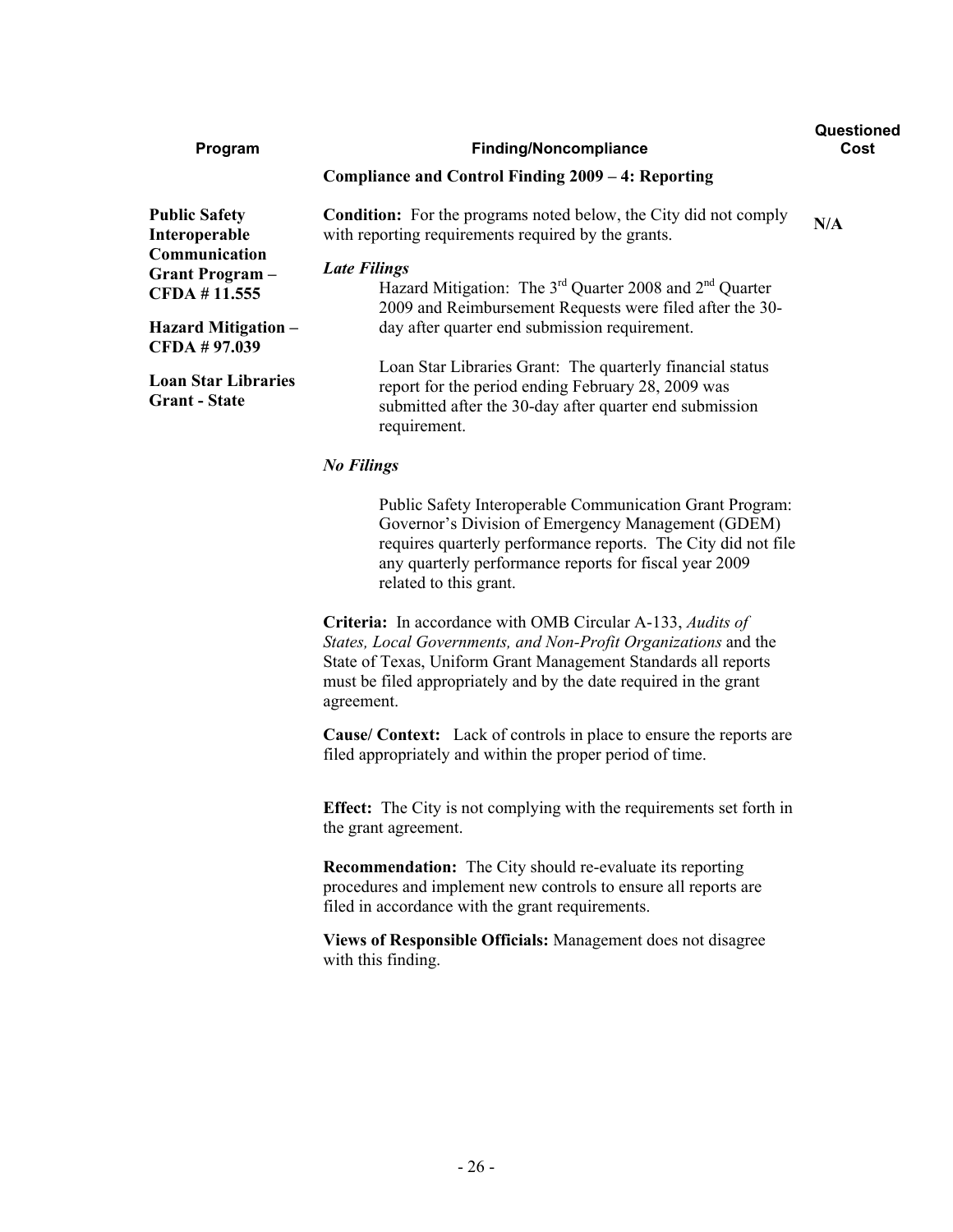#### **Corrective Action Plan of Management:**

Public Safety Interoperable Communication Grant Program: The staff has implemented procedures to ensure timely reporting of progress reports.

Hazard Mitigation:

The Office of Emergency Management has established an internal review process, including a specific timeline to prevent reoccurrence.

Loan Star Libraries Grant:

The State was notified regarding the lateness of the report, they acknowledged verbally that it was okay since there were no funds due that quarter. The report was less than 14 days late. HPL contacted the State for clarification regarding the late report; an email was received from Texas State Library & Achieve Commission, indicating that since the report was a few days late that it did not cause any issues on their end.

#### **Estimated Completion Date:** 01/31/2010

### **City Contact Person:**

Kimberly D. House, Sr. Staff Analyst - Mayor's Office

Terry Moore, Division Manager - Administration & Regulatory Affairs

Hope Waobikeze, Division Manager - Houston Public Library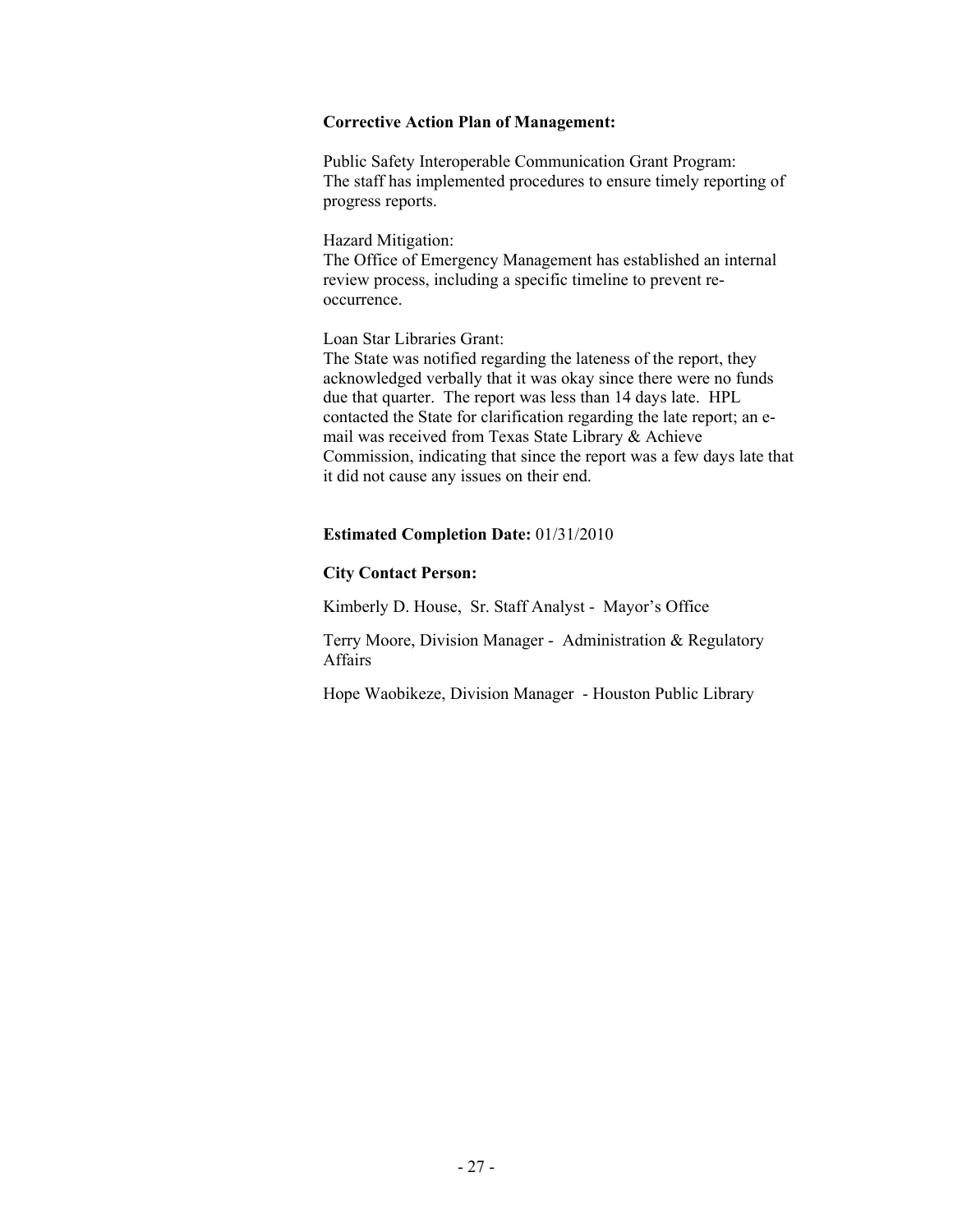| Program                                            | <b>Finding/Noncompliance</b>                                                                                                                                                                                                                                                                                                                                                                                                                                                                          | Questioned<br>Cost |
|----------------------------------------------------|-------------------------------------------------------------------------------------------------------------------------------------------------------------------------------------------------------------------------------------------------------------------------------------------------------------------------------------------------------------------------------------------------------------------------------------------------------------------------------------------------------|--------------------|
|                                                    | <b>Compliance and Control Finding 2009-5: Reporting</b>                                                                                                                                                                                                                                                                                                                                                                                                                                               |                    |
| <b>Shared Forfeited</b><br><b>Property - State</b> | <b>Condition:</b> In accordance with the State of Texas, Uniform Grant<br>Management Standards ("UGMS"), the City is responsible for<br>preparing the Schedule of Expenditures of Federal and State<br>Awards ("SEFA"). At a minimum, the schedule is to include<br>federal and state programs by federal and state agencies. During<br>our testing of the financial statements, we noted an error related to<br>fixed asset purchases which were improperly excluded from the<br>2009 SEFA schedule. | N/A                |
|                                                    | <b>Criteria:</b> Management of the City is responsible for proper<br>preparation of the Schedule of Expenditures of Federal and State<br>Awards.                                                                                                                                                                                                                                                                                                                                                      |                    |
|                                                    | <b>Cause /Context:</b> An error in recording the transaction in the<br>wrong fund. When the correction was made the fixed assets were<br>transferred to the Asset Forfeiture Fund. The transfer did not show<br>up as an expenditure.                                                                                                                                                                                                                                                                 |                    |
|                                                    | Effect: Noncompliance with UGMS compliance requirements.                                                                                                                                                                                                                                                                                                                                                                                                                                              |                    |
|                                                    | <b>Recommendation:</b> The City review these SAP transaction types<br>with the ERP Department to improve the accounting. For future<br>year's SEFA schedules the City should analyze transfers to be<br>certain all expenditures are included in the SEFA schedule.                                                                                                                                                                                                                                   |                    |
|                                                    | Views of Responsible Officials: Management does not disagree<br>with this finding.                                                                                                                                                                                                                                                                                                                                                                                                                    |                    |
|                                                    | <b>Corrective Action Plan of Management:</b> Transfers of assets to<br>grant funds will be reviewed to be certain all expenditures are<br>properly reported.                                                                                                                                                                                                                                                                                                                                          |                    |
|                                                    | <b>Estimated Completion Date: June 30, 2010</b>                                                                                                                                                                                                                                                                                                                                                                                                                                                       |                    |
|                                                    | City Contact Person: Harold Jackson, Division Manager, Finance<br>Department - Grants Section                                                                                                                                                                                                                                                                                                                                                                                                         |                    |
|                                                    |                                                                                                                                                                                                                                                                                                                                                                                                                                                                                                       |                    |
|                                                    |                                                                                                                                                                                                                                                                                                                                                                                                                                                                                                       |                    |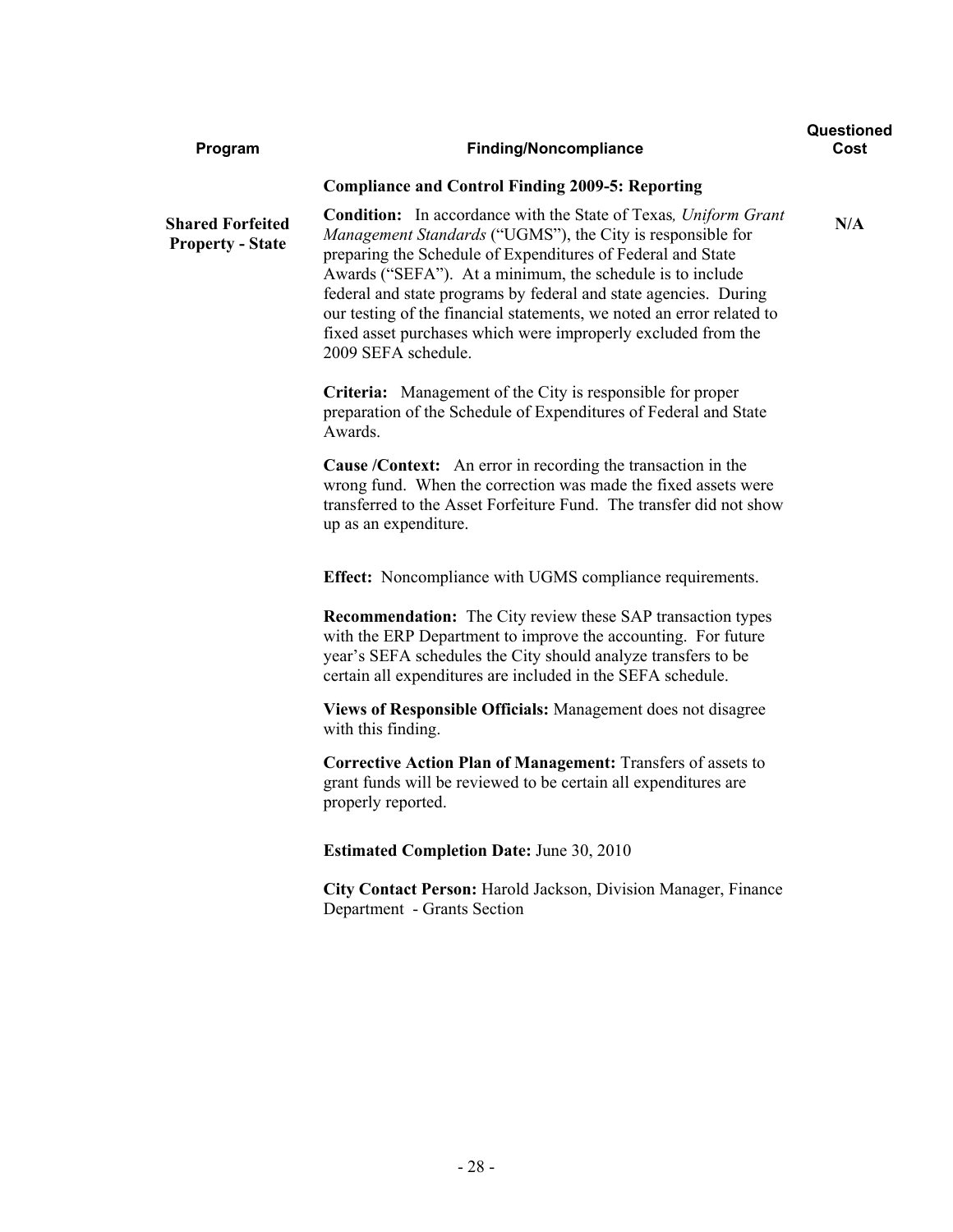| Program                                            | <b>Finding/Noncompliance</b>                                                                                                                                                                                                                                                                                                                                                                                                                                                                                                                                                                                                                                                                                                                                                                                                                                                                                                                                                                                                                                                                                                                                                                                                                                                                                                                                                                                                                                                                                                                                                                                                                                                                                                                                                                                                   | Questioned<br>Cost |
|----------------------------------------------------|--------------------------------------------------------------------------------------------------------------------------------------------------------------------------------------------------------------------------------------------------------------------------------------------------------------------------------------------------------------------------------------------------------------------------------------------------------------------------------------------------------------------------------------------------------------------------------------------------------------------------------------------------------------------------------------------------------------------------------------------------------------------------------------------------------------------------------------------------------------------------------------------------------------------------------------------------------------------------------------------------------------------------------------------------------------------------------------------------------------------------------------------------------------------------------------------------------------------------------------------------------------------------------------------------------------------------------------------------------------------------------------------------------------------------------------------------------------------------------------------------------------------------------------------------------------------------------------------------------------------------------------------------------------------------------------------------------------------------------------------------------------------------------------------------------------------------------|--------------------|
|                                                    | <b>Compliance and Control Finding 2009-6: Equipment</b><br>Management                                                                                                                                                                                                                                                                                                                                                                                                                                                                                                                                                                                                                                                                                                                                                                                                                                                                                                                                                                                                                                                                                                                                                                                                                                                                                                                                                                                                                                                                                                                                                                                                                                                                                                                                                          |                    |
| <b>Shared Forfeited</b><br><b>Property - State</b> | <b>Condition:</b> In accordance with the State of Texas, Uniform Grant<br>Management Standards ("UGMS"), equipment acquired with state<br>funds shall be maintained accurately and include (i) A description<br>of the equipment, (ii) Manufacturer's serial number, model<br>number, state stock number, national stock number, or other<br>identification number, (iii) Source of the equipment, including the<br>award number, (iv) Whether title vests in the recipient or the state<br>government, (v) Acquisition date or date received and cost, (vi)<br>Information from which one can calculate the percentage of state<br>participation in the cost of the equipment (not applicable to<br>equipment furnished by the state government), (vii) Location and<br>condition of the equipment and the date the information was<br>reported, (viii) Unit acquisition cost, and (ix) Ultimate disposition<br>data, including date of disposal and sales price or the method used<br>to determine current fair market value where a recipient<br>compensates the state awarding agency for its share.<br>For the program noted, we identified equipment purchases<br>reflected in the Schedule of Expenditures of Federal and State<br>Awards that were not adequately tracked as required above.<br>Criteria:<br>In accordance with UGMS all equipment must be<br>properly maintained and tracked.<br><b>Cause / Context:</b> Lack of controls in place to ensure the<br>equipment purchases are properly maintained.<br><b>Effect:</b> The City is not complying with the requirements set forth<br>in the Grant Agreement.<br><b>Recommendation:</b> The City should review its policy and<br>procedures related to the recording of transactions related to<br>equipment purchases with state awards and to ensure that | N/A                |
|                                                    | equipment purchases are properly maintained.                                                                                                                                                                                                                                                                                                                                                                                                                                                                                                                                                                                                                                                                                                                                                                                                                                                                                                                                                                                                                                                                                                                                                                                                                                                                                                                                                                                                                                                                                                                                                                                                                                                                                                                                                                                   |                    |
|                                                    | Views of Responsible Officials: Management does not agree with<br>this finding. The questioned assets will be accounted for in the<br>Shared Forfeiture Fund, once the outstanding debt service is<br>liquidated. This is scheduled for the end of FY2010.                                                                                                                                                                                                                                                                                                                                                                                                                                                                                                                                                                                                                                                                                                                                                                                                                                                                                                                                                                                                                                                                                                                                                                                                                                                                                                                                                                                                                                                                                                                                                                     |                    |
|                                                    |                                                                                                                                                                                                                                                                                                                                                                                                                                                                                                                                                                                                                                                                                                                                                                                                                                                                                                                                                                                                                                                                                                                                                                                                                                                                                                                                                                                                                                                                                                                                                                                                                                                                                                                                                                                                                                |                    |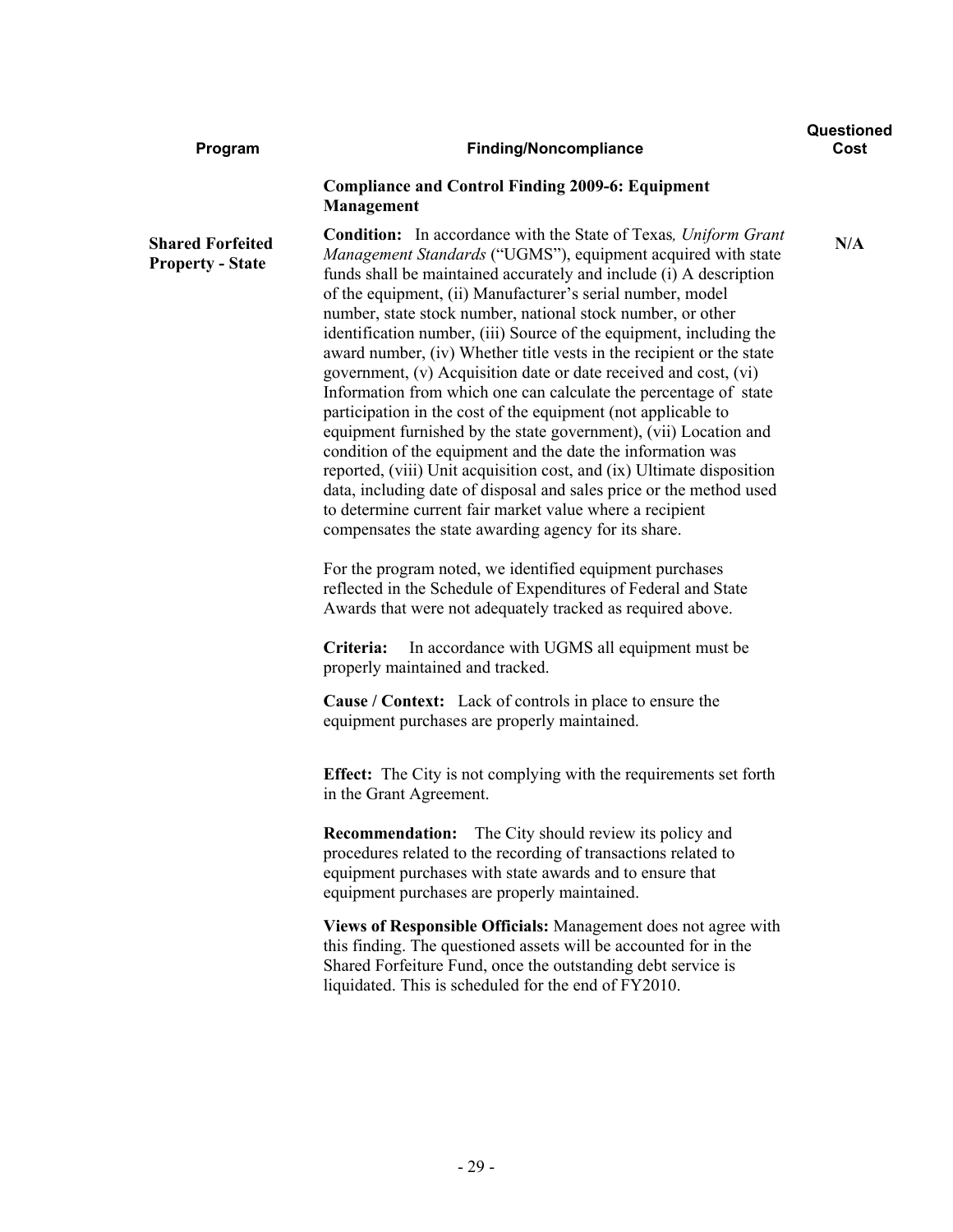#### **Program Finding/Noncompliance**

#### **Corrective Action Plan of Management:**

Shared Forfeiture Property is not a grant. The Houston Police Department ("HPD") has properly accounted for the vehicles in question. They were purchased with debt funds. HPD has advised the City's auditors that these vehicles will be accounted for in the asset forfeiture fund once the outstanding debt is liquidated. This transaction was approved for payment by City Council as an initial debt purchase with intentions to be repaid by using grant, asset forfeiture, or other special revenue funds.

#### **Estimated Completion Date:** June 30, 2010

**City Contact Person:** Sheryal Armstrong, Division Manager – Houston Police Department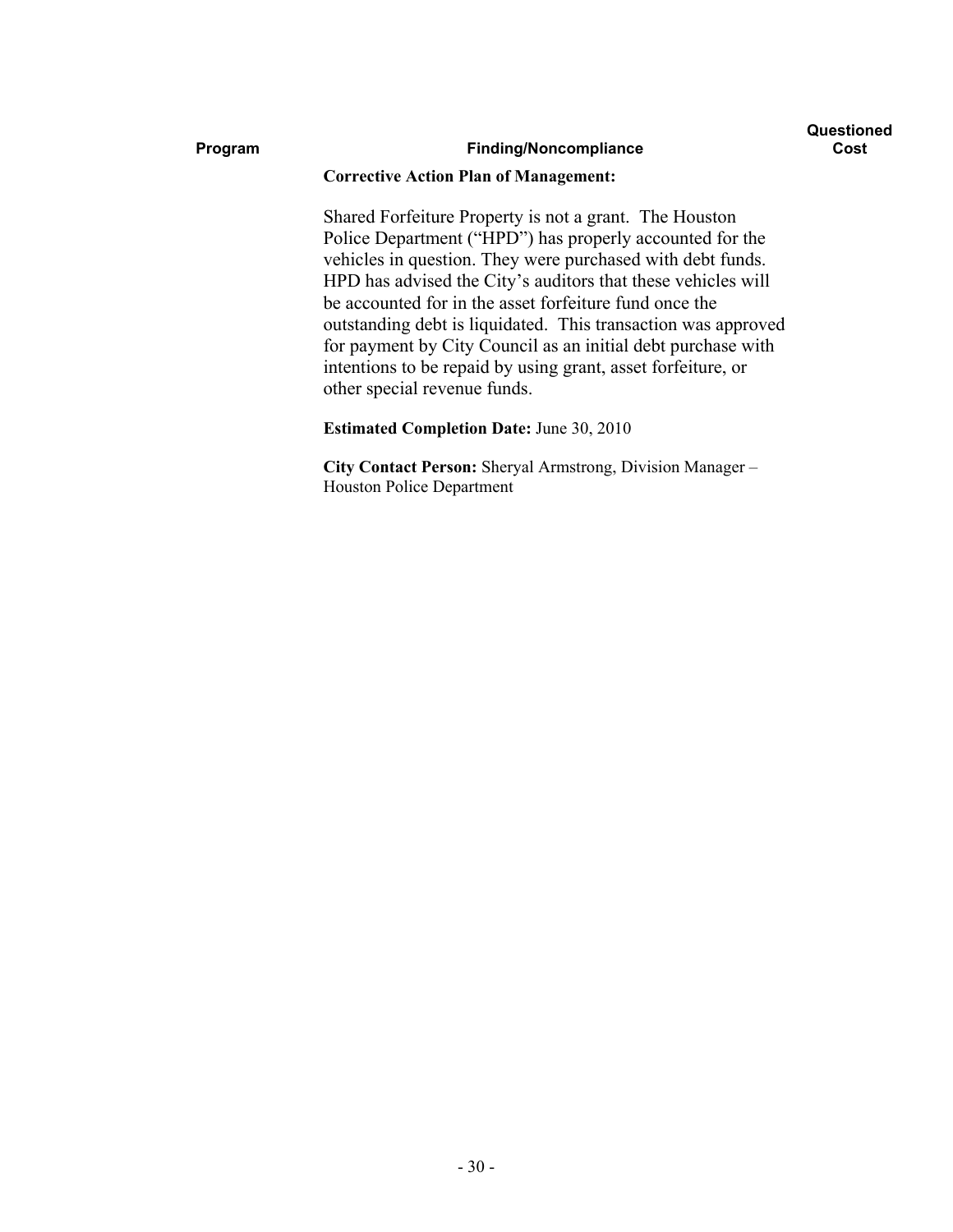| Program                                          | <b>Finding/Noncompliance</b>                                                                                                                                                                                                                                                                                                                                                                                                                                                                                                                                                         | Questioned<br>Cost |
|--------------------------------------------------|--------------------------------------------------------------------------------------------------------------------------------------------------------------------------------------------------------------------------------------------------------------------------------------------------------------------------------------------------------------------------------------------------------------------------------------------------------------------------------------------------------------------------------------------------------------------------------------|--------------------|
|                                                  | <b>Compliance and Control Finding 2009-7: Allowable Costs</b>                                                                                                                                                                                                                                                                                                                                                                                                                                                                                                                        |                    |
| <b>Loan Star Libraries</b><br><b>Grant-State</b> | <b>Condition:</b> We identified expenditures reflected in the Schedule<br>of Expenditures of Federal and State Awards (SEFA) that related<br>to prior fiscal years. Two out of twenty-five non-payroll selections<br>subject to testing in the amount of \$17,650 were recorded in the<br>wrong fiscal year. The expenditures were recorded as a fiscal year<br>2009 expenditure when they should have been recorded as a fiscal<br>year 2008 expenditure. The expenditures are shown in the fiscal<br>year 2009 SEFA as they were not included in the fiscal year 2008<br>schedule. | N/A                |
|                                                  | The City's SEFA is prepared on a modified accrual<br>Criteria:<br>basis of accounting for governmental funds and the accrual basis of<br>accounting for enterprise funds, and as such, expenditures should<br>be reflected when incurred not when paid or reimbursed by the<br>funding agency.                                                                                                                                                                                                                                                                                       |                    |
|                                                  | <b>Cause / Context:</b> The expenditures were recorded when paid,<br>rather than when incurred.                                                                                                                                                                                                                                                                                                                                                                                                                                                                                      |                    |
|                                                  | Effect: Expenditures are being reflected in the wrong fiscal year in<br>the SEFA.                                                                                                                                                                                                                                                                                                                                                                                                                                                                                                    |                    |
|                                                  | <b>Recommendation:</b> City managers should carefully review<br>accruals and follow established policies and procedures for year-<br>end accounting.                                                                                                                                                                                                                                                                                                                                                                                                                                 |                    |
|                                                  | Views of Responsible Officials: An accrual to record this<br>transaction was reversed. The only potential problem was the<br>posting date which stated 7/2/2009. Houston Public Library<br>("HPL") was having problem changing the posting date and it was<br>discussed with Controllers. The accrual was reversed by<br>Controller's Office.                                                                                                                                                                                                                                        |                    |
|                                                  | <b>Corrective Action Plan of Management: Department personnel</b><br>had a problem changing the posting date to June $30th$ , Controller's<br>office was notified. In the future, HPL will follow up with<br>Controller's office to make sure the posting date is on or before<br>June $30th$ for the fiscal year on all accruals.                                                                                                                                                                                                                                                   |                    |
|                                                  | <b>Estimated Completion Date: 12/31/2009</b>                                                                                                                                                                                                                                                                                                                                                                                                                                                                                                                                         |                    |
|                                                  | City Contact Person: Hope Waobikeze, Division Manager -                                                                                                                                                                                                                                                                                                                                                                                                                                                                                                                              |                    |

Houston Public Library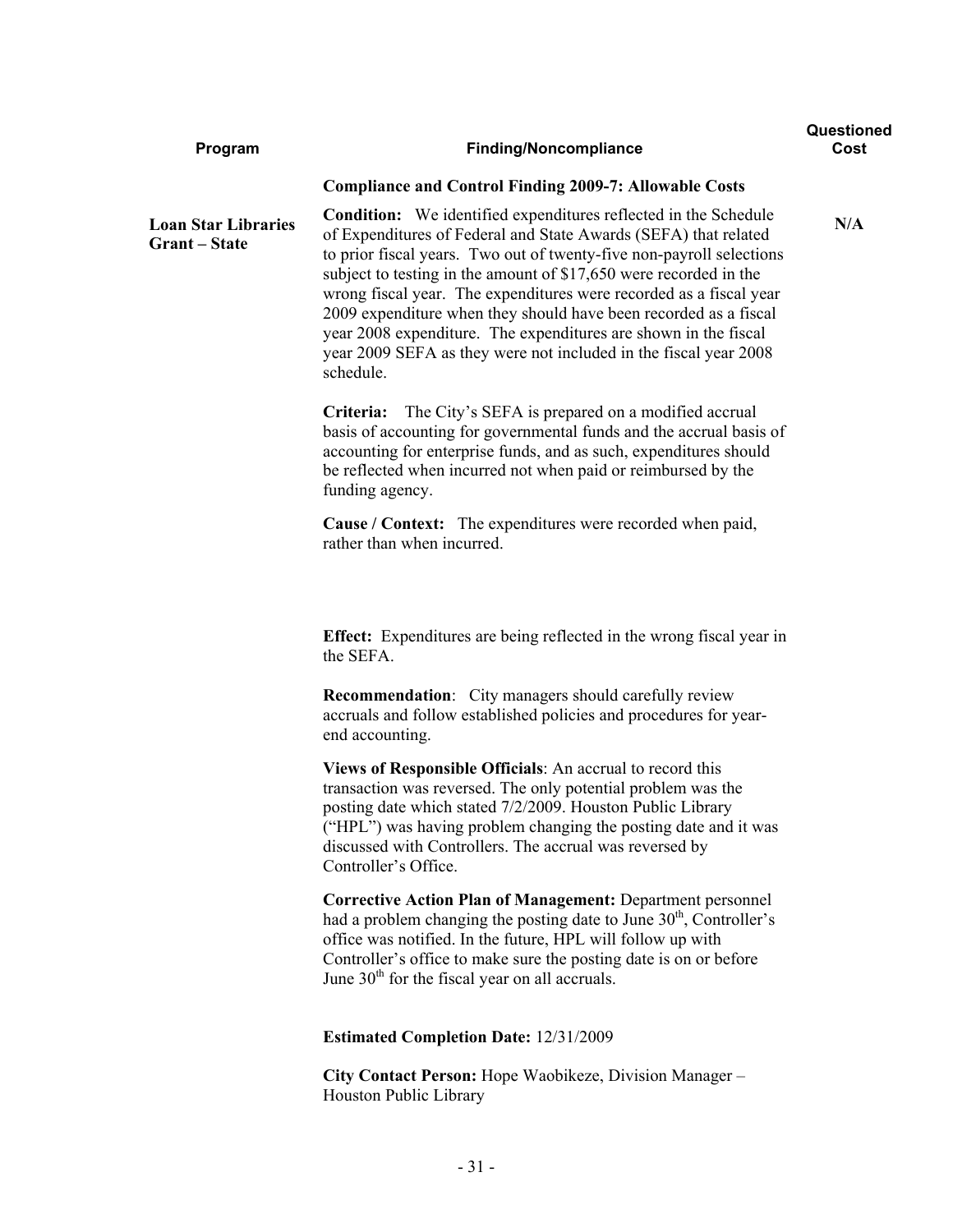### **Compliance and Control Finding 2009 – 8: Earmarking**

| <b>Community</b><br><b>Development Block</b><br>Grant – CFDA #<br>14.218 | <b>Condition:</b> Community Development Block Grant ("CDBG") funds<br>were allocated to Public Service expenses in excess of maximum<br>16.77% of applicable CDBG funds.                                                                                                                                                                                                                                                                                                                                                                                                                                                                                                                                                                                             | \$386,931 |
|--------------------------------------------------------------------------|----------------------------------------------------------------------------------------------------------------------------------------------------------------------------------------------------------------------------------------------------------------------------------------------------------------------------------------------------------------------------------------------------------------------------------------------------------------------------------------------------------------------------------------------------------------------------------------------------------------------------------------------------------------------------------------------------------------------------------------------------------------------|-----------|
|                                                                          | Criteria: In accordance with OMB Circular A-133 and<br>documentation provided by Housing and Urban Development<br>("HUD"), CDBG funds are not to be allocated to Public Service<br>expenses in excess of maximum 16.77%.                                                                                                                                                                                                                                                                                                                                                                                                                                                                                                                                             |           |
|                                                                          | <b>Cause</b> / <b>Context:</b> Improper monitoring of CDBG spending and a<br>reliance on adjustments related to previous fiscal years. Per the<br>Housing and Community Development ("HCD") department of the<br>City of Houston, the reconciliation of old accounting system to IDIS<br>has not been completed, partly due to the changing IDIS report<br>requirements. Once HCD noted the over allocation of Public<br>Service expenses, efforts were made by HCD to find previously<br>unreported adjustments from prior fiscal years, as HUD allows for<br>adjustments of this nature to be made in the current fiscal year.<br>However, at the time of reporting, HCD had not identified any<br>adjustments from AFMS to bring them below the allocated amount. |           |
|                                                                          | <b>Effect:</b> Noncompliance with OMB Circular A-133 Compliance<br>requirements.                                                                                                                                                                                                                                                                                                                                                                                                                                                                                                                                                                                                                                                                                     |           |
|                                                                          | <b>Recommendation:</b> The City should review its policies and<br>procedures related to the monitoring of earmarking to ensure that the<br>City is in compliance with grant requirements.                                                                                                                                                                                                                                                                                                                                                                                                                                                                                                                                                                            |           |
|                                                                          | Views of Responsible Officials: HCD recognizes the need to<br>continually review and improve its policies to ensure monitoring of<br>earmarks are in compliance with grant requirements.                                                                                                                                                                                                                                                                                                                                                                                                                                                                                                                                                                             |           |
|                                                                          | <b>Corrective Action Plan of Management:</b> Approximately 12<br>months ago, Housing started an extensive reconciliation and account<br>cleanup effort, of which the results impacted the public services cap.<br>The Housing Dept is committed and will continually refine its<br>reconciliation processes to identify and correct account outages in a<br>timely manner to avoid such occurrences in the future. Quarterly,<br>Housing will implement a cap calculations worksheet to monitor cap<br>spending levels.                                                                                                                                                                                                                                              |           |
|                                                                          | <b>Estimated Completion Date: On Going</b>                                                                                                                                                                                                                                                                                                                                                                                                                                                                                                                                                                                                                                                                                                                           |           |
|                                                                          | City Contact Person: Renee Carrington, Assistant Director -<br>Housing & Community Development                                                                                                                                                                                                                                                                                                                                                                                                                                                                                                                                                                                                                                                                       |           |
|                                                                          |                                                                                                                                                                                                                                                                                                                                                                                                                                                                                                                                                                                                                                                                                                                                                                      |           |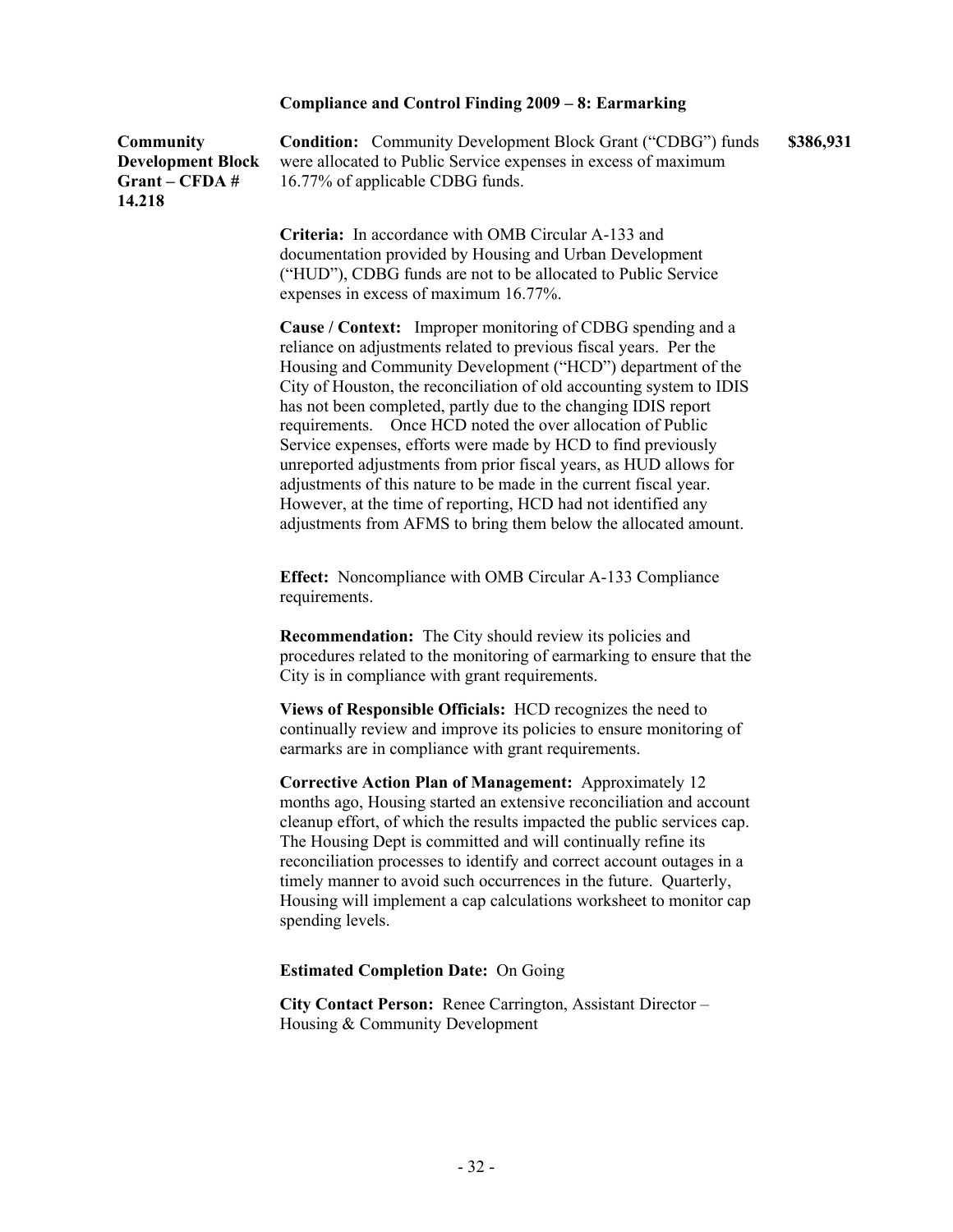### **IV. STATUS OF PRIOR YEAR FINANCIAL STATEMENT FINDINGS AND QUESTIONED COSTS**

| Program                                                                                                                                 | <b>Finding/Noncompliance</b>                                                                                                                                                                                                                                                                                                                                                                                                                                                                      | Questioned<br>Cost |
|-----------------------------------------------------------------------------------------------------------------------------------------|---------------------------------------------------------------------------------------------------------------------------------------------------------------------------------------------------------------------------------------------------------------------------------------------------------------------------------------------------------------------------------------------------------------------------------------------------------------------------------------------------|--------------------|
| <b>Financial Reporting</b>                                                                                                              | <b>Financial Reporting Finding 2008-1.</b>                                                                                                                                                                                                                                                                                                                                                                                                                                                        | N/A                |
|                                                                                                                                         | Finding: The City's financial accounting and reporting process is<br>not adequate to ensure that accounting transactions are being<br>properly captured and recorded by the City in its financial<br>statements in a timely manner.                                                                                                                                                                                                                                                               |                    |
|                                                                                                                                         | <b>Recommendations:</b> The City should evaluate its current financial<br>accounting and reporting process. Within the evaluation, there<br>should be a critical review of the way in which financial<br>information flows to and from departments and the City<br>Controller's Office. The City should also evaluate the current<br>financial accounting and reporting structure to assure that there are<br>adequate resources in place to limit the likelihood of future<br>accounting errors. |                    |
|                                                                                                                                         | <b>Status:</b> The Finance Department has added accounting<br>professionals to the grants management staff and continues to work<br>with other departments to improve the financial review and<br>reporting process.                                                                                                                                                                                                                                                                              |                    |
|                                                                                                                                         | <b>Finding 2008-2.</b>                                                                                                                                                                                                                                                                                                                                                                                                                                                                            |                    |
| <b>Community</b><br><b>Development Block</b>                                                                                            | Finding: For the programs noted below, the City did not comply<br>with reporting requirements required by the grants.                                                                                                                                                                                                                                                                                                                                                                             | N/A                |
| Grant/State<br>$Programs -$<br><b>CFDA #14.228</b><br><b>Community</b><br><b>Development Block</b><br>$G$ rant —<br><b>CFDA #14.218</b> | Late Filings                                                                                                                                                                                                                                                                                                                                                                                                                                                                                      |                    |
|                                                                                                                                         | Community Development Block Grant (CDBG) Texas Action<br>Plan: The February 2008 and June 2008 CDBG Expenditure<br>Report and Draw Request reports were filed July 17, 2008, which<br>is after the 10-calendar day after month-end submission<br>requirement.                                                                                                                                                                                                                                     |                    |
|                                                                                                                                         | No Filings                                                                                                                                                                                                                                                                                                                                                                                                                                                                                        |                    |
|                                                                                                                                         | CDBG: U.S. Department of Housing and Urban Development<br>(HUD) Form 60002 has not been filed by the City for fiscal years<br>2007 and 2008.                                                                                                                                                                                                                                                                                                                                                      |                    |
|                                                                                                                                         | <b>Inaccurate Filings</b>                                                                                                                                                                                                                                                                                                                                                                                                                                                                         |                    |
|                                                                                                                                         | CDBG Texas Action Plan: Overtime — Civilian pay has not been<br>properly classified as administration costs or reported in the<br>monthly filings with the Texas Department of Housing and<br>Community Affairs (TDHCA).                                                                                                                                                                                                                                                                          |                    |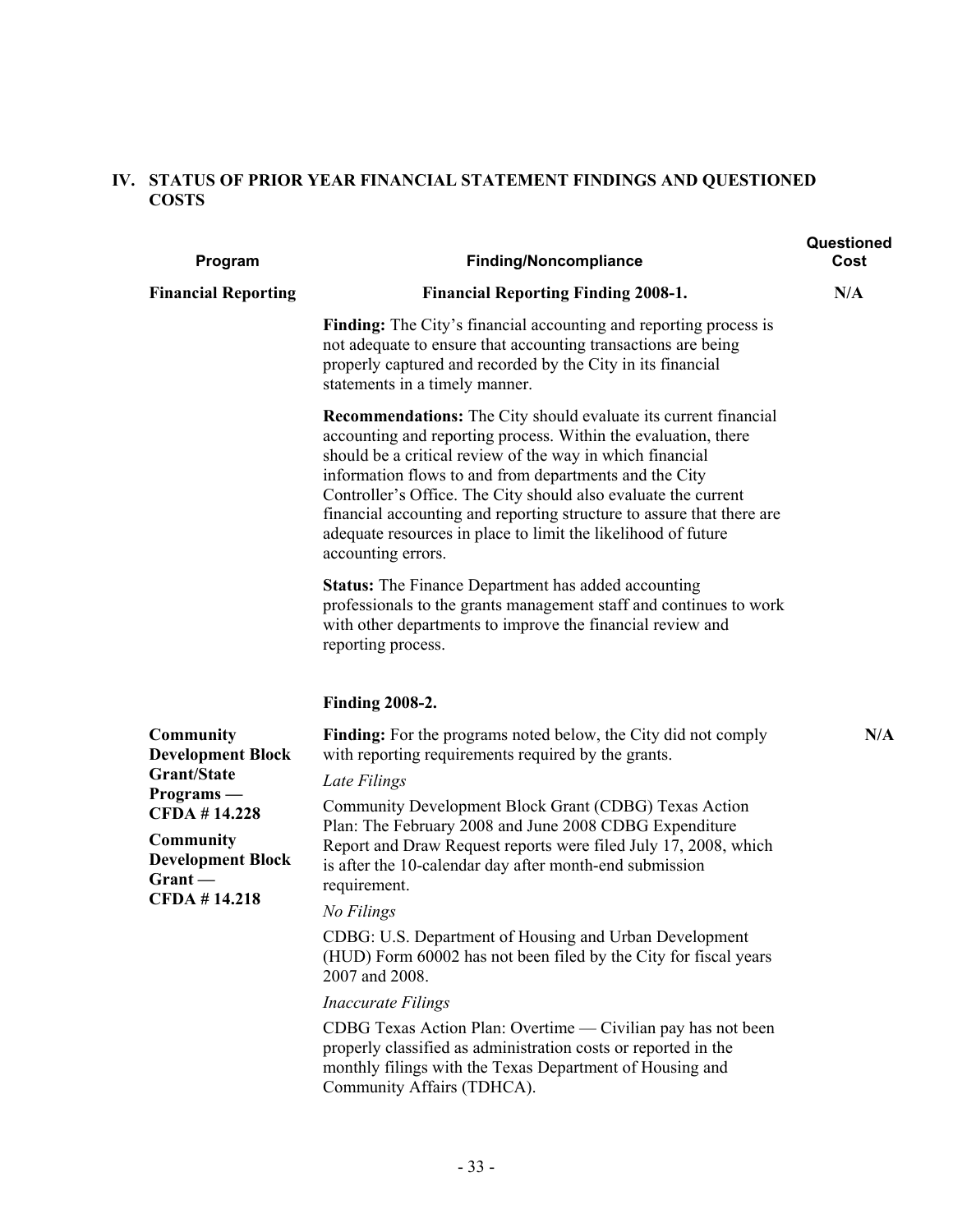#### **Questioned Cost**

### Program **Finding/Noncompliance**

CDBG: The Consolidated Annual Performance and Evaluation Report (CAPER) incorrectly included Public Service unliquidated obligations for projects that had already been completed.

**Recommendation:** The City should reevaluate its reporting procedures and implement new controls to ensure all reports are filed in accordance with the grant requirements.

**Status:** This finding has been repeated in fiscal year 2009 as finding 2009-4.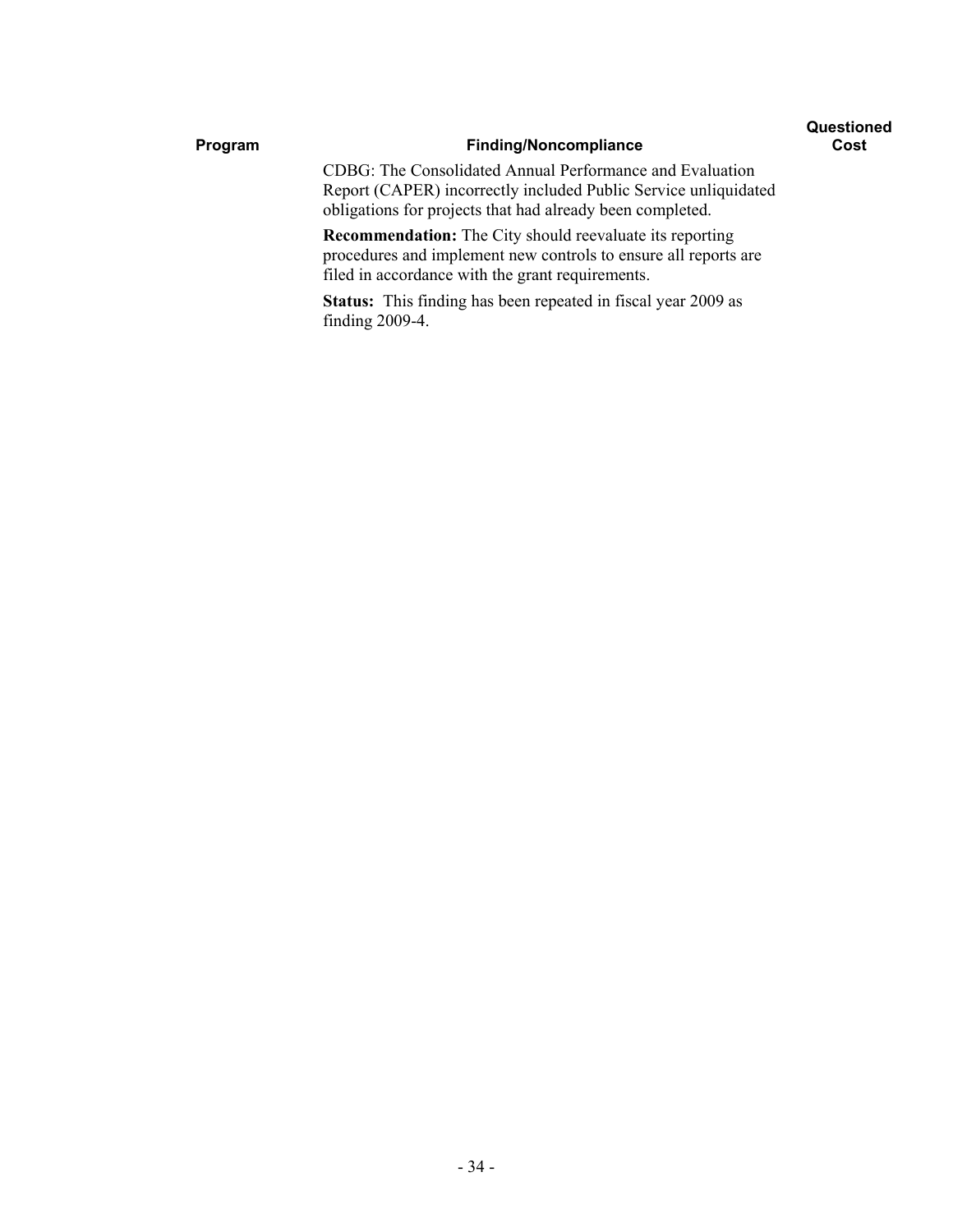| Program                                                                                                                                                                        | <b>Finding/Noncompliance</b>                                                                                                                                                                                                                                                                                                       | Questioned<br>Cost |
|--------------------------------------------------------------------------------------------------------------------------------------------------------------------------------|------------------------------------------------------------------------------------------------------------------------------------------------------------------------------------------------------------------------------------------------------------------------------------------------------------------------------------|--------------------|
|                                                                                                                                                                                | <b>Finding 2008-3.</b>                                                                                                                                                                                                                                                                                                             |                    |
| <b>Hazard</b><br>Mitigation —<br>CFDA # 97.039                                                                                                                                 | <b>Finding:</b> We identified expenditures reflected in the Schedule of<br>Expenditures of Federal and State Awards that related to prior<br>fiscal years. Nine of the twenty-nine non-payroll selections were<br>transactions for services performed in fiscal year 2007 and totaled<br>\$4,136,007.                              | \$4,136,007        |
|                                                                                                                                                                                | The expenditures are shown in the fiscal year 2008 Schedule of<br>Expenditures of Federal Awards as they were not included in the<br>fiscal year 2007 schedule.                                                                                                                                                                    |                    |
|                                                                                                                                                                                | <b>Recommendation:</b> The City should review its policy and<br>procedures related to the recording of transactions related to federal<br>and state awards and provide adequate training for all departments<br>receiving federal and state awards to ensure that expenditures are<br>coded to the respective grant when incurred. |                    |
|                                                                                                                                                                                | <b>Status:</b> The City of Houston conducted training classes relating to<br>OMB A-133 requirements and Citywide Year-End Closing<br>procedures on March 24, 2009 and June 04, 2009.                                                                                                                                               |                    |
|                                                                                                                                                                                | <b>Finding 2008-4.</b>                                                                                                                                                                                                                                                                                                             |                    |
| <b>Special Programs for</b><br>the Aging, Title III,<br>Part $B -$<br>CFDA #93.044<br><b>Special Programs for</b><br>the Aging Title III,<br>Part $C -$<br><b>CFDA #93.045</b> | <b>Finding:</b> For the program noted below the City's subrecipient<br>included the following finding.                                                                                                                                                                                                                             | N/A                |
|                                                                                                                                                                                | Special Programs for the Aging, Title III, Part B $\&$ C and Nutrition<br>Services Program: A subrecipient of the City, Neighborhood<br>Centers Inc., included a Subrecipient Monitoring finding in their<br>Single Audit report for the year ended December 31, 2007.                                                             |                    |
|                                                                                                                                                                                | <b>Recommendation:</b> Ensure the effects of subrecipient<br>noncompliance are included in the City's records.                                                                                                                                                                                                                     |                    |
| <b>Nutrition Services</b><br><b>Incentive</b><br>$Program -$<br>CFDA #93.053                                                                                                   | <b>Status:</b> At the time of compliance finding Neighborhood Centers,<br>Inc employees were new and were not aware of the procedures in<br>place to monitor subrecipient activity and to document the<br>monitoring being performed.                                                                                              |                    |
|                                                                                                                                                                                | Houston Health and Human Services Compliance division met<br>with the employees in January, 2009 to ensure that they understand<br>and follow the procedures in place.                                                                                                                                                             |                    |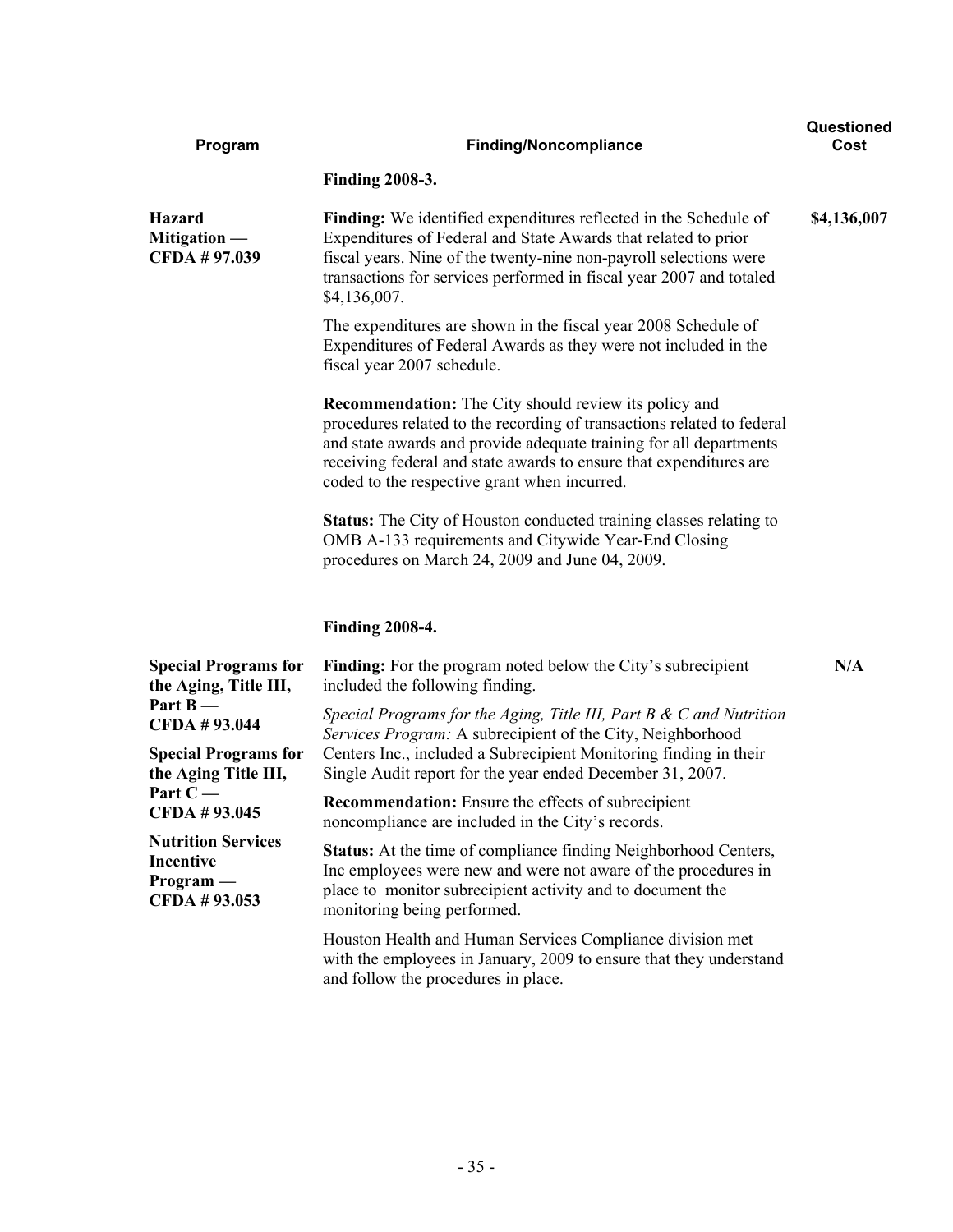| Program | <b>Finding/Noncompliance</b>                                                                                                                                                                                                                                                                                                                                                                                                                                   | Questioned<br>Cost |
|---------|----------------------------------------------------------------------------------------------------------------------------------------------------------------------------------------------------------------------------------------------------------------------------------------------------------------------------------------------------------------------------------------------------------------------------------------------------------------|--------------------|
|         | <b>Finding 2008-5.</b>                                                                                                                                                                                                                                                                                                                                                                                                                                         |                    |
| N/A     | <b>Finding:</b> In accordance with OMB Circular A-133 and the State of<br>Texas, Uniform Grant Management Standards (UGMS), the City is<br>responsible for preparing the Schedule of Expenditures of Federal<br>and State Awards (SEFA). At a minimum, the schedule is to<br>include federal and state programs by federal and state agencies.<br>During our testing of the financial statements, we noted certain<br>errors as follows:                       | N/A                |
|         | The initial SEFA included expenditures related to costs not subject<br>to single audit testing, thus overstating expenditures in the SEFA.                                                                                                                                                                                                                                                                                                                     |                    |
|         | The initial SEFA included expenditures improperly reported to<br>discontinued or non-existent CFDA numbers.                                                                                                                                                                                                                                                                                                                                                    |                    |
|         | The Federal Sub-Recipient Note to the SEFA incorrectly included<br>expenditures as being awarded to sub-recipients. The<br>disbursements actually represented awards to vendors and<br>recipients.                                                                                                                                                                                                                                                             |                    |
|         | The Noncash Awards Note to the SEFA incorrectly disclosed the<br>value of vaccines issued.                                                                                                                                                                                                                                                                                                                                                                     |                    |
|         | The State Sub-Recipient Note to the SEFA incorrectly excluded<br>expenditures to sub-recipients.                                                                                                                                                                                                                                                                                                                                                               |                    |
|         | <b>Recommendation:</b> The City should continue its efforts to improve<br>the overall quality of the process of consolidating and reviewing<br>the awards received. The City should continue to review the<br>information for completeness, accuracy and reasonableness and<br>monitor new grants or awards. In addition, the City should ensure<br>that it is aware of each new grant or award's compliance<br>requirements including any audit requirements. |                    |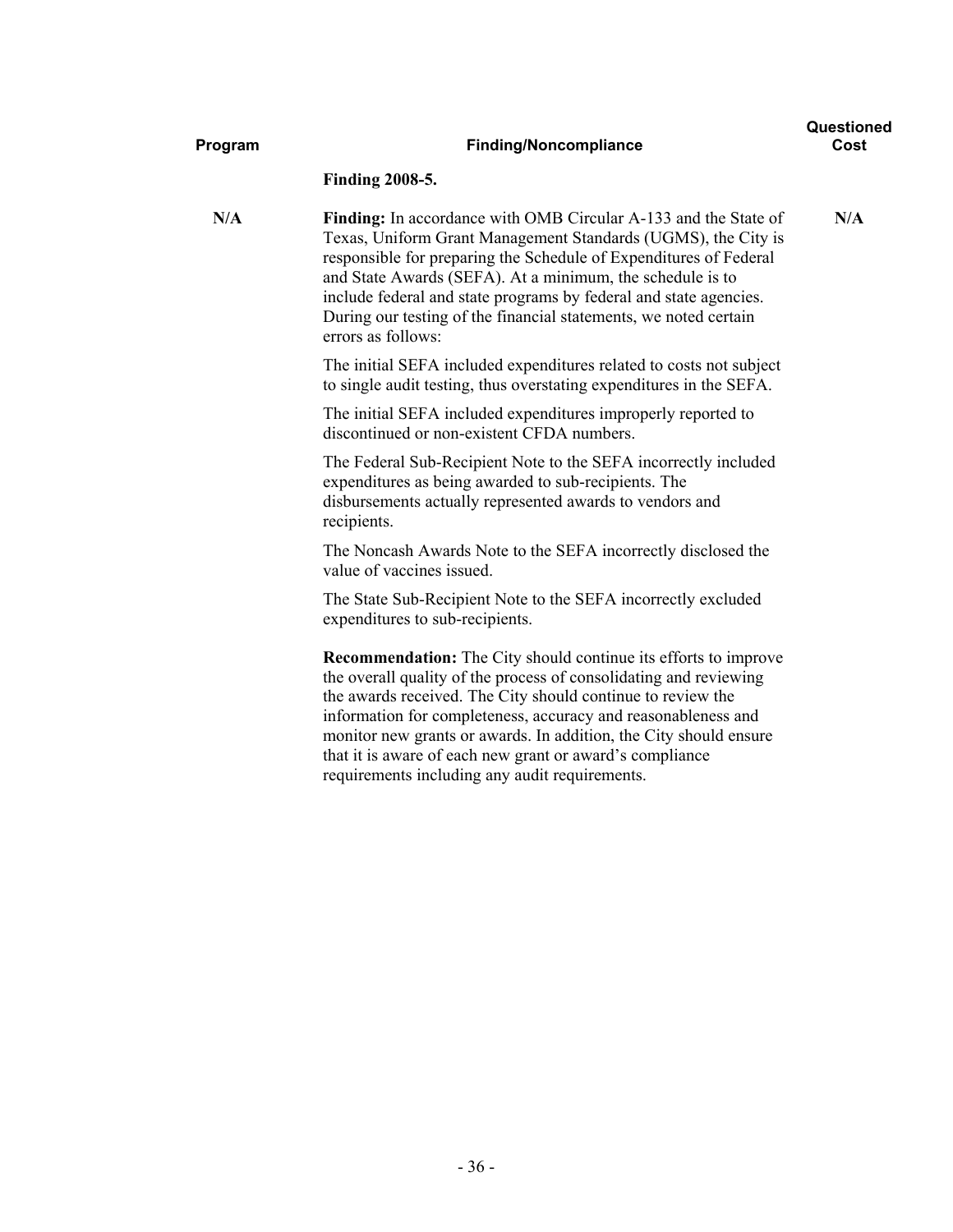| Program                                                                                                  | <b>Finding/Noncompliance</b>                                                                                                                                                                                                                                                                                                                                                                                                                                                                                                                        | Questioned<br>Cost |
|----------------------------------------------------------------------------------------------------------|-----------------------------------------------------------------------------------------------------------------------------------------------------------------------------------------------------------------------------------------------------------------------------------------------------------------------------------------------------------------------------------------------------------------------------------------------------------------------------------------------------------------------------------------------------|--------------------|
|                                                                                                          | <b>Status:</b> The SEFA schedule for FY 2009 has followed a different<br>process that in previous years. Additional staff has been added to<br>review CFDA numbers of grant programs, check grant reference<br>numbers, verify which programs are required for the Single Audit<br>and that the expenditures shown reflect the FY 2009 general ledger<br>on each of the SEFA schedules submitted to the external auditors.                                                                                                                          |                    |
|                                                                                                          | Non-cash awards have been reviewed to show only donated and<br>surplus items received by the City from other governmental<br>agencies in the financial footnotes.                                                                                                                                                                                                                                                                                                                                                                                   |                    |
|                                                                                                          | The sub-award list report from SAP have been modified to include<br>more information that will allow for easier determination of<br>recipient/vendor payments from true sub-awards. Suspect<br>payments have been reviewed by the programs department for<br>vendor/sub-award status.                                                                                                                                                                                                                                                               |                    |
|                                                                                                          | The City of Houston conducted training classes relating to OMB<br>A-133 requirements and Citywide Year- End Closing Procedures<br>on March 24, 2009 and June 04, 2009.                                                                                                                                                                                                                                                                                                                                                                              |                    |
|                                                                                                          | <b>Finding 2008-6.</b>                                                                                                                                                                                                                                                                                                                                                                                                                                                                                                                              |                    |
| $HIDTA -$<br>CFDA # 7.XXX                                                                                | <b>Finding:</b> For the programs noted below, we noted a net total of<br>\$487,694 was initially recorded in the wrong fiscal year. The<br>expenditures were either recorded as fiscal year 2008 expenditures<br>when they should have been charged as fiscal year 2007<br>expenditures or recorded as fiscal year 2009 expenditure when they<br>should have been charged as fiscal year 2008 expenditure. The<br>2007 expenditures, however, are shown in the fiscal year 2008<br>SEFA as they were not included in the fiscal year 2007 schedule. | \$487,694          |
| <b>Edward Byrne</b><br><b>Memorial Justice</b><br><b>Assistance Grant</b><br>$Program -$<br>CFDA #16.738 |                                                                                                                                                                                                                                                                                                                                                                                                                                                                                                                                                     |                    |
| <b>Brownfields</b>                                                                                       | The breakdown of expenditure amount by grant is as follows:                                                                                                                                                                                                                                                                                                                                                                                                                                                                                         |                    |
| <b>Assessments and</b><br><b>Cleanup Cooperative</b><br>Agreement-<br>CFDA # 66.818                      | Program Amount                                                                                                                                                                                                                                                                                                                                                                                                                                                                                                                                      |                    |
|                                                                                                          | $(1)$ Urban Area Security Initiative $-$ \$76,000                                                                                                                                                                                                                                                                                                                                                                                                                                                                                                   |                    |
|                                                                                                          | $(2)$ HIDTA 2006 - \$18,417                                                                                                                                                                                                                                                                                                                                                                                                                                                                                                                         |                    |
| <b>Urban Areas</b><br><b>Security Initiative -</b><br><b>CFDA #97.008</b>                                | (3) Brownfields Assessments and Cleanup Cooperative<br>Agreement $-$ \$31,646                                                                                                                                                                                                                                                                                                                                                                                                                                                                       |                    |
|                                                                                                          | (4) Metropolitan Medical Response System - \$33,947                                                                                                                                                                                                                                                                                                                                                                                                                                                                                                 |                    |
|                                                                                                          | $(5)$ Disaster Grants — Public Assistance — \$159,747                                                                                                                                                                                                                                                                                                                                                                                                                                                                                               |                    |
|                                                                                                          | (6) Edward Byrne Memorial Justice Assistance Grant Program —<br>\$167,937                                                                                                                                                                                                                                                                                                                                                                                                                                                                           |                    |

- 37 -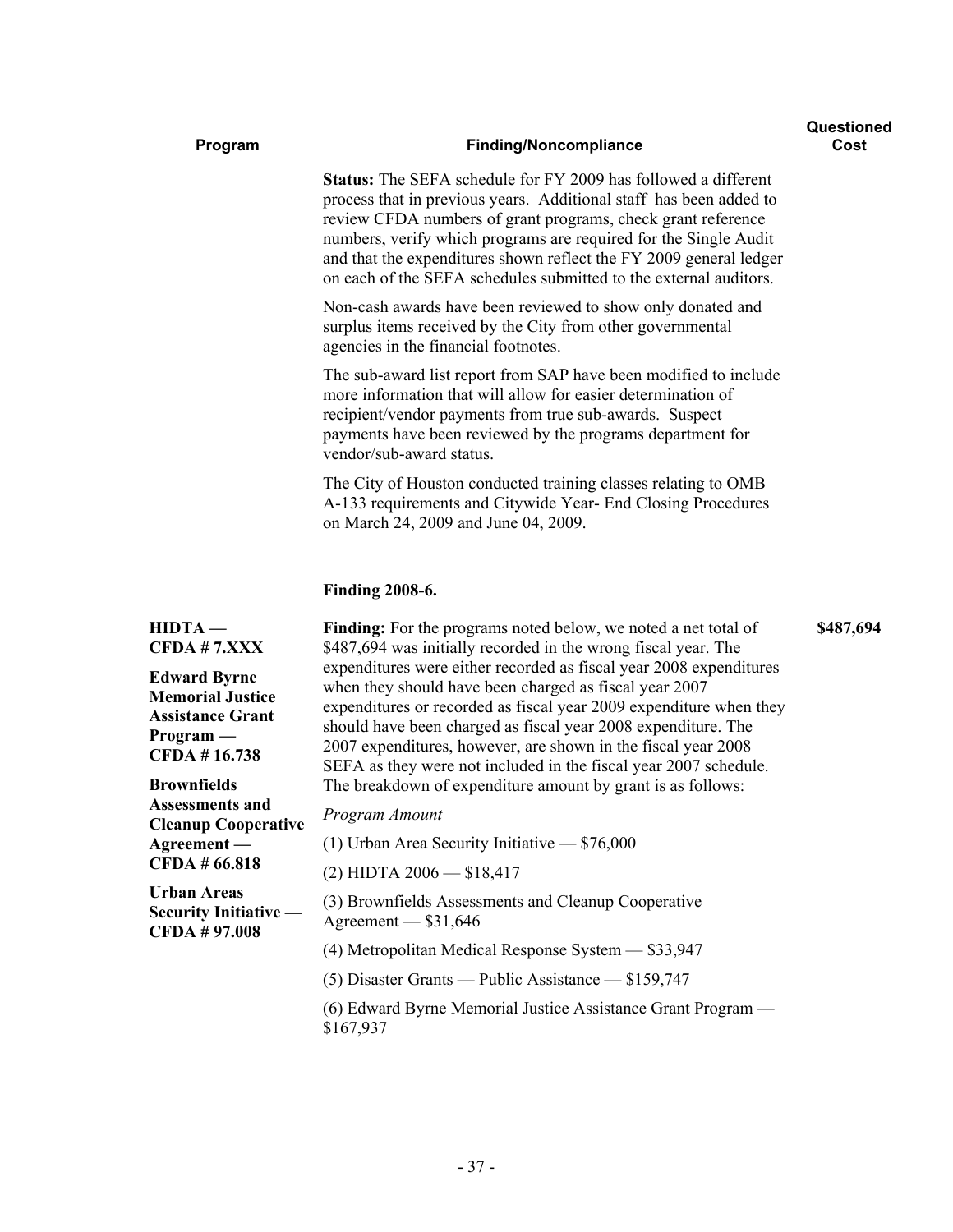| Program                                                                                                                         | <b>Finding/Noncompliance</b>                                                                                                                                                                                                                                                                                                                                                                                                                                                                                                     | Questioned<br>Cost |
|---------------------------------------------------------------------------------------------------------------------------------|----------------------------------------------------------------------------------------------------------------------------------------------------------------------------------------------------------------------------------------------------------------------------------------------------------------------------------------------------------------------------------------------------------------------------------------------------------------------------------------------------------------------------------|--------------------|
| <b>Public Assistance</b><br>$Grants -$<br>CFDA #97.036<br>Metropolitan<br><b>Medical Response</b><br>$System -$<br>CFDA #97.071 | <b>Recommendation:</b> The City should review its policy and<br>procedures related to the recording of transactions related to federal<br>and state awards and provide adequate training for all departments<br>receiving federal and state awards to ensure that expenditures are<br>coded to the respective grant when incurred.                                                                                                                                                                                               |                    |
|                                                                                                                                 | <b>Status:</b> The City has met with grant operating departments to<br>discuss and distribute process and procedure material regarding<br>grant expenditures during the City's year end closing. The<br>departments received instruction on posting year end accruals,<br>revenues and paying invoices received during the fiscal year end<br>process. The departments are becoming accustom to having two<br>fiscal years opened at the same time and are more cautious of the<br>journal entries made during this time period. |                    |
|                                                                                                                                 | <b>Finding 2008-7.</b>                                                                                                                                                                                                                                                                                                                                                                                                                                                                                                           |                    |
| <b>Hazard</b><br>Mitigation —<br>CFDA # 97.039                                                                                  | Finding: The City excluded retainage for fiscal year 2008 services<br>from the SEFA, totaling \$705,260.                                                                                                                                                                                                                                                                                                                                                                                                                         | \$705,260          |
|                                                                                                                                 | <b>Recommendation:</b> The City should review its policy and<br>procedures related to the recording of transactions related to federal<br>and state awards and provide adequate training for all departments<br>receiving federal and state awards to ensure that expenditures are<br>coded to the respective grant when incurred.                                                                                                                                                                                               |                    |
|                                                                                                                                 | <b>Status:</b> Based on the finding, we have since revised our reporting<br>process on all grants to include non-billable retainage and all other<br>such expenditures that were incurred for the year.                                                                                                                                                                                                                                                                                                                          |                    |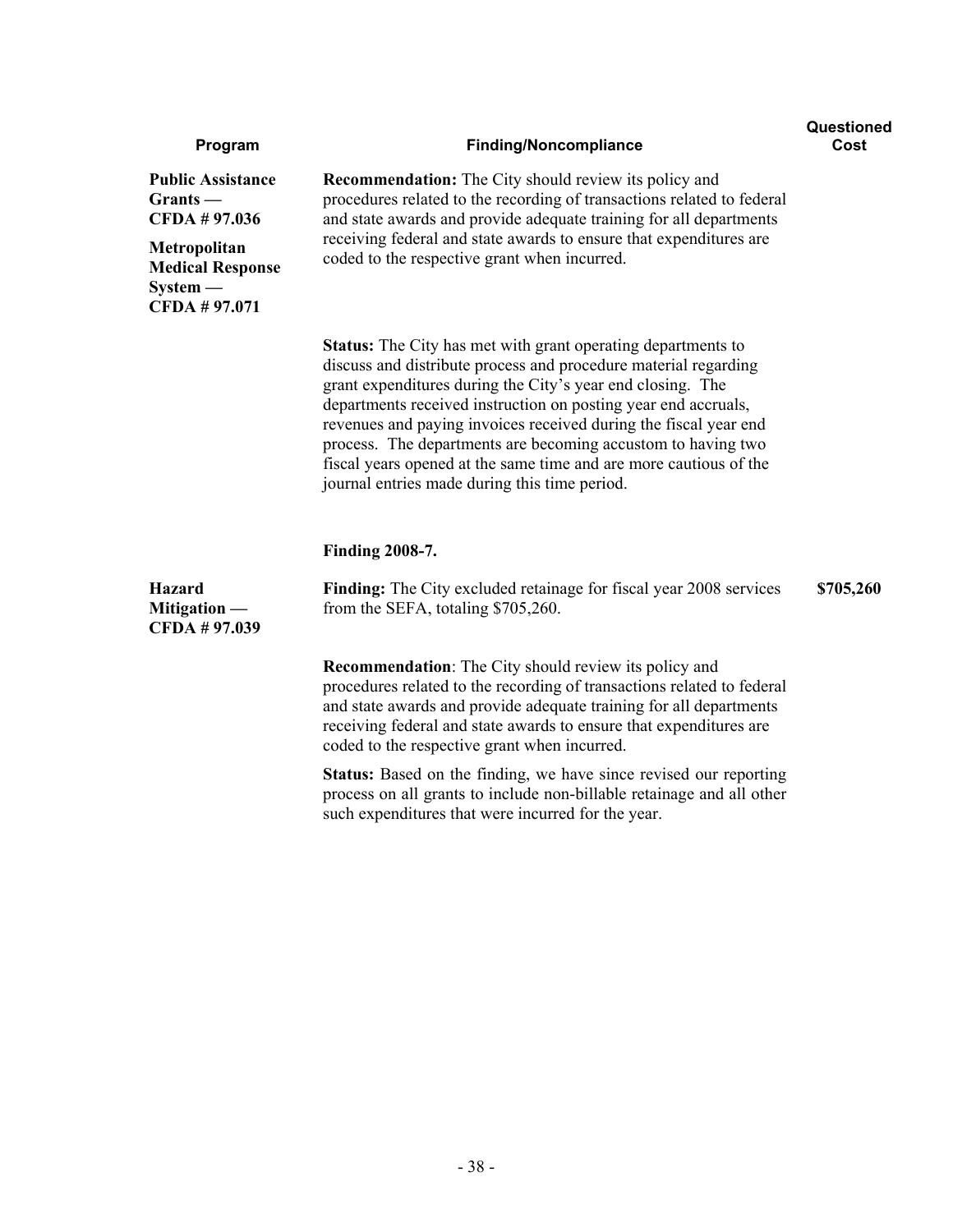| Program                                                                                                                                     | <b>Finding/Noncompliance</b>                                                                                                                                                                                                                                                                                                                                                                                                              | Questioned<br>Cost |
|---------------------------------------------------------------------------------------------------------------------------------------------|-------------------------------------------------------------------------------------------------------------------------------------------------------------------------------------------------------------------------------------------------------------------------------------------------------------------------------------------------------------------------------------------------------------------------------------------|--------------------|
|                                                                                                                                             | <b>Finding 2008-8.</b>                                                                                                                                                                                                                                                                                                                                                                                                                    |                    |
| <b>Airport Checked</b><br><b>Baggage</b><br>$Screening -$<br><b>CFDA #97.100</b>                                                            | <b>Finding:</b> The City failed to perform the following monitoring<br>requirements, per the grant agreement: confirm the subrecipient<br>was compliant with the Davis-Bacon Act, ensure the subrecipient<br>and all subcontractors of the subrecipient receiving funding are<br>neither suspended nor debarred, and ensure the subrecipient had a<br>single audit performed, as they received more than \$500,000 in<br>federal funding. | N/A                |
|                                                                                                                                             | <b>Recommendation:</b> The City should be aware of all grant<br>requirements and ensure their compliance.                                                                                                                                                                                                                                                                                                                                 |                    |
|                                                                                                                                             | <b>Corrective Action Plan of Management:</b> The City will conduct<br>training classes in the compliance requirements of OMB Circular<br>A-133 and UGMS.                                                                                                                                                                                                                                                                                  |                    |
|                                                                                                                                             | <b>Status:</b> We have had two training sessions in which The Davis<br>Bacon Act was part of the class; The "Contractor Employee"<br>Classification Ordinance" part of the training course addressed the<br>Davis Bacon Act as a part of the MWBE Program Update and Goal<br>Setting Workshop.                                                                                                                                            |                    |
|                                                                                                                                             | <b>Finding 2008-9.</b>                                                                                                                                                                                                                                                                                                                                                                                                                    |                    |
| Immunization<br>Federal —<br>CFDA #93.268                                                                                                   | <b>Finding:</b> For the programs noted below, we identified<br>expenditures reflected in the Schedule of Expenditures of Federal<br>and State Awards that related to prior fiscal years.                                                                                                                                                                                                                                                  | \$81,602           |
| Housing Opportunities<br>for Persons with<br>$AIDS$ —<br>CFDA #14.241<br><b>Shared Forfeiture</b><br>$Property -$<br>CFDA #16.1123-001<br>1 | Immunization Federal: One out of ten non-payroll selections<br>subject to testing for the Federal Immunization program for \$4,904<br>was recorded in the wrong fiscal year. The expenditure was<br>recorded as a fiscal year 2008 expenditure when it should have<br>been charged as a fiscal year 2007 expenditure.                                                                                                                     |                    |
|                                                                                                                                             | Housing Opportunities for Persons with Aids: Two of nineteen<br>non-payroll selections were for services performed during April<br>and June 2007 and totaled \$36,396.                                                                                                                                                                                                                                                                    |                    |
|                                                                                                                                             | Shared Forfeited Property: One out of seventeen non-payroll<br>selections included services and/or goods provided in fiscal year<br>2007 improperly included in fiscal year 2008. Furthermore, the<br>selection related to invoices recorded in fiscal year 2007 that<br>should have been included in fiscal year 2008. The net effect of<br>these errors was \$40,302.                                                                   |                    |
|                                                                                                                                             | The expenditures are shown in the fiscal year 2008 Schedule of<br>Expenditures of Federal Awards as they were not included in the<br>fiscal year 2007 schedule.                                                                                                                                                                                                                                                                           |                    |